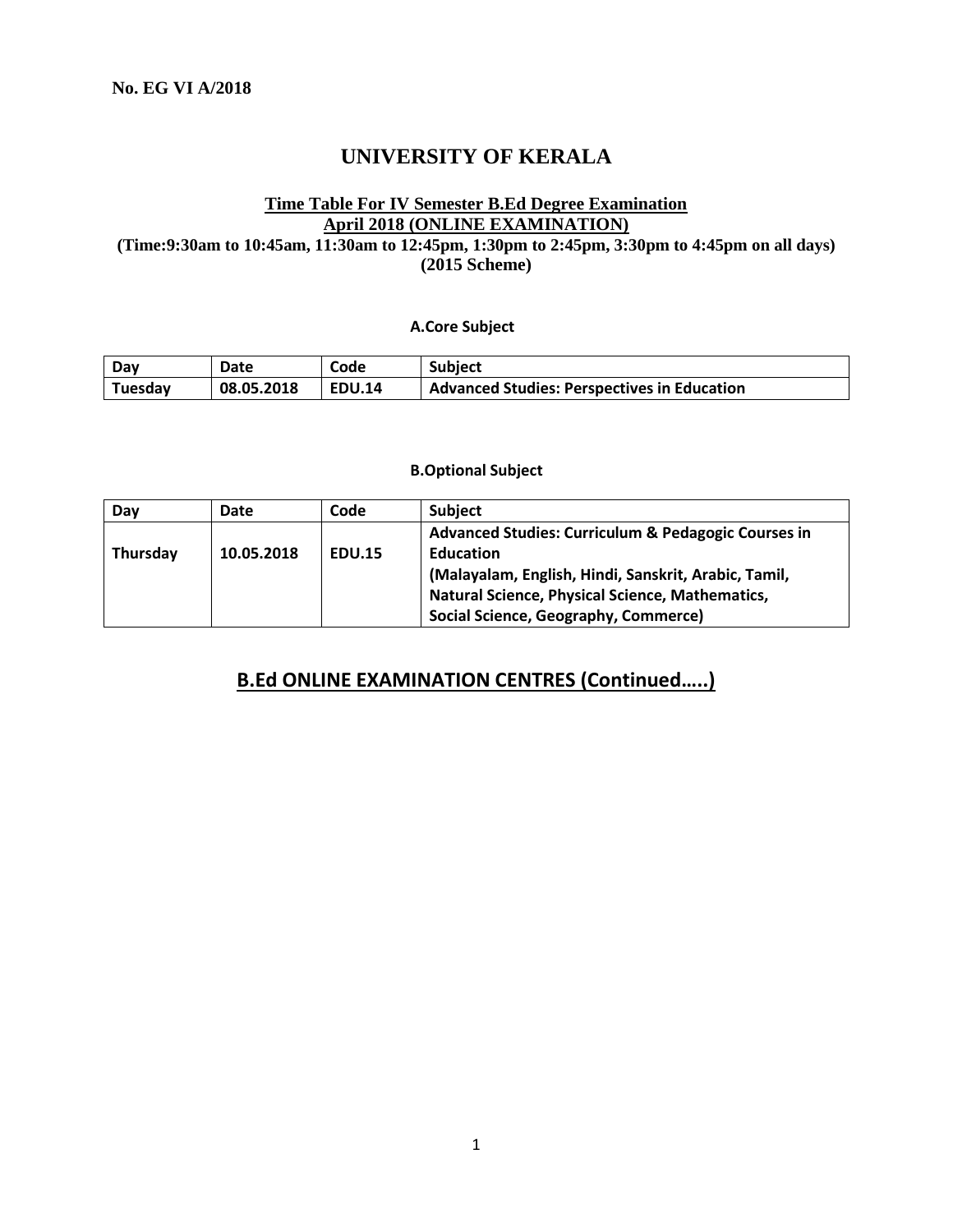| Govt. College of Teacher Education, Thycaud (300) |                            |                                                                                                                                                                                |                                                              |    |    |  |
|---------------------------------------------------|----------------------------|--------------------------------------------------------------------------------------------------------------------------------------------------------------------------------|--------------------------------------------------------------|----|----|--|
| Date and Day                                      | <b>Slots</b>               | Reg. Nos.                                                                                                                                                                      | No. of candidates                                            |    |    |  |
| 08/05/2018<br>Tuesday                             | $9.30$ AM $-$<br>10.45 AM  | Geography:-19116300001-004<br>Commerce:-19016300001-004<br>Mathematics:-18016300001-004<br>Malayalam:-16816300001-005<br>English: -16516300001-005                             | $\overline{4}$<br>$\overline{4}$<br>$\overline{4}$<br>5<br>5 | 22 | 48 |  |
|                                                   | $11.30$ AM $-$<br>12.45 PM | Sanskrit:-19316300001-005<br>Hindi:-17016300001-005<br>Natural Science: 18116300001-005<br>Social Science : - 16916300001, 003-<br>008<br>Physical Science : - 18216300001-004 | 5<br>5<br>5<br>7<br>4                                        | 26 |    |  |
| 10/05/2018<br>Thursday                            | $9.30$ AM $-$<br>10.45 AM  | Geography:-19116300001-004<br>Commerce:-19016300001-004<br>Mathematics:-18016300001-004<br>Malayalam:-16816300001-005<br>English: -16516300001-005                             | $\overline{4}$<br>$\overline{4}$<br>4<br>5<br>5              | 22 | 48 |  |
|                                                   | $11.30$ AM $-$<br>12.45 PM | Sanskrit:-19316300001-005<br>Hindi:-17016300001-005<br>Natural Science: 18116300001-005<br>Social Science: 16916300001,003-008<br>Physical Science : - 18216300001-004         | 5<br>5<br>5<br>$\overline{7}$<br>$\overline{4}$              | 26 |    |  |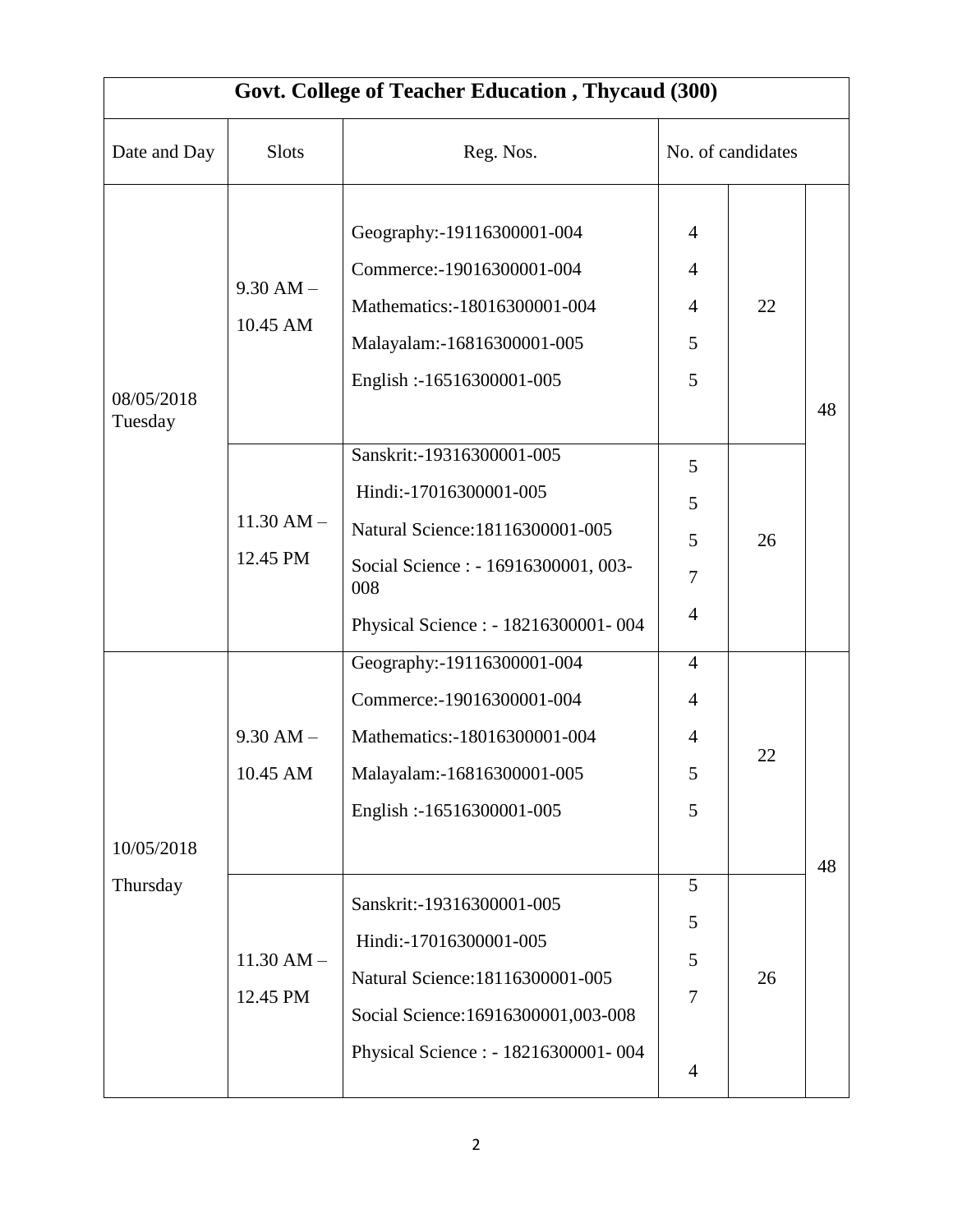| Karmela Rani Training College, Kollam (301) |                |                                      |                          |    |    |  |
|---------------------------------------------|----------------|--------------------------------------|--------------------------|----|----|--|
| Date and Day                                | <b>Slots</b>   | Reg. Nos.                            | No. of candidates        |    |    |  |
|                                             |                | Commerce:-19016301001-006            | 6                        |    |    |  |
|                                             | $9.30$ AM $-$  | Mathematics:-18016301001-004         | $\overline{4}$           | 24 |    |  |
|                                             | 10.45 AM       | Malayalam:-16816301001-010           | 10                       |    |    |  |
| 08/05/2018                                  |                | English :- 16516301001-004           | $\overline{4}$           |    | 47 |  |
| Tuesday                                     |                | English: -16516301005-007            | $\overline{3}$           |    |    |  |
|                                             | $11.30$ AM $-$ | Natural Science: 18116301001-007     | 7                        | 23 |    |  |
|                                             | 12.45 PM       | Social Science : - 16916301001-006   | 6                        |    |    |  |
|                                             |                | Physical Science : - 18216301001-007 | $\tau$                   |    |    |  |
|                                             |                | Commerce:-19016301001-006            | 6                        |    |    |  |
|                                             | $9.30$ AM $-$  | Mathematics:-18016301001-004         | $\overline{4}$           |    |    |  |
|                                             | 10.45 AM       | Malayalam:-16816301001-010           | 10                       | 24 |    |  |
| 10/05/2018                                  |                | English :- 16516301001-004           | $\overline{4}$           |    | 47 |  |
| Thursday                                    |                | English: -16516301005-007            | 3                        |    |    |  |
|                                             | $11.30$ AM $-$ | Natural Science: 18116301001-007     | 7                        | 23 |    |  |
|                                             | 12.45 PM       | Social Science : - 16916301001-006   | 6                        |    |    |  |
|                                             |                | Physical Science : - 18216301001-007 | $\overline{\mathcal{L}}$ |    |    |  |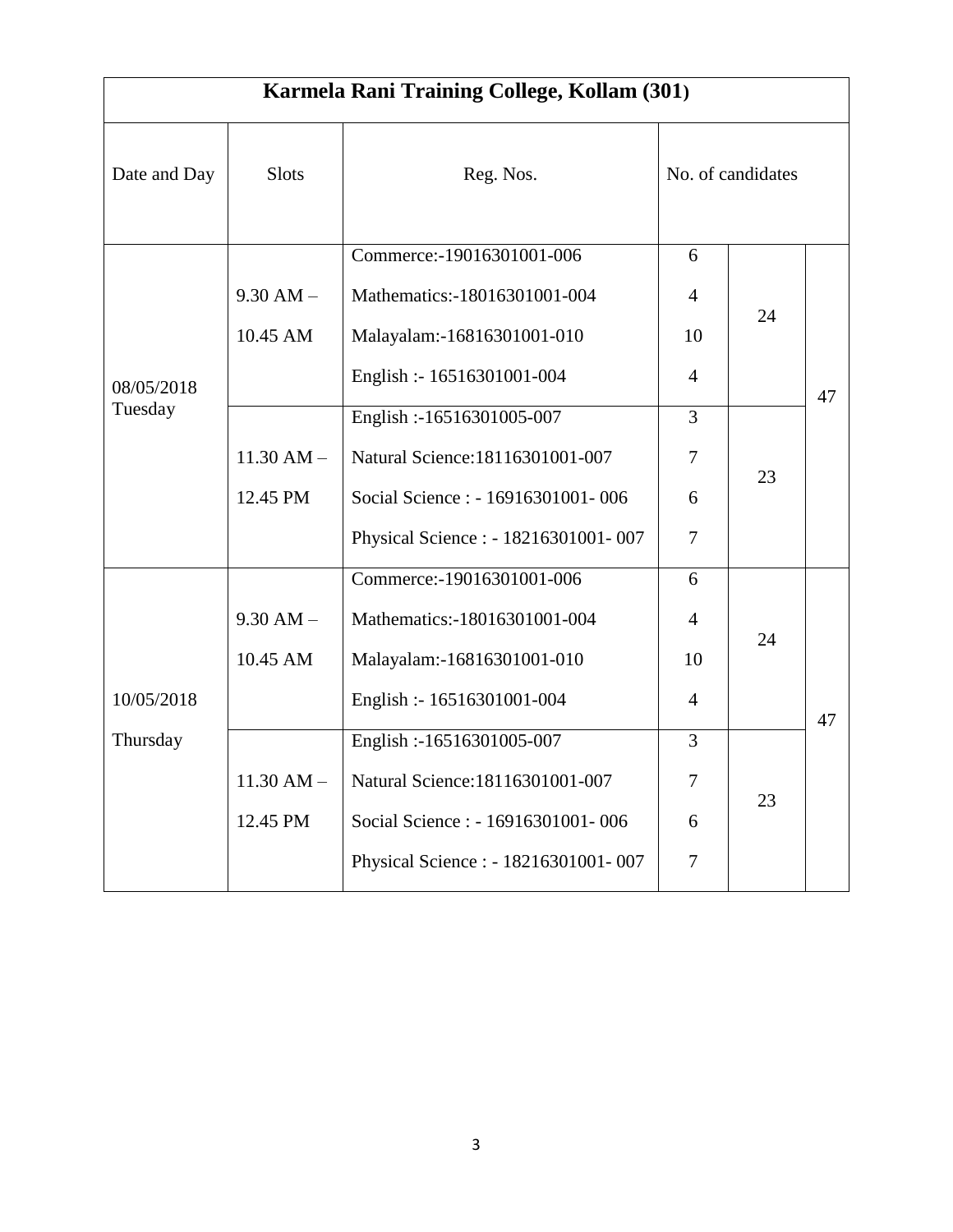| <b>NSS Training College, Pandalam (304)</b> |                            |                                                                                                                                                         |                                                              |    |    |  |
|---------------------------------------------|----------------------------|---------------------------------------------------------------------------------------------------------------------------------------------------------|--------------------------------------------------------------|----|----|--|
| Date and Day                                | <b>Slots</b>               | Reg. Nos.                                                                                                                                               | No. of candidates                                            |    |    |  |
| 08/05/2018<br>Tuesday                       | $9.30$ AM $-$<br>10.45 AM  | Geography :- 19116304001 -009<br>Commerce:-19016304001, 003<br>Mathematics:-18016304001-006<br>Malayalam:-16816304001-004<br>English :- 16516304001-004 | 9<br>$\overline{2}$<br>6<br>$\overline{4}$<br>$\overline{4}$ | 25 | 49 |  |
|                                             | $11.30$ AM $-$<br>12.45 PM | English: -16516304005-007<br>Natural Science: 18116304001-008<br>Social Science : - 16916304001-005<br>Physical Science : - 18216304001-008             | $\overline{3}$<br>8<br>5<br>8                                | 24 |    |  |
| 10/05/2018<br>Thursday                      | $9.30$ AM $-$<br>10.45 AM  | Geography :- 19116304001 -009<br>Commerce:-19016304001, 003<br>Mathematics:-18016304001-006<br>Malayalam:-16816304001-004<br>English :- 16516304001-004 | 9<br>$\overline{2}$<br>6<br>$\overline{4}$<br>$\overline{4}$ | 25 | 49 |  |
|                                             | $11.30 AM -$<br>12.45 PM   | English: -16516304005-007<br>Natural Science: 18116304001-008<br>Social Science : - 16916304001-005<br>Physical Science: - 18216304001-008              | 3<br>8<br>5<br>8                                             | 24 |    |  |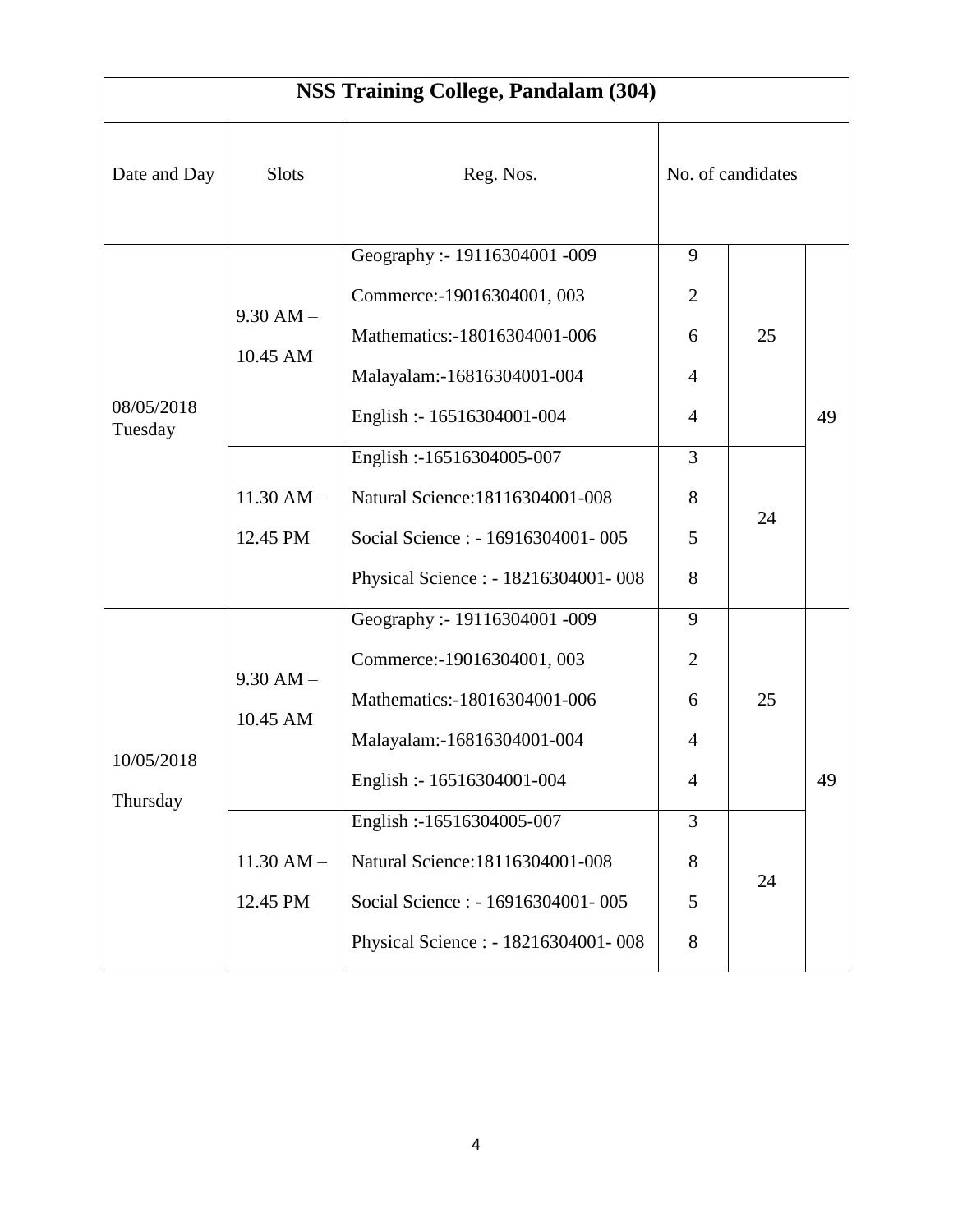| Peet Memorial Training College, Mavelikkara (305) |                            |                                                                                                                            |                           |    |    |  |
|---------------------------------------------------|----------------------------|----------------------------------------------------------------------------------------------------------------------------|---------------------------|----|----|--|
| Date and Day                                      | <b>Slots</b>               | Reg. Nos.                                                                                                                  | No. of candidates         |    |    |  |
| 08/05/2018<br>Tuesday                             | $9.30$ AM $-$<br>10.45 AM  | Commerce:-19016305001 - 003<br>Mathematics:-18016305001-006<br>English :- 16516305001-014                                  | 3<br>6<br>14              | 23 |    |  |
|                                                   | $11.30$ AM $-$<br>12.45 PM | Natural Science: 18116305002-012<br>Social Science : - 16916305001,002<br>,004-007<br>Physical Science : - 18216305001-007 | 11<br>6<br>$\overline{7}$ | 24 | 47 |  |
| 10/05/2018                                        | $9.30$ AM $-$<br>10.45 AM  | Commerce:-19016305001 - 003<br>Mathematics:-18016305001-006<br>English :- 16516305001-014                                  | $\overline{3}$<br>6<br>14 | 23 |    |  |
| Thursday                                          | $11.30 AM -$<br>12.45 PM   | Natural Science: 18116305002-012<br>Social Science : - 16916305001,002<br>,004-007<br>Physical Science : - 18216305001-007 | 11<br>6<br>7              | 24 | 47 |  |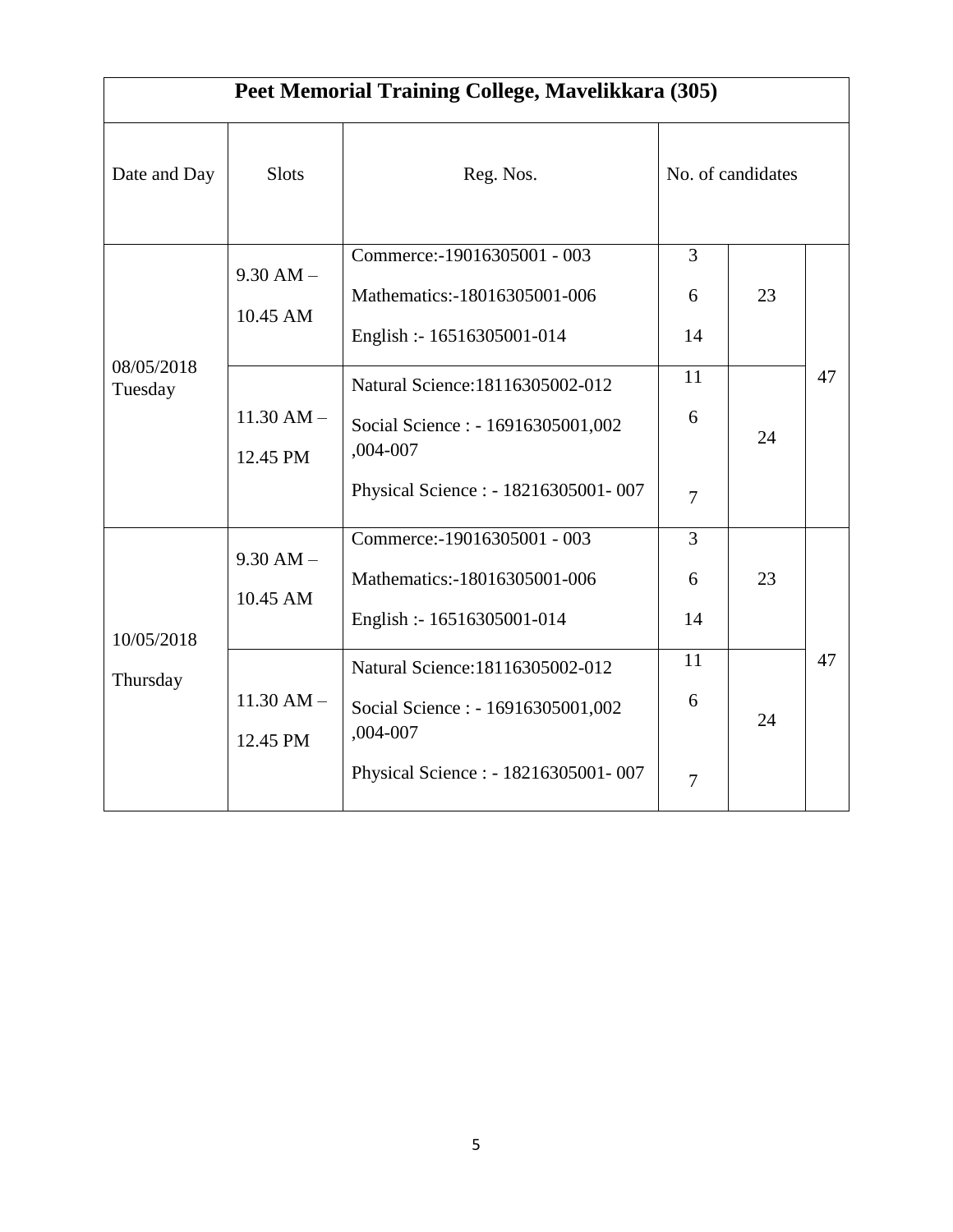| Haneefa Kunju Memorial College of Education, Umayanalloor (364) |                           |                                                             |                   |    |    |
|-----------------------------------------------------------------|---------------------------|-------------------------------------------------------------|-------------------|----|----|
| Date and Day                                                    | <b>Slots</b>              | Reg. Nos.                                                   | No. of candidates |    |    |
|                                                                 | $9.30$ AM $-$<br>10.45 AM | Commerce: - 19016364002-010                                 | 9                 | 9  |    |
|                                                                 | $11.30$ AM $-$            | Hindi: -17016364001 - 005                                   | $5\overline{)}$   |    |    |
| 08/05/2018                                                      | 12.45 PM                  | English :- 16516364001, 003, 004, 006                       | $\overline{4}$    | 9  |    |
| Tuesday                                                         |                           | English :- 16516364007 - 010                                | $\overline{4}$    |    | 28 |
|                                                                 |                           | Natural Science: 18116364001                                | $\mathbf{1}$      |    |    |
|                                                                 | $01.30$ PM $-$<br>2.45 PM | Social Science : - 16916364001-003,<br>16915364004 (Supply) | $\overline{4}$    | 10 |    |
|                                                                 |                           | Physical Science : - 18216364002                            | $\mathbf{1}$      |    |    |
|                                                                 | $9.30$ AM $-$<br>10.45 AM | Commerce: - 19016364002-010                                 | 9                 | 9  |    |
|                                                                 | $11.30$ AM $-$            | Hindi: -17016364001 - 005                                   | 5                 | 9  |    |
| 10/05/2018                                                      | 12.45 PM                  | English :- 16516364001, 003, 004, 006                       | 4                 |    | 28 |
| Thursday                                                        |                           | English :- 16516364007 - 010                                | $\overline{4}$    |    |    |
|                                                                 | $01.30$ PM $-$            | Natural Science: 18116364001                                | 1                 |    |    |
|                                                                 | 2.45 PM                   | Social Science : - 16916364001-003,<br>16915364004 (Supply) | $\overline{4}$    | 10 |    |
|                                                                 |                           | Physical Science : - 18216364002                            | $\mathbf{1}$      |    |    |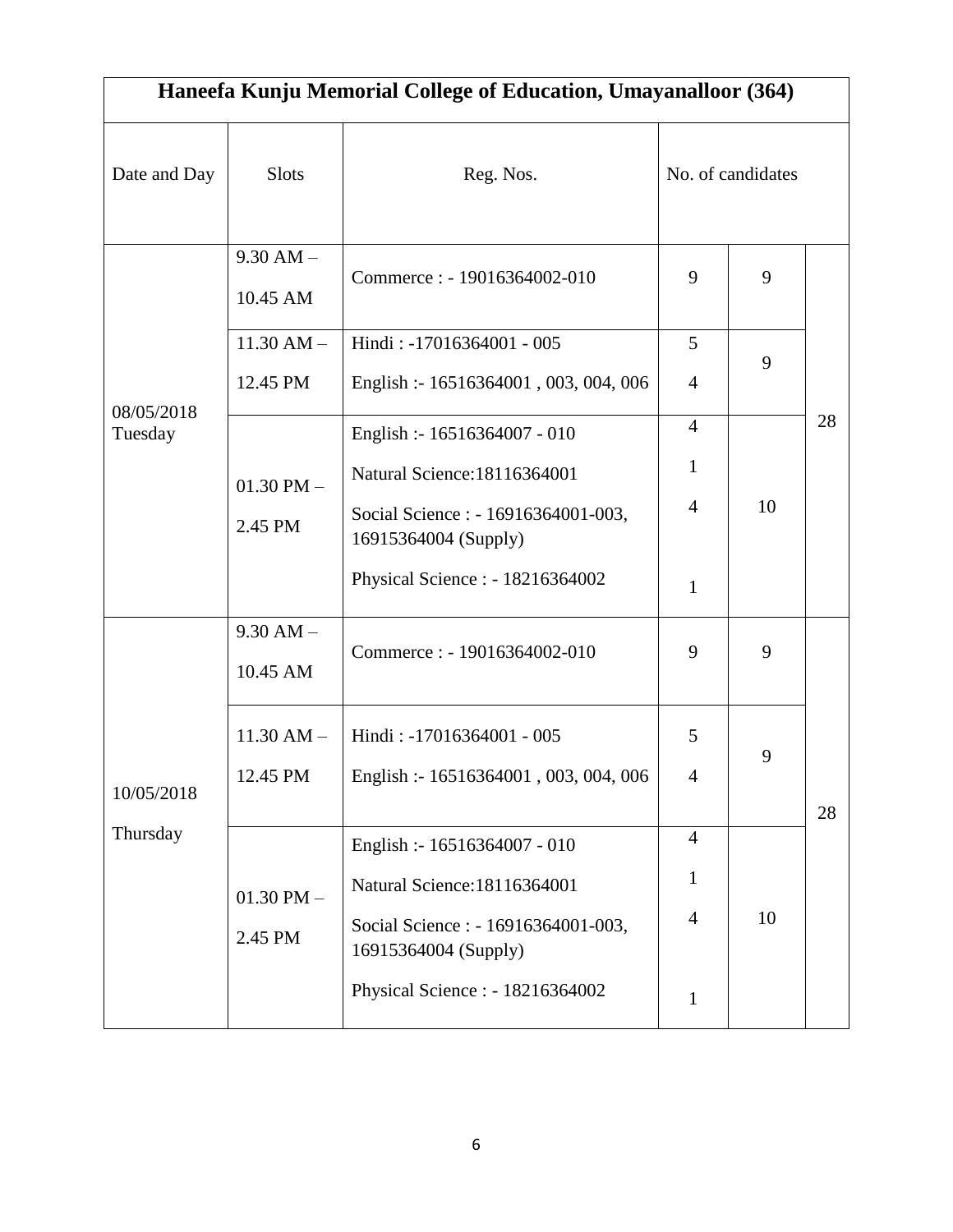| <b>Kaviyattu College of Education, Pirappancode (368)</b> |                            |                                                                                                                        |                                                  |                |    |
|-----------------------------------------------------------|----------------------------|------------------------------------------------------------------------------------------------------------------------|--------------------------------------------------|----------------|----|
| Date and Day                                              | <b>Slots</b>               | Reg. Nos.                                                                                                              | No. of candidates                                |                |    |
| 08/05/2018<br>Tuesday                                     | $9.30$ AM $-$<br>10.45 AM  | Commerce : - 19016368001, 002,<br>19015368003 (Supply)<br>Maths: - 18016368001<br>English :- 16516368001               | $\overline{3}$<br>$\mathbf{1}$<br>1              | 5              |    |
|                                                           | $11.30$ AM $-$<br>12.45 PM | English :- 16516368002, 16515368001<br>(Supply)<br>Natural Science: 18116368001<br>Social Science : - 16916368002, 003 | $\overline{2}$<br>$\mathbf{1}$<br>$\overline{2}$ | 5              | 14 |
|                                                           | $01.30$ PM $-$<br>2.45 PM  | Social Science: - 16916368004-007                                                                                      | $\overline{4}$                                   | $\overline{4}$ |    |
| 10/05/2018<br>Thursday                                    | $9.30$ AM $-$<br>10.45 AM  | Commerce: - 19016368001, 002,<br>19015368003 (Supply)<br>Maths: - 18016368001<br>English :- 16516368001                | 3<br>$\mathbf{1}$<br>1                           | 5              |    |
|                                                           | $11.30$ AM $-$<br>12.45 PM | English :- 16516368002, 16515368001<br>(Supply)<br>Natural Science: 18116368001<br>Social Science : - 16916368002, 003 | $\overline{2}$<br>$\mathbf{1}$<br>$\overline{2}$ | 5              | 14 |
|                                                           | $01.30$ PM $-$<br>2.45 PM  | Social Science: - 16916368004-007                                                                                      | $\overline{4}$                                   | $\overline{4}$ |    |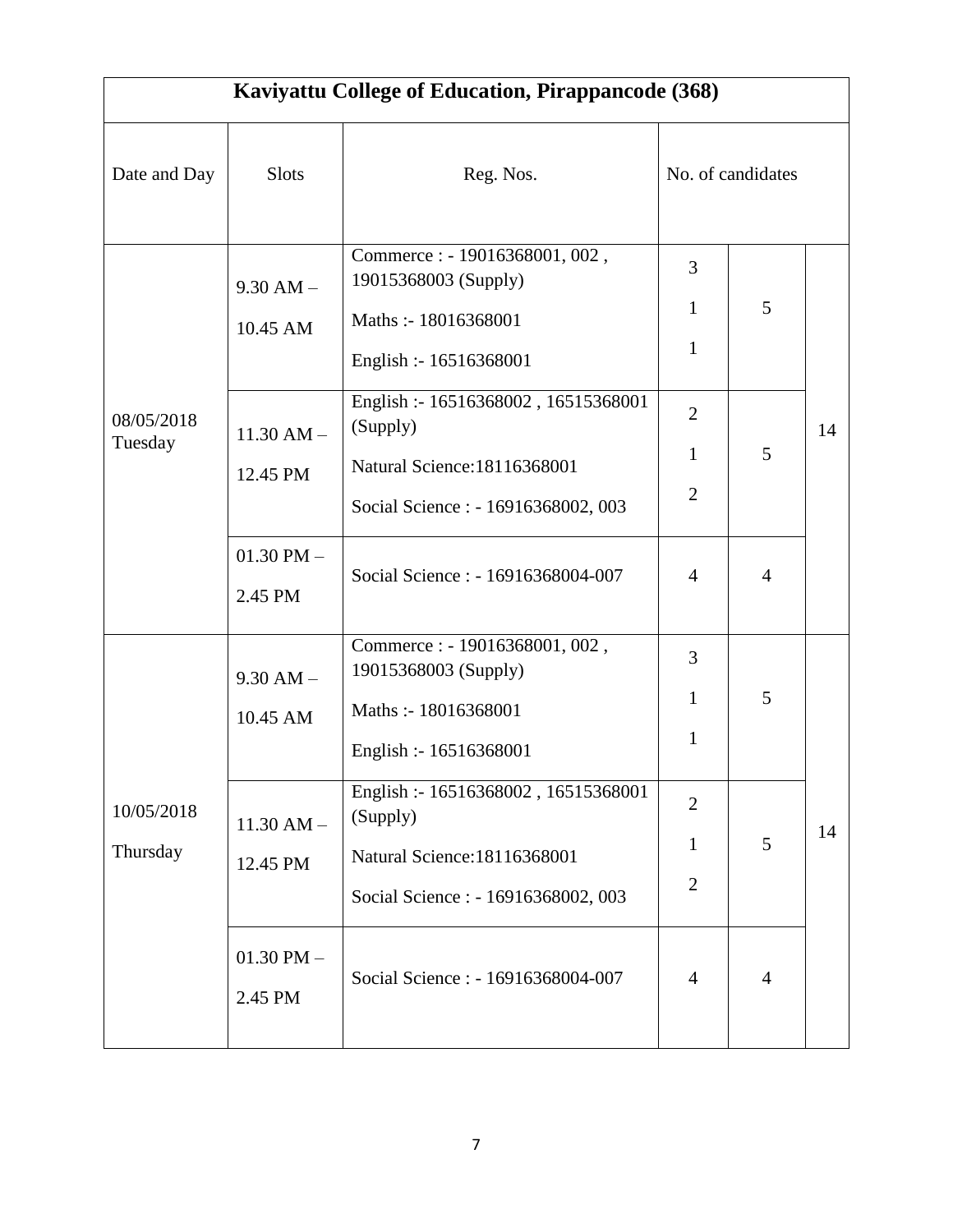| Sree Narayana Gurukripa B.Ed College, Pothencode (382) |                         |                                                           |                     |        |    |  |  |
|--------------------------------------------------------|-------------------------|-----------------------------------------------------------|---------------------|--------|----|--|--|
| Date and Day                                           | <b>Slots</b>            | Reg. Nos.                                                 | No. of candidates   |        |    |  |  |
|                                                        | $9.30 AM -$<br>10.45 AM | Commerce: - 19016382002 -005<br>Maths: - 18016382002, 004 | 4<br>$\overline{2}$ | 6      |    |  |  |
|                                                        | $11.30$ AM $-$          | English :- 16516382001 - 005                              | 5                   | $\tau$ |    |  |  |
| 08/05/2018<br>Tuesday                                  | 12.45 PM                | Natural Science: 18116382001, 002                         | $\overline{2}$      |        | 21 |  |  |
|                                                        | $01.30$ PM $-$          | Social Science : - 16916382001-005,<br>007                | 6                   | 8      |    |  |  |
|                                                        | 2.45 PM                 | Physical Science ; - 18216382001, 003                     | $\overline{2}$      |        |    |  |  |
|                                                        | $9.30$ AM $-$           | Commerce: - 19016382002 -005                              | $\overline{4}$      | 6      |    |  |  |
|                                                        | 10.45 AM                | Maths: - 18016382002, 004                                 | $\overline{2}$      |        |    |  |  |
| 10/05/2018                                             | $11.30$ AM $-$          | English :- 16516382001 - 005                              | 5                   | 7      |    |  |  |
| Thursday                                               | 12.45 PM                | Natural Science: 18116382001, 002                         | $\overline{2}$      |        | 21 |  |  |
|                                                        | $01.30$ PM $-$          | Social Science : - 16916382001-005,<br>007                | 6                   | 8      |    |  |  |
|                                                        | 2.45 PM                 | Physical Science; - 18216382001, 003                      | $\overline{2}$      |        |    |  |  |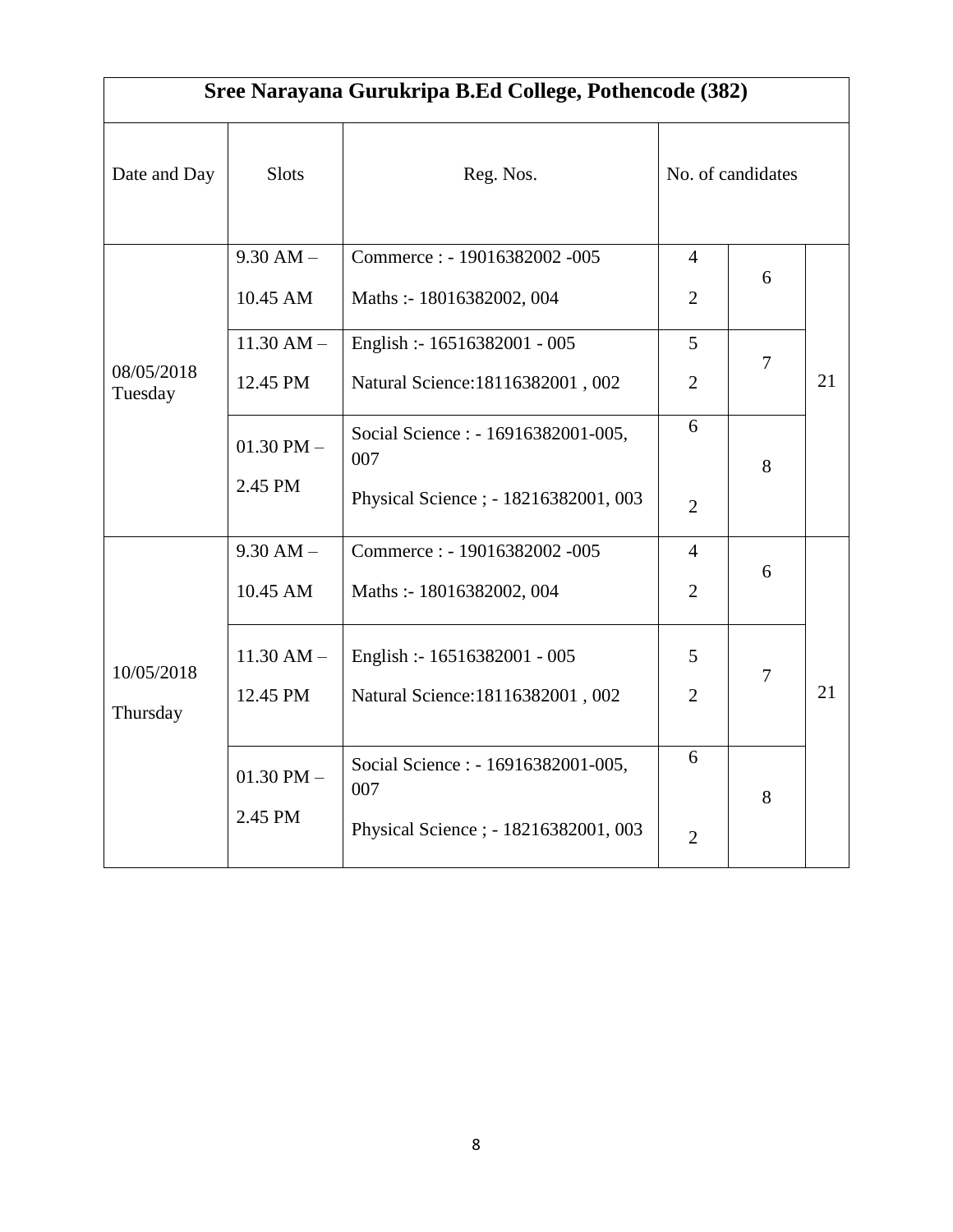| Valiyam College of Teacher Education, Chavara (387) |                            |                                                                                                                                |                      |    |    |  |
|-----------------------------------------------------|----------------------------|--------------------------------------------------------------------------------------------------------------------------------|----------------------|----|----|--|
| Date and Day                                        | <b>Slots</b>               | Reg. Nos.                                                                                                                      | No. of candidates    |    |    |  |
| 08/05/2018<br>Tuesday                               | $9.30$ AM $-$<br>10.45 AM  | Commerce: - 19016387001 -005<br>English :- 16516387001 - 011                                                                   | 5<br>11              | 16 |    |  |
|                                                     | $11.30$ AM $-$<br>12.45 PM | English :- $16516387012 - 022$<br>Social Science : - 16916387001-005                                                           | 11<br>5              | 16 | 49 |  |
|                                                     | $01.30$ PM $-$<br>2.45 PM  | Social Science: - 16916387006-017<br>16915387008 (Supply)<br>Physical Science; - 18216387002,004-                              | 13<br>$\overline{4}$ | 17 |    |  |
|                                                     | $9.30$ AM $-$<br>10.45 AM  | 006<br>Commerce: - 19016387001 -005<br>English :- 16516387001 - 011                                                            | 5<br>11              | 16 |    |  |
| 10/05/2018<br>Thursday                              | $11.30$ AM $-$<br>12.45 PM | English :- $16516387012 - 022$<br>Social Science : - 16916387001-005                                                           | 11<br>5              | 16 | 50 |  |
|                                                     | $01.30$ PM $-$<br>2.45 PM  | Social Science: - 16916387006-017<br>16915387008 (Supply)<br>Physical Science; - 18216387002,004-<br>006, 18215387002 (Supply) | 13<br>5              | 18 |    |  |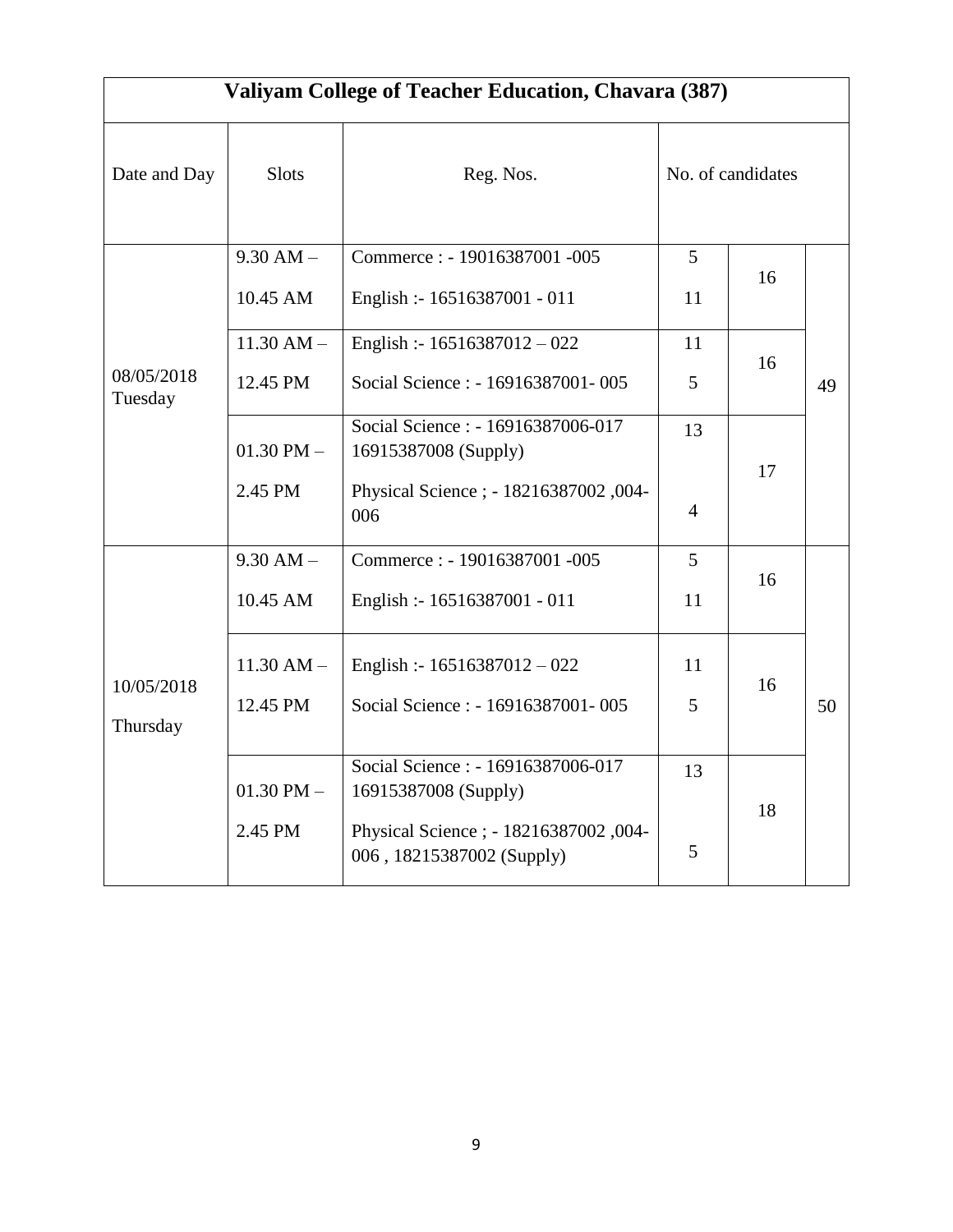| <b>METCA Institute of Teacher Education, Chavarcode (389)</b> |                            |                                                          |                   |                |    |  |
|---------------------------------------------------------------|----------------------------|----------------------------------------------------------|-------------------|----------------|----|--|
| Date and Day                                                  | <b>Slots</b>               | Reg. Nos.                                                | No. of candidates |                |    |  |
| 08/05/2018<br>Tuesday                                         | $9.30$ AM $-$<br>10.45 AM  | Maths: -18016389001, 002<br>English :- 16516389001 - 005 | 2<br>5            | $\overline{7}$ |    |  |
|                                                               | $11.30$ AM $-$<br>12.45 PM | Natural Science: - 18116389001-006                       | 6                 | 6              | 20 |  |
|                                                               | $01.30$ PM $-$             | Social Science : - 16916389002 - 006                     | 5                 | $\overline{7}$ |    |  |
|                                                               | 2.45 PM                    | Physical Science ; - 18216389001,002                     | $\overline{2}$    |                |    |  |
|                                                               | $9.30$ AM $-$              | Maths: -18016389001, 002                                 | $\overline{2}$    | $\overline{7}$ |    |  |
|                                                               | 10.45 AM                   | English :- 16516389001 - 005                             | 5                 |                |    |  |
| 10/05/2018<br>Thursday                                        | $11.30$ AM $-$<br>12.45 PM | Natural Science: - 18116389001-006                       | 6                 | 6              | 20 |  |
|                                                               | $01.30$ PM $-$             | Social Science : - 16916389002 - 006                     | 5                 | $\overline{7}$ |    |  |
|                                                               | 2.45 PM                    | Physical Science ; - 18216389001,002                     | $\overline{2}$    |                |    |  |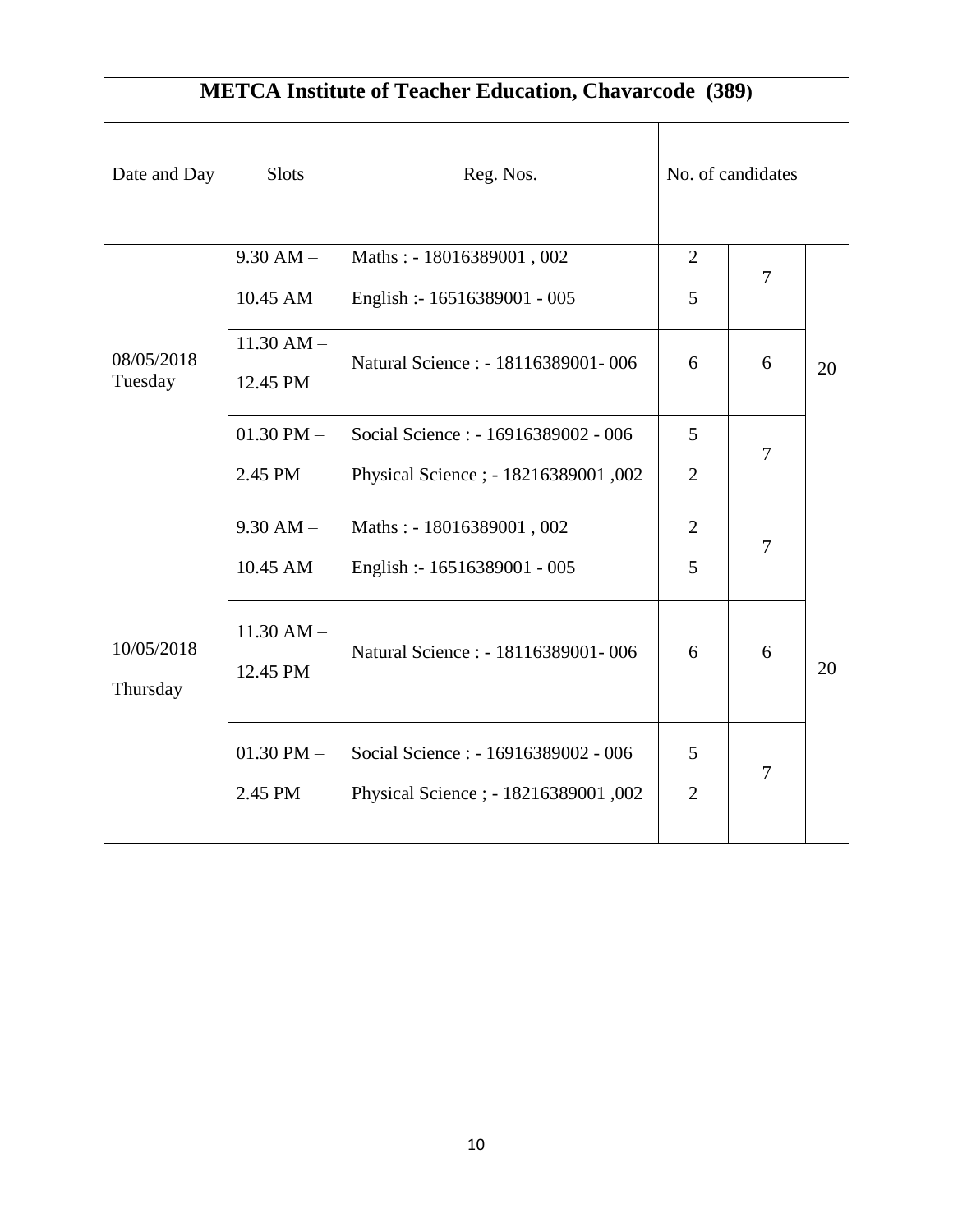|                       |                            | Mar Theophilus Training College, Nalanchira (302)                                                                     |                                   |                   |    |
|-----------------------|----------------------------|-----------------------------------------------------------------------------------------------------------------------|-----------------------------------|-------------------|----|
| Date and Day          | <b>Slots</b>               | Reg. Nos.                                                                                                             |                                   | No. of candidates |    |
| 08/05/2018<br>Tuesday | $9.30$ AM $-$<br>10.45 AM  | Maths: $-18016302001 - 003,005$<br>Malayalam :- 16816302001, 002, 005,<br>006, 008, 009<br>English: 16516302001 - 003 | $\overline{4}$<br>6<br>3          | 13                |    |
|                       | $11.30$ AM $-$<br>12.45 PM | English: 16516302004, 006-012<br>Natural Science : - 18116302001-005                                                  | 8<br>5                            | 13                | 44 |
|                       | $01.30$ PM $-$<br>2.45 PM  | Natural Science : - 18116302006-008,<br>18115302002<br>Social Science : - 16916302001 - 006                           | $\overline{4}$<br>6               | 10                |    |
|                       | $03.30$ PM $-$<br>4.45 PM  | Physical Science ; - 18216302001-008                                                                                  | 8                                 | 8                 |    |
|                       | $9.30$ AM $-$<br>10.45 AM  | Maths: $-18016302001 - 003,005$<br>Malayalam: - 16816302001, 002, 005,<br>006, 008, 009<br>English: 16516302001 - 003 | $\overline{4}$<br>$\sqrt{6}$<br>3 | 13                |    |
| 10/05/2018            | $11.30 AM -$<br>12.45 PM   | English: 16516302004, 006-012<br>Natural Science : - 18116302001-005                                                  | 8<br>5                            | 13                |    |
| Thursday              | $01.30$ PM $-$<br>2.45 PM  | Natural Science : - 18116302006-008,<br>18115302002<br>Social Science: - 16916302001 - 006                            | $\overline{4}$<br>6               | 10                | 44 |
|                       | $03.30$ PM $-$<br>4.45 PM  | Physical Science ; - 18216302001-008                                                                                  | 8                                 | 8                 |    |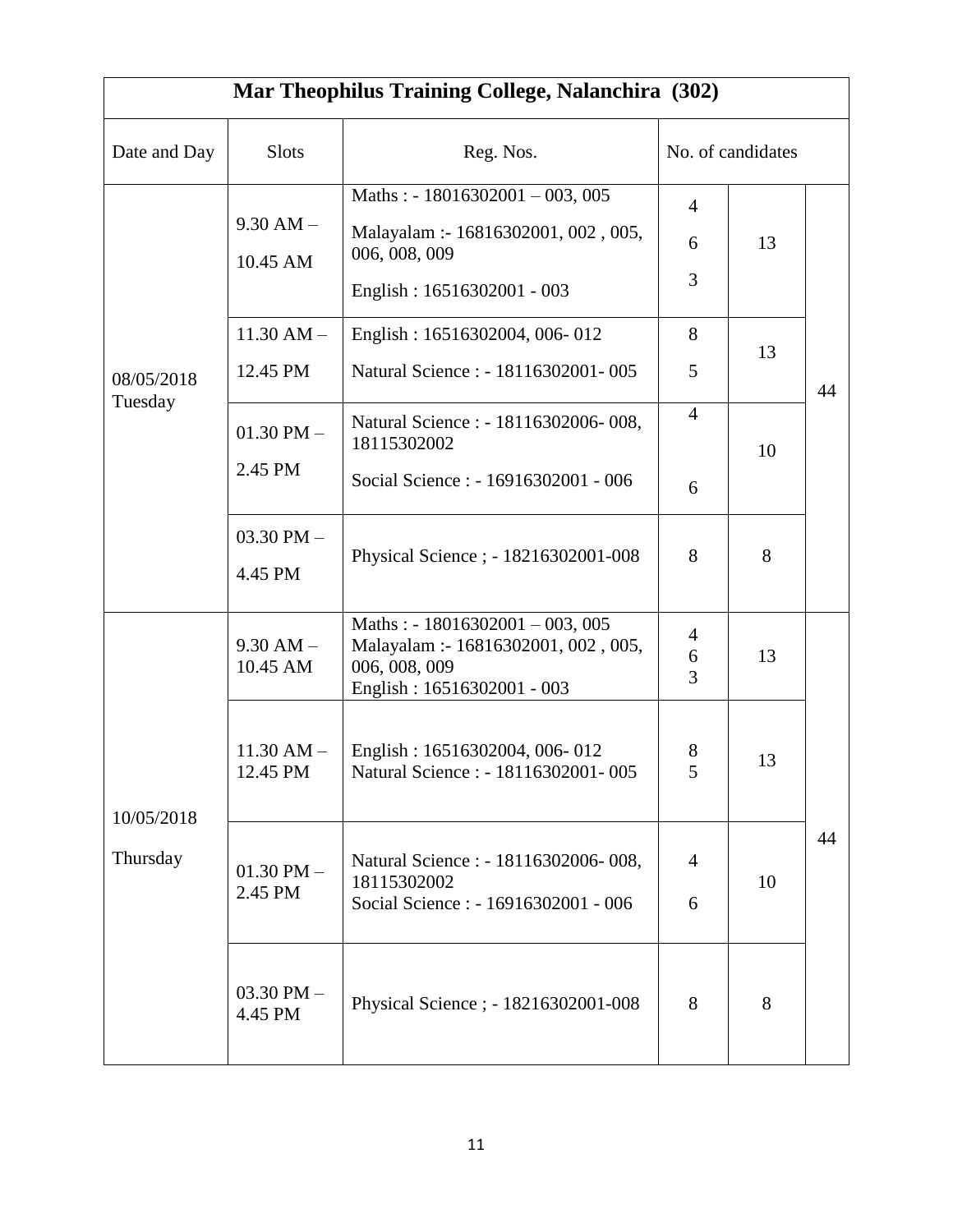| <b>Mount Tabor Training College, Pathanapuram (303)</b> |                            |                                                                                                                    |                           |    |    |  |
|---------------------------------------------------------|----------------------------|--------------------------------------------------------------------------------------------------------------------|---------------------------|----|----|--|
| Date and Day                                            | <b>Slots</b>               | Reg. Nos.                                                                                                          | No. of candidates         |    |    |  |
| 08/05/2018<br>Tuesday                                   | $9.30$ AM $-$<br>10.45 AM  | Commerce: $-19016303001 - 009$<br>Maths: - 18016303001-015<br>18015303003 (Supply)                                 | 9<br>16                   | 25 |    |  |
|                                                         | $11.30$ AM $-$<br>12.45 PM | English: $16516303001 - 012$<br>Natural Science: - 18116303001-012                                                 | 12<br>12                  | 24 |    |  |
|                                                         | $01.30$ PM $-$<br>2.45 PM  | Natural Science : - 181163030013-021<br>Social Science: - 16916303001 - 011<br>Physical Science; - 18216303001-004 | 9<br>11<br>$\overline{4}$ | 24 | 97 |  |
|                                                         | $03.30$ PM $-$<br>4.45 PM  | Physical Science ; - 18216303005-028                                                                               | 24                        | 24 |    |  |
|                                                         | $9.30$ AM $-$<br>10.45 AM  | Commerce: $-19016303001 - 009$<br>Maths: -18016303001-015                                                          | 9<br>15                   | 24 |    |  |
|                                                         | $11.30$ AM $-$<br>12.45 PM | English: $16516303001 - 012$<br>Natural Science : - 18116303001-012                                                | 12<br>12                  | 24 |    |  |
| 10/05/2018<br>Thursday                                  | $01.30$ PM $-$<br>2.45 PM  | Natural Science : - 181163030013-021<br>Social Science: - 16916303001 - 011<br>Physical Science; - 18216303001-004 | 9<br>11<br>$\overline{4}$ | 24 | 96 |  |
|                                                         | $03.30$ PM $-$<br>4.45 PM  | Physical Science; - 18216303005-028                                                                                | 24                        | 24 |    |  |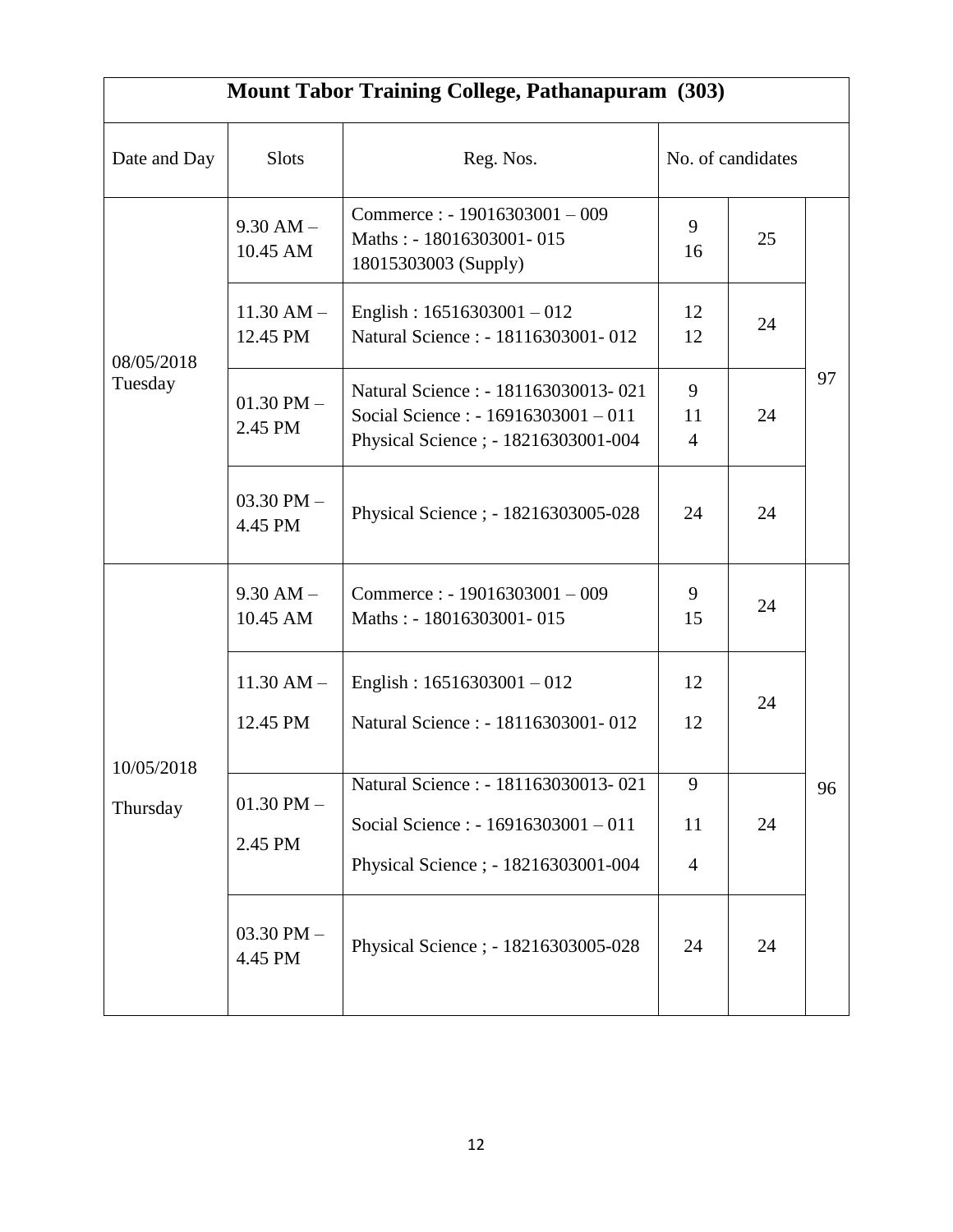|                       |                            | Sree Narayan Training College, Nedunganda (306)                                                                                                   |                           |                   |    |
|-----------------------|----------------------------|---------------------------------------------------------------------------------------------------------------------------------------------------|---------------------------|-------------------|----|
| Date and Day          | <b>Slots</b>               | Reg. Nos.                                                                                                                                         |                           | No. of candidates |    |
|                       | $9.30 AM -$                | Maths: - 18016306001-011, 013-016                                                                                                                 | 15                        | 23                |    |
|                       | 10.45 AM                   | Malayalam: - 16816306001 - 007, 009                                                                                                               | 8                         |                   |    |
|                       | $11.30$ AM $-$             | Malayalam: - 16816306010 - 013, 015<br>$-017$                                                                                                     | $\tau$                    |                   |    |
|                       | 12.45 PM                   | English: $16516306001 - 013$ ,<br>16515306001 (Supply)                                                                                            | 14                        | 23                |    |
| 08/05/2018<br>Tuesday |                            | Natural Science : - 18116306001, 002                                                                                                              | $\overline{2}$            |                   | 91 |
|                       | $01.30$ PM $-$             | Natural Science : - 181163060003-<br>007, 009-011, 013-015                                                                                        | 11                        |                   |    |
|                       | 2.45 PM                    | Social Science : $-16916306001 - 006$ ,<br>008-010, 012-014                                                                                       | 12                        | 23                |    |
|                       | $03.30$ PM $-$             | Social Science : - 16916306015-18,<br>16915306005(Supply), 006 (Supply)                                                                           | 6                         |                   |    |
|                       | 4.45 PM                    | Physical Science : - 18216306001 - 016                                                                                                            | 16                        | 22                |    |
|                       | $9.30 AM -$<br>10.45 AM    | Maths: - 18016306001-011, 013-016<br>Malayalam: $-16816306001 - 007,009$                                                                          | 15<br>8                   | 23                |    |
|                       | $11.30$ AM $-$<br>12.45 PM | Malayalam: $-16816306010 - 013$ ,<br>$015 - 017$<br>English: $16516306001 - 013$ ,<br>16515306001 (Supply)<br>Natural Science: - 18116306001, 002 | 7<br>14<br>$\overline{2}$ | 23                |    |
| 10/05/2018            | $01.30$ PM $-$             | Natural Science : - 181163060003-<br>007, 009-011, 013-015                                                                                        | 11                        | 23                | 90 |
| Thursday              | 2.45 PM                    | Social Science : $-16916306001 - 006$ ,<br>008-010, 012-014                                                                                       | 12                        |                   |    |
|                       | $03.30$ PM $-$<br>4.45 PM  | Social Science : - 16916306015-18,<br>16915306005 (Supply)<br>Physical Science : - 18216306001 - 016                                              | 6<br>16                   | 21                |    |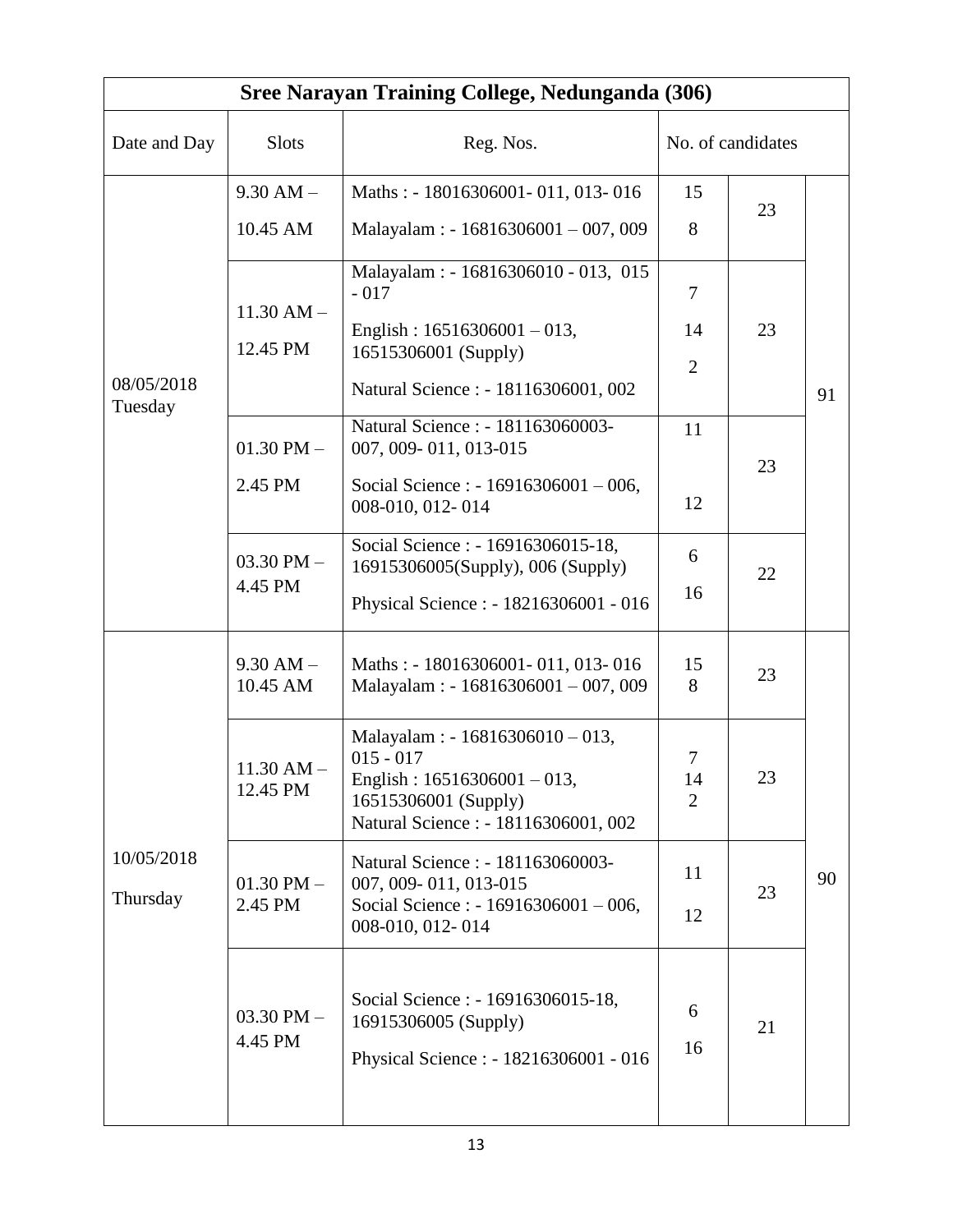| <b>Baselios Marthoma Mathews II Training College, Kottarakkara</b> |                            |                                                                         |          |                   |    |  |  |  |
|--------------------------------------------------------------------|----------------------------|-------------------------------------------------------------------------|----------|-------------------|----|--|--|--|
| Date & Day                                                         | <b>Slots</b>               | Reg. Nos.                                                               |          | No. of candidates |    |  |  |  |
|                                                                    | $9.30$ AM $-$<br>10.45 AM  | Mathematics:-18016350001-008<br>Malayalam :-16816350001-008             | 08<br>08 | 16                |    |  |  |  |
|                                                                    |                            | Malayalam :- 16816350009,010                                            | 02       |                   |    |  |  |  |
| 08/05/2018                                                         | $11.30$ AM $-$<br>12.45 PM | Natural Science: - 18116350002-004,<br>006,007                          | 05       | 15                | 47 |  |  |  |
| Tuesday                                                            |                            | Social Science:-16916350001-008                                         | 08       |                   |    |  |  |  |
|                                                                    | $1.30$ PM $-$<br>2.45 PM   | Social Science:- 16916350009,010<br>Physical Science: - 18216350001-014 | 02<br>14 | 16                |    |  |  |  |
|                                                                    | $9.30$ AM $-$<br>10.45 AM  | Mathematics:- 18016350001-008<br>Malayalam :- 16816350001-008           | 08<br>08 | 16                |    |  |  |  |
|                                                                    |                            | Malayalam :-<br>16816350009,010                                         | 02       |                   |    |  |  |  |
| 10/05/2018                                                         | $11.30$ AM $-$<br>12.45 PM | Natural Science: - 18116350002-004,<br>006,007                          | 05       | 15                | 47 |  |  |  |
| Thursday                                                           |                            | Social Science: - 16916350001-008                                       | 08       |                   |    |  |  |  |
|                                                                    | $1.30$ PM $-$<br>2.45 PM   | Social Science:- 16916350009,010<br>Physical Science: - 18216350001-014 | 02<br>14 | 16                |    |  |  |  |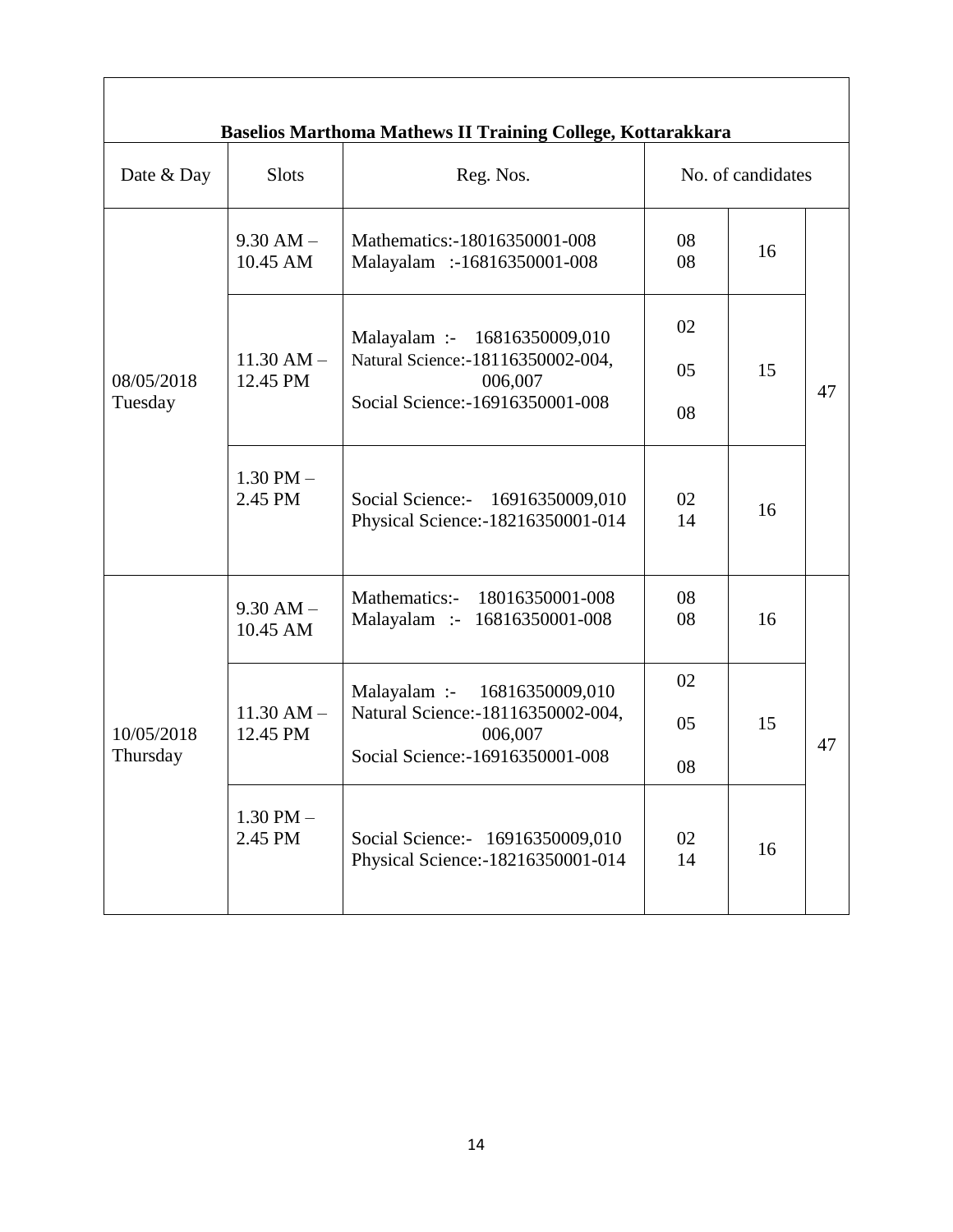| <b>CSI College of Education, Parassala</b> |                            |                                                                                                                                              |                   |    |    |  |  |
|--------------------------------------------|----------------------------|----------------------------------------------------------------------------------------------------------------------------------------------|-------------------|----|----|--|--|
| Date & Day                                 | <b>Slots</b>               | Reg. Nos.                                                                                                                                    | No. of candidates |    |    |  |  |
| 08/05/2018<br>Tuesday                      | $9.30$ AM $-$<br>10.45 AM  | Mathematics: -18016351001-004<br>English<br>$: -16516351001 - 012$                                                                           | 04<br>12          | 16 |    |  |  |
|                                            | $11.30$ AM $-$<br>12.45 PM | English:-16516351013-015,<br>16515351009<br>Natural Science: - 18116351001-003<br>Social science: -16916351002-004                           | 04<br>03<br>03    | 10 | 35 |  |  |
|                                            | 1.30PM-<br>2.45PM          | Physical Science: -18216351001-009                                                                                                           | 09                | 09 |    |  |  |
|                                            | $9.30$ AM $-$<br>10.45 AM  | Mathematics: -18016351001-004<br>English<br>$: -16516351001 - 012$                                                                           | 04<br>12          | 16 |    |  |  |
| 10/05/2018<br>Thursday                     | $11.30$ AM $-$<br>12.45 PM | English:-16516351013-015,<br>16515351005,16515351009<br>Natural Science: 18116351001-<br>003,18115351005<br>Social science: -16916351002-004 | 05<br>04<br>03    | 12 | 37 |  |  |
|                                            | 1.30PM-<br>2.45PM          | Physical Science: -18216351001-009                                                                                                           | 09                | 09 |    |  |  |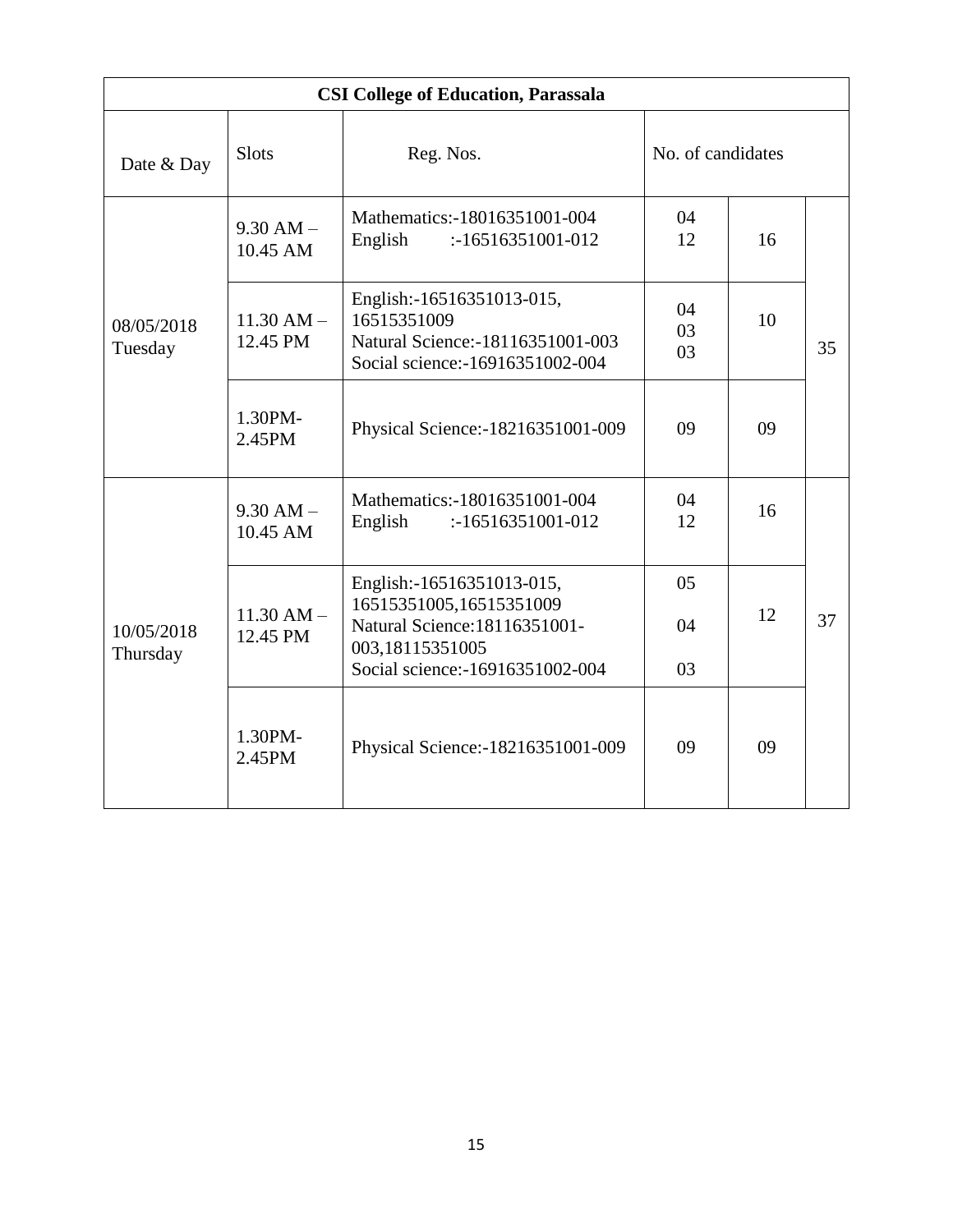| <b>Fathima Memorial Training College, Pallimukku</b> |                            |                                                                                                                                                  |                   |    |    |  |  |
|------------------------------------------------------|----------------------------|--------------------------------------------------------------------------------------------------------------------------------------------------|-------------------|----|----|--|--|
| Date & Day                                           | <b>Slots</b>               | Reg. Nos.                                                                                                                                        | No. of candidates |    |    |  |  |
| 08/05/2018<br>Tuesday                                | $9.30$ AM $-$<br>10.45 AM  | Mathematics:-18016352001-006<br>Malayalam:-16816352001-<br>015,15352003,15352005<br>English:-16516352002-007                                     | 06<br>17<br>06    | 29 |    |  |  |
|                                                      | $11.30$ AM $-$<br>12.45 PM | English:-16516352010-015,018-031<br>Natural Science: - 18116352001-<br>007,009-010                                                               | 20<br>09          | 29 | 87 |  |  |
|                                                      | $1.30$ PM $-$<br>2.45 PM   | Natural Science: - 18116352011-017<br>Social Science: - 16916352002-007,<br>009, 010, 012-015<br>Physical Science: -18216352002-009,<br>012, 013 | 07<br>12<br>10    | 29 |    |  |  |
|                                                      | $9.30$ AM $-$<br>10.45 AM  | Mathematics:-18016352001-006<br>Malayalam:-16816352001-015,<br>15352005<br>English:-16516352002-007                                              | 06<br>16<br>06    | 28 |    |  |  |
| 10/05/2018<br>Thursday                               | $11.30$ AM $-$<br>12.45 PM | English:-16516352010-015,018-031<br>Natural Science: - 18116352001-<br>007,009-010                                                               | 20<br>09          | 29 | 86 |  |  |
|                                                      | $1.30$ PM $-$<br>2.45 PM   | Natural Science: - 18116352011-017<br>Social Science:- 16916352002-007,<br>009, 010, 012-015<br>Physical Science: -18216352002-009,<br>012, 013  | 07<br>12<br>10    | 29 |    |  |  |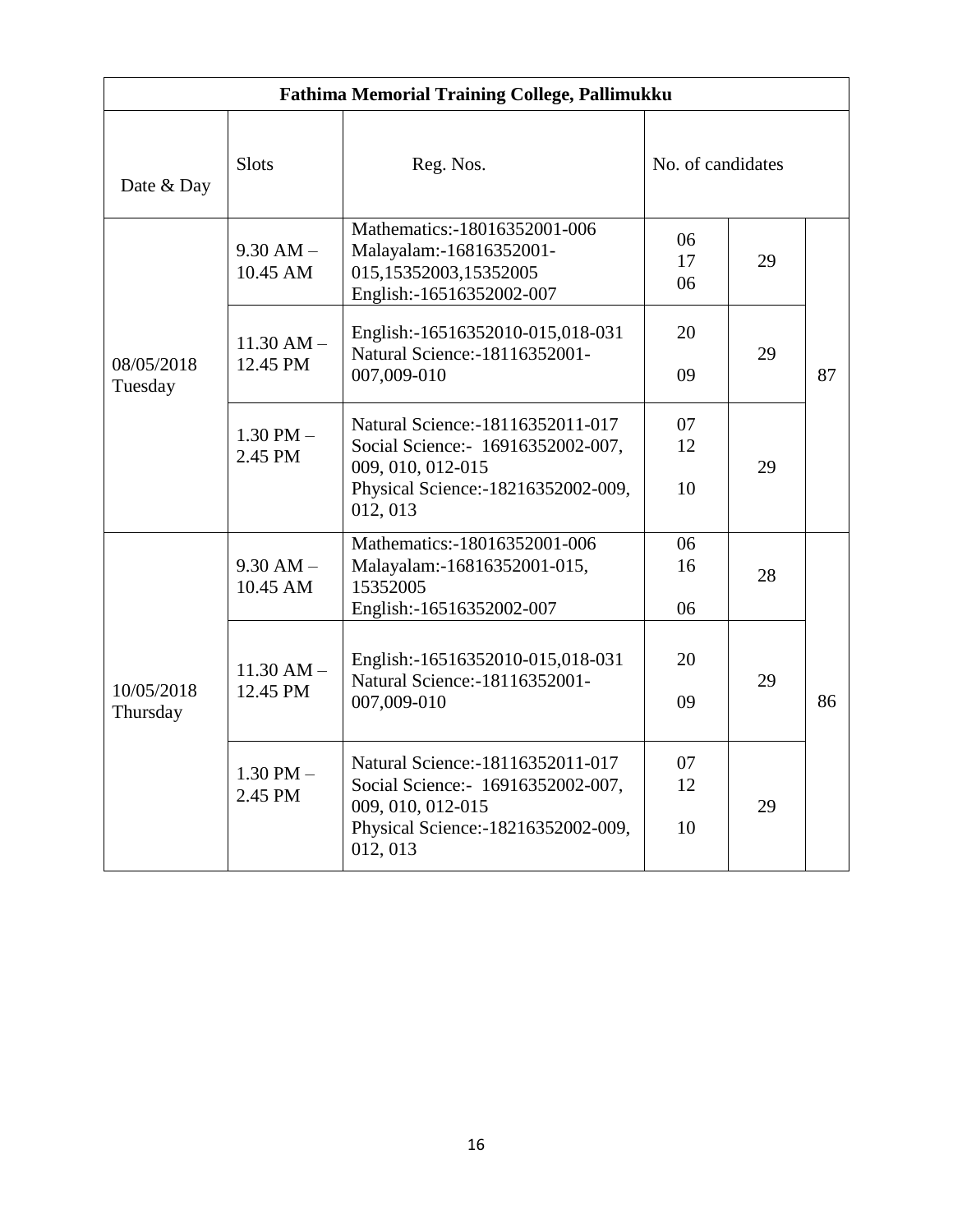| Mannam Memorial Training College, Vilakudi |                            |                                                                                   |                   |    |    |  |  |
|--------------------------------------------|----------------------------|-----------------------------------------------------------------------------------|-------------------|----|----|--|--|
| Date & Day                                 | <b>Slots</b>               | Reg. Nos.                                                                         | No. of candidates |    |    |  |  |
| 08/05/2018<br>Tuesday                      | $9.30$ AM $-$<br>10.45 AM  | Mathematics:-18016354001-003<br>Malayalam:-16816354001-<br>004,15354001           | 03<br>05          | 08 |    |  |  |
|                                            | $11.30$ AM $-$<br>12.45 PM | Natural Science: - 18116354002-006<br>Social Science:-<br>16916354001,16915354003 | 05<br>02          | 07 | 19 |  |  |
|                                            | $1.30$ PM $-$<br>2.45 PM   | Physical Science:-<br>18216354001,002,004,005                                     | 04                | 04 |    |  |  |
|                                            | $9.30$ AM $-$<br>10.45 AM  | Mathematics: -18016354001-003<br>Malayalam:-16816354001-<br>004,15354001          | 03<br>05          | 08 |    |  |  |
| 10/05/2018<br>Thursday                     | $11.30$ AM $-$<br>12.45 PM | Natural Science: - 18116354002-006<br>Social Science:-<br>16916354001,16915354003 | 05<br>02          | 07 | 19 |  |  |
|                                            | $1.30$ PM $-$<br>2.45 PM   | Physical Science:-<br>18216354001,002,004,005                                     | 04                | 04 |    |  |  |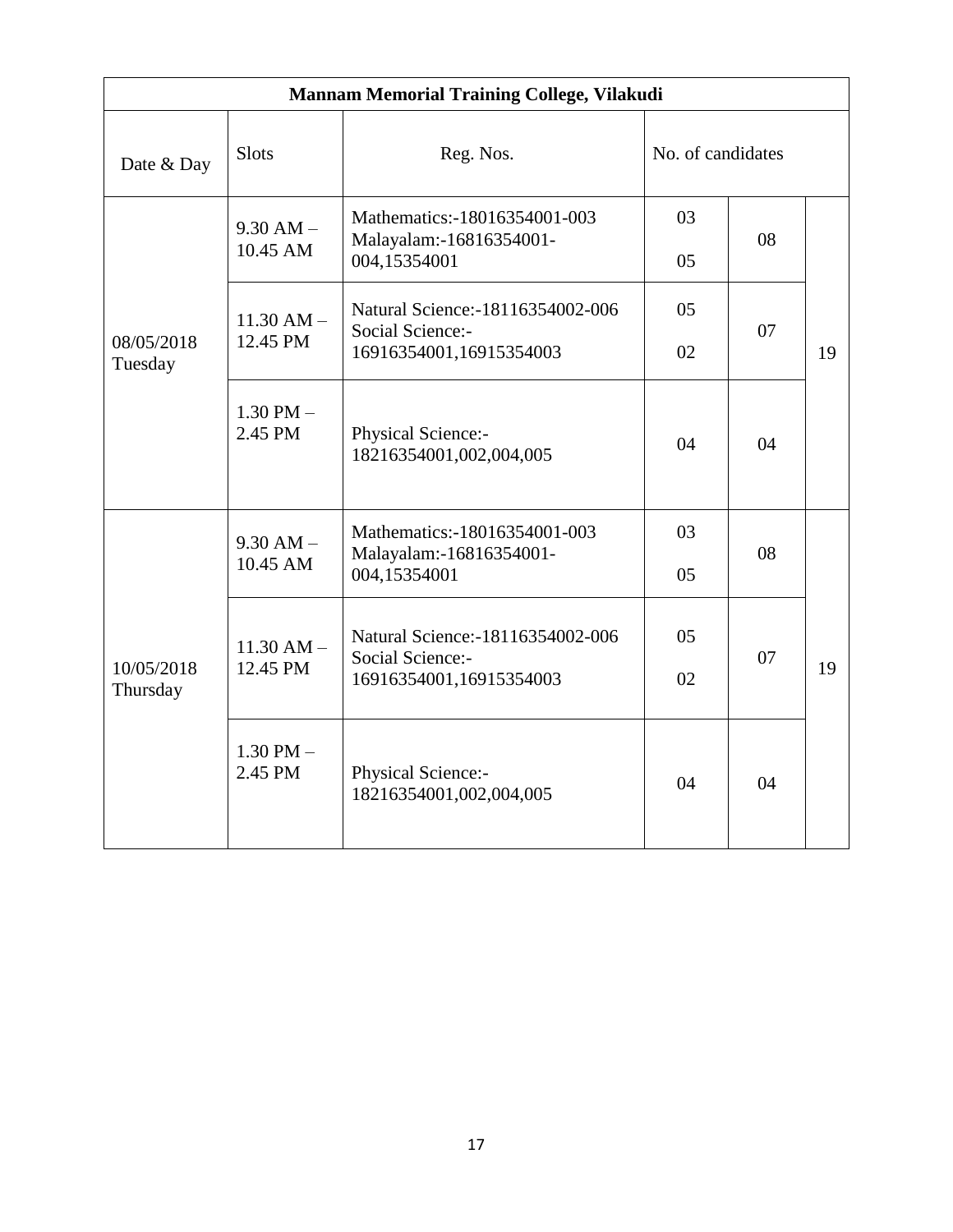|                        | Sobha College of Teacher Education, Mararikkulam |                                                                                                   |                |                   |    |  |  |
|------------------------|--------------------------------------------------|---------------------------------------------------------------------------------------------------|----------------|-------------------|----|--|--|
| Date & Day             | <b>Slots</b>                                     | Reg. Nos.                                                                                         |                | No. of candidates |    |  |  |
| 08/05/2018<br>Tuesday  | $9.30$ AM $-$<br>10.45 AM                        | Mathematics: - 18016381001-002<br>16516381001-015<br>English:                                     | 02<br>15       | 17                |    |  |  |
|                        | $11.30$ AM $-$<br>12.45 PM                       | English:-16516381016-022<br>Natural Science:-18116381001-007<br>Social Science: - 16916381001-003 | 07<br>07<br>03 | 17                | 49 |  |  |
|                        | $1.30$ PM $-$<br>2.45 PM                         | Social Science:-16916381004-011<br>Physical Science: - 18216381001-<br>006,008                    | 08<br>07       | 15                |    |  |  |
|                        | $9.30$ AM $-$<br>10.45 AM                        | Mathematics: - 18016381001-002<br>16516381001-015<br>English:-                                    | 02<br>15       | 17                |    |  |  |
| 10/05/2018<br>Thursday | $11.30 AM -$<br>12.45 PM                         | English:-16516381016-022<br>Natural Science: - 18116381001-007<br>Social Science:-16916381001-003 | 07<br>07<br>03 | 17                | 49 |  |  |
|                        | $1.30$ PM $-$<br>2.45 PM                         | Social Science:-16916381004-011<br>Physical Science: - 18216381001-<br>006,008                    | 08<br>07       | 15                |    |  |  |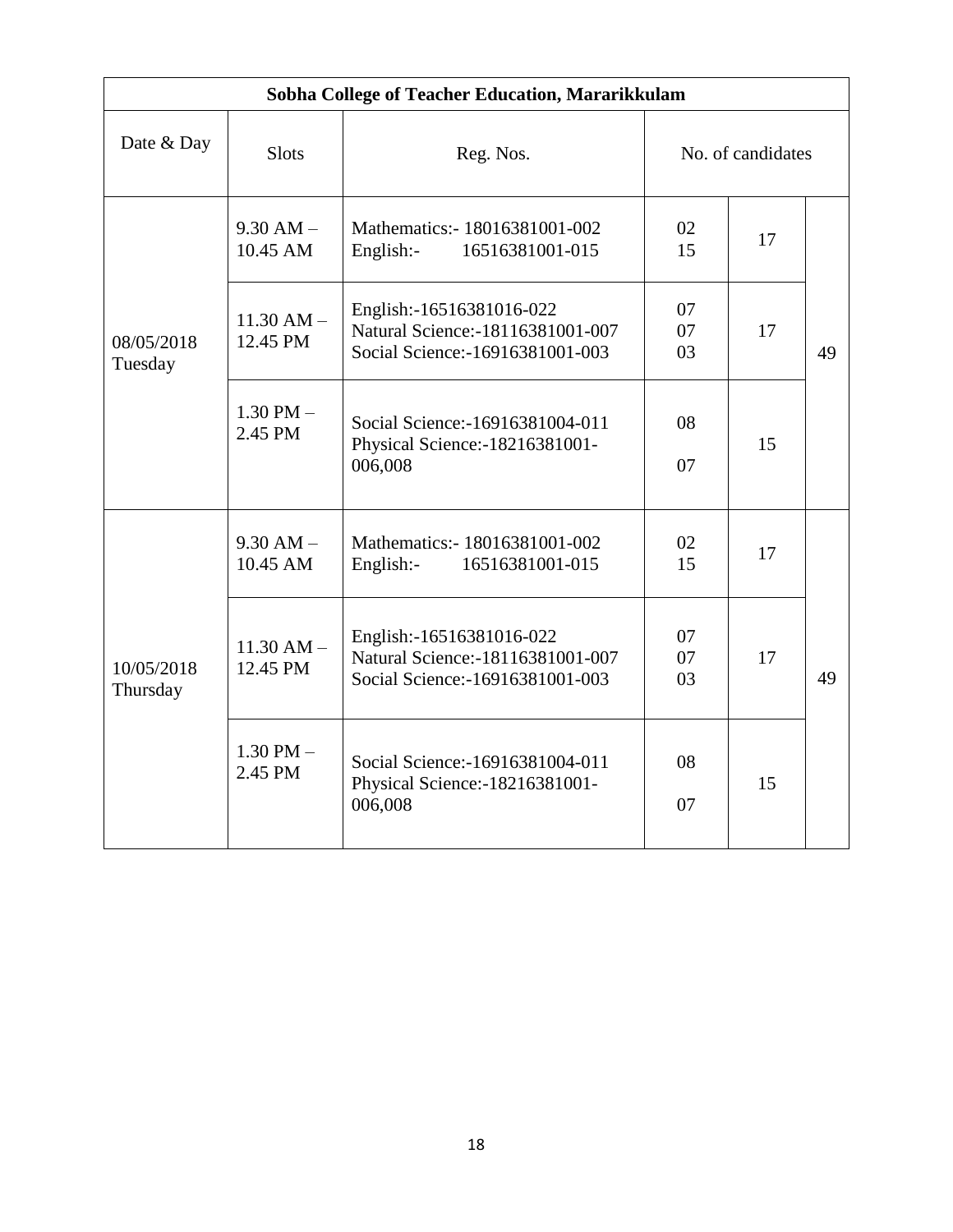| <b>KUCTE KUMARAPURAM</b> |                           |                                                                                                             |                           |    |    |  |  |  |
|--------------------------|---------------------------|-------------------------------------------------------------------------------------------------------------|---------------------------|----|----|--|--|--|
| Date & Day               | <b>Slots</b>              | Reg. Nos.                                                                                                   | No. of candidates         |    |    |  |  |  |
| 08/05/2018<br>Tuesday    | $9.30 AM -$<br>10.45 AM   | Mathematics: 18016971001-005<br>Malayalam:16816971001-008, 010-<br>012<br>Physical Science: 18216971001-009 | 05<br>11<br>9             | 25 | 50 |  |  |  |
|                          | $11.30 AM -$<br>12.45 PM  | Sanskrit: 19316971001-016, 15971012<br>Natural Science: 18116971001-008                                     | 17<br>08                  | 25 |    |  |  |  |
| 10/05/2018<br>Thursday   | $9.30$ AM $-$<br>10.45 AM | Mathematics: 18016971001-005<br>Malayalam:16816971001-008, 010-<br>012<br>Physical Science: 18216971001-009 | 0 <sub>5</sub><br>11<br>9 | 25 | 50 |  |  |  |
|                          | $11.30 AM -$<br>12.45 PM  | Sanskrit: 19316971001-016, 15971008<br>Natural Science: 18116971001-008                                     | 17<br>08                  | 25 |    |  |  |  |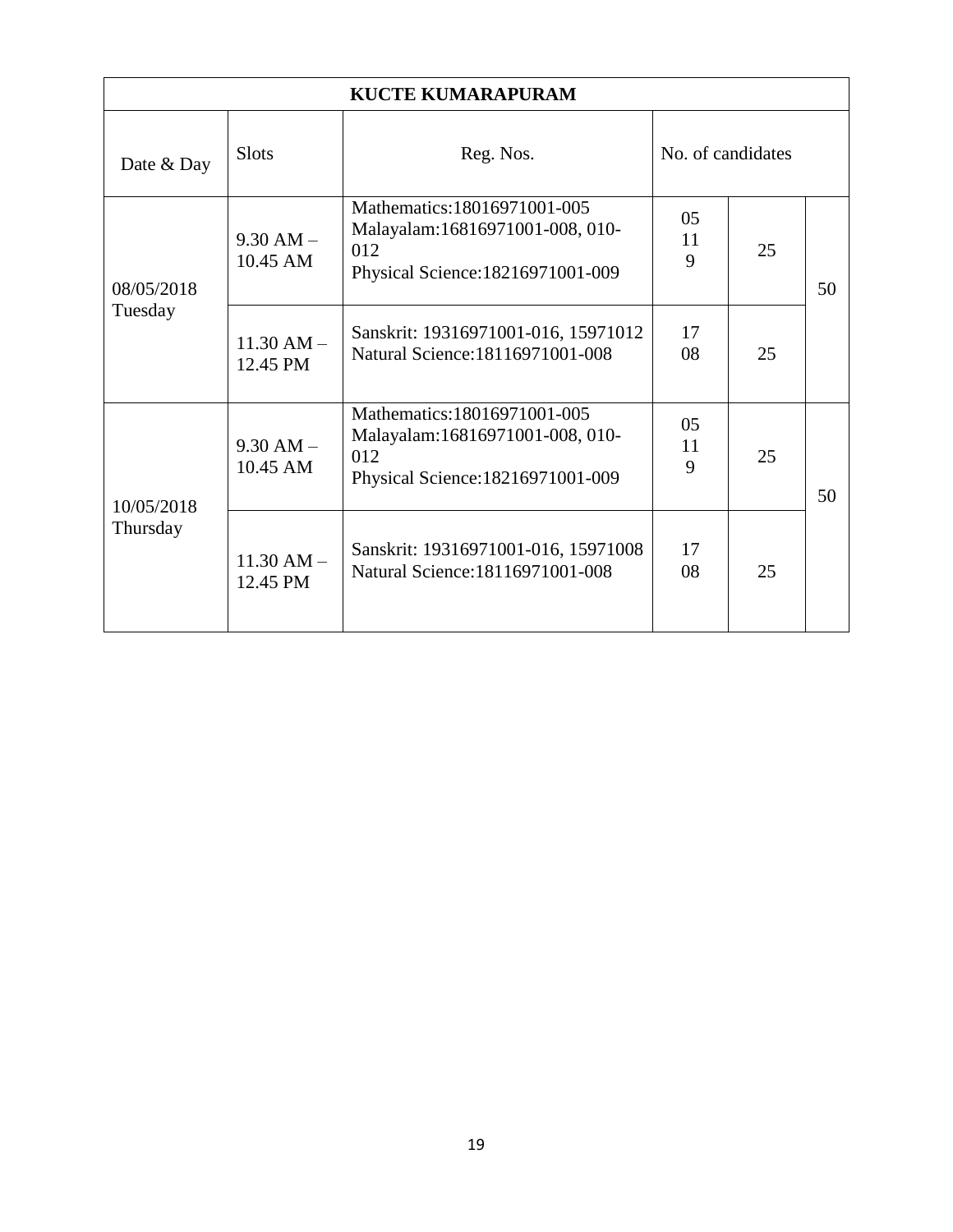|                        |                            | <b>KUCTE KOLLAM</b>                                                          |          |                   |    |  |
|------------------------|----------------------------|------------------------------------------------------------------------------|----------|-------------------|----|--|
| Date & Day             | <b>Slots</b>               | Reg. Nos.                                                                    |          | No. of candidates |    |  |
| 08/05/2018<br>Tuesday  | $9.30$ AM $-$<br>10.45 AM  | Mathematics: 18016973001-007<br>English:<br>16516973001-005                  | 07<br>05 | 12                |    |  |
|                        | $11.30$ AM $-$<br>12.45 PM | English:<br>16516973006-013,<br>15973004<br>Natural Science: 18116973001-004 | 09<br>04 | 13                |    |  |
|                        | $1.30$ PM $-$<br>2.45 PM   | Hindi:<br>17016973001-008<br>Natural Science: 18116973005-008                | 08<br>04 | 12                | 49 |  |
|                        | $3.30$ PM $-$<br>4:45PM    | Physical Science: 18216973001-012                                            | 12       | 12                |    |  |
|                        | $9.30$ AM $-$<br>10.45 AM  | Mathematics: 18016973001-007<br>English:<br>16516973001-005                  | 07<br>05 | 12                |    |  |
|                        | $11.30$ AM $-$<br>12.45 PM | 16516973006-013,<br>English:<br>15973004<br>Natural Science: 18116973001-004 | 09<br>04 | 13                |    |  |
| 10/05/2018<br>Thursday | $1.30$ PM $-$<br>2.45 PM   | Hindi:<br>17016973001-008<br>Natural Science: 18116973005-008                | 08<br>04 | 12                | 49 |  |
|                        | $3.30$ PM $-$<br>4:45PM    | Physical Science: 18216973001-012                                            | 12       | 12                |    |  |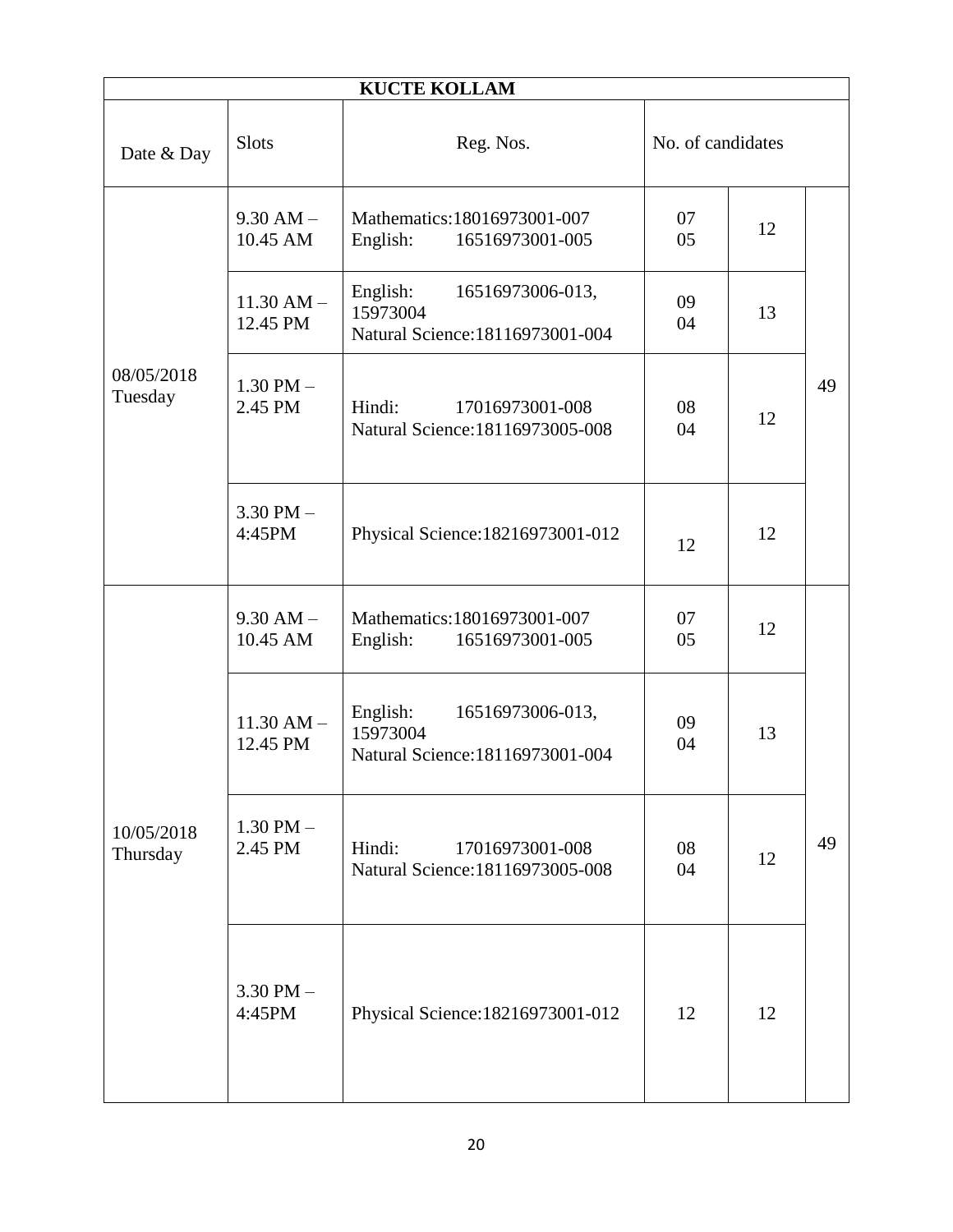| <b>KUCTE ANCHAL</b>    |                            |                                                                    |          |                   |    |  |  |  |
|------------------------|----------------------------|--------------------------------------------------------------------|----------|-------------------|----|--|--|--|
| Date & Day             | <b>Slots</b>               | Reg. Nos.                                                          |          | No. of candidates |    |  |  |  |
| 08/05/2018<br>Tuesday  | $9.30$ AM $-$<br>10.45 AM  | Malayalam:16816975001-003,005-<br>013                              | 12       | 12                |    |  |  |  |
|                        | $11.30$ AM $-$<br>12.45 PM | Malayalam: 16816975014-016,<br>15975008<br>English:16516975001-008 | 04<br>08 | 12                |    |  |  |  |
|                        | $1.30$ PM $-$<br>2.45 PM   | English:<br>16516975009-016<br>Natural Science: 18116975001-005    | 08<br>05 | 13                | 49 |  |  |  |
|                        | $3.30$ PM $-$<br>4:45PM    | Physical Science: 18216975001-007,<br>009-013                      | 12       | 12                |    |  |  |  |
|                        | $9.30$ AM $-$<br>10.45 AM  | Malayalam:16816975001-003,005-<br>013                              | 12       | 12                |    |  |  |  |
| 10/05/2018<br>Thursday | $11.30$ AM $-$<br>12.45 PM | Malayalam: 16816975014-016,<br>15975008<br>English:16516975001-008 | 04<br>08 | 12                |    |  |  |  |
|                        | $1.30$ PM $-$<br>2.45 PM   | English:<br>16516975009-016<br>Natural Science: 18116975001-005    | 08<br>05 | 13                | 49 |  |  |  |
|                        | $3.30$ PM $-$<br>4:45 PM   | Physical Science: 18216975001-007,<br>009-013                      | 12       | 12                |    |  |  |  |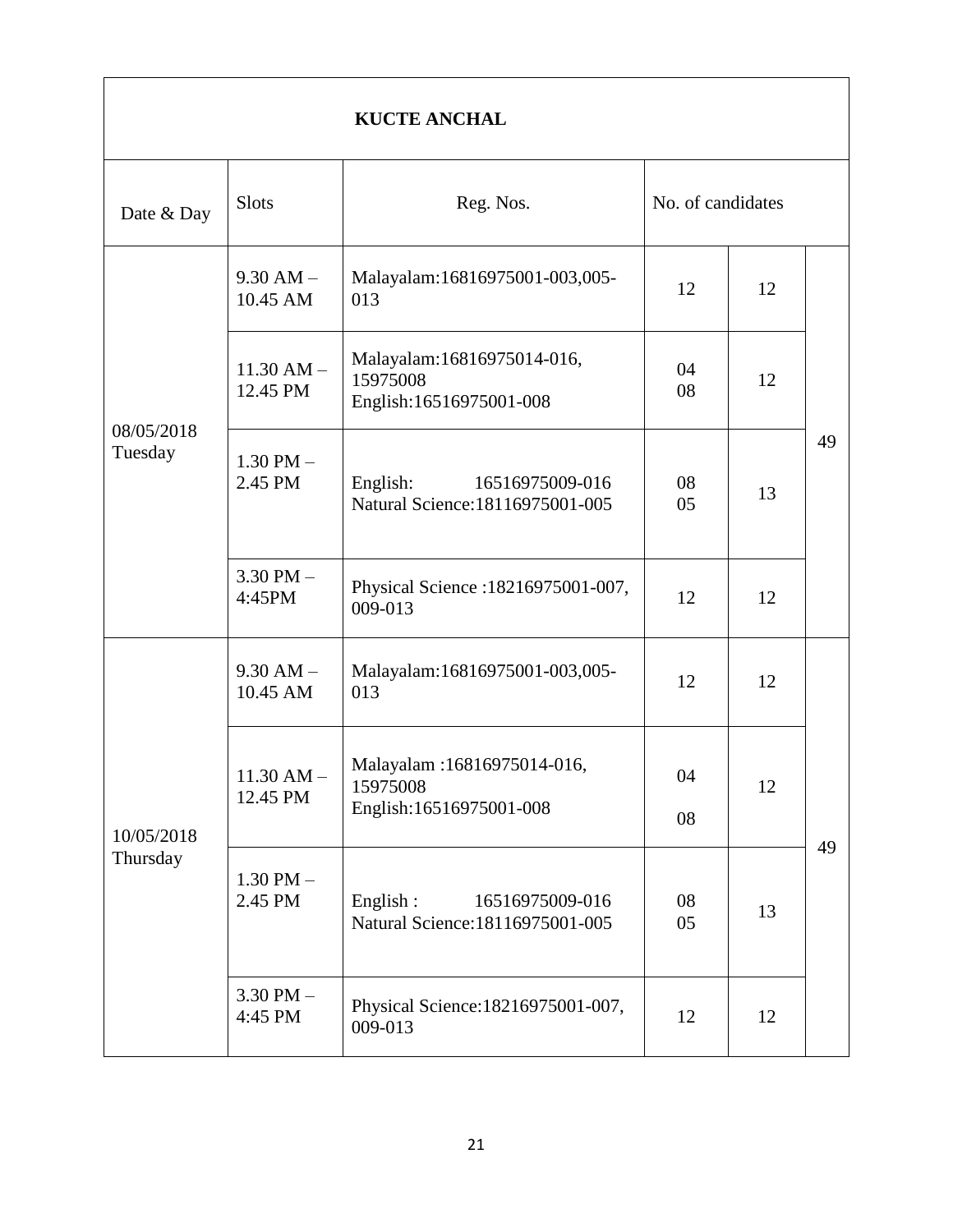| <b>KUCTE ADOOR</b>     |                            |                                                                                                  |                   |    |    |  |
|------------------------|----------------------------|--------------------------------------------------------------------------------------------------|-------------------|----|----|--|
| Date & Day             | <b>Slots</b>               | Reg. Nos.                                                                                        | No. of candidates |    |    |  |
| 08/05/2018<br>Tuesday  | $9.30$ AM $-$<br>10.45 AM  | Mathematics: 18016979001-005<br>English:<br>16516979001-012                                      | 05<br>12          | 17 |    |  |
|                        | $11.30$ AM $-$<br>12.45 PM | English:<br>16516979013-015<br>Malayalam:<br>16816979001-008<br>Natural Science: 18116979001-006 | 03<br>08<br>06    | 17 | 50 |  |
|                        | $1.30$ PM $-$<br>2.45 PM   | Natural Science: 18116979007-011<br>Social Science: 16916979001-011                              | 05<br>11          | 16 |    |  |
|                        | $9.30$ AM $-$<br>10.45 AM  | Mathematics: 18016979001-005<br>English:<br>16516979001-012                                      | 05<br>12          | 17 |    |  |
| 10/05/2018<br>Thursday | $11.30$ AM $-$<br>12.45 PM | English:<br>16516979013-015<br>Malayalam:<br>16816979001-008<br>Natural Science: 18116979001-006 | 03<br>08<br>06    | 17 | 50 |  |
|                        | $1.30$ PM $-$<br>2.45 PM   | Natural Science: 18116979007-011<br>Social Science: 16916979001-011                              | 05<br>11          | 16 |    |  |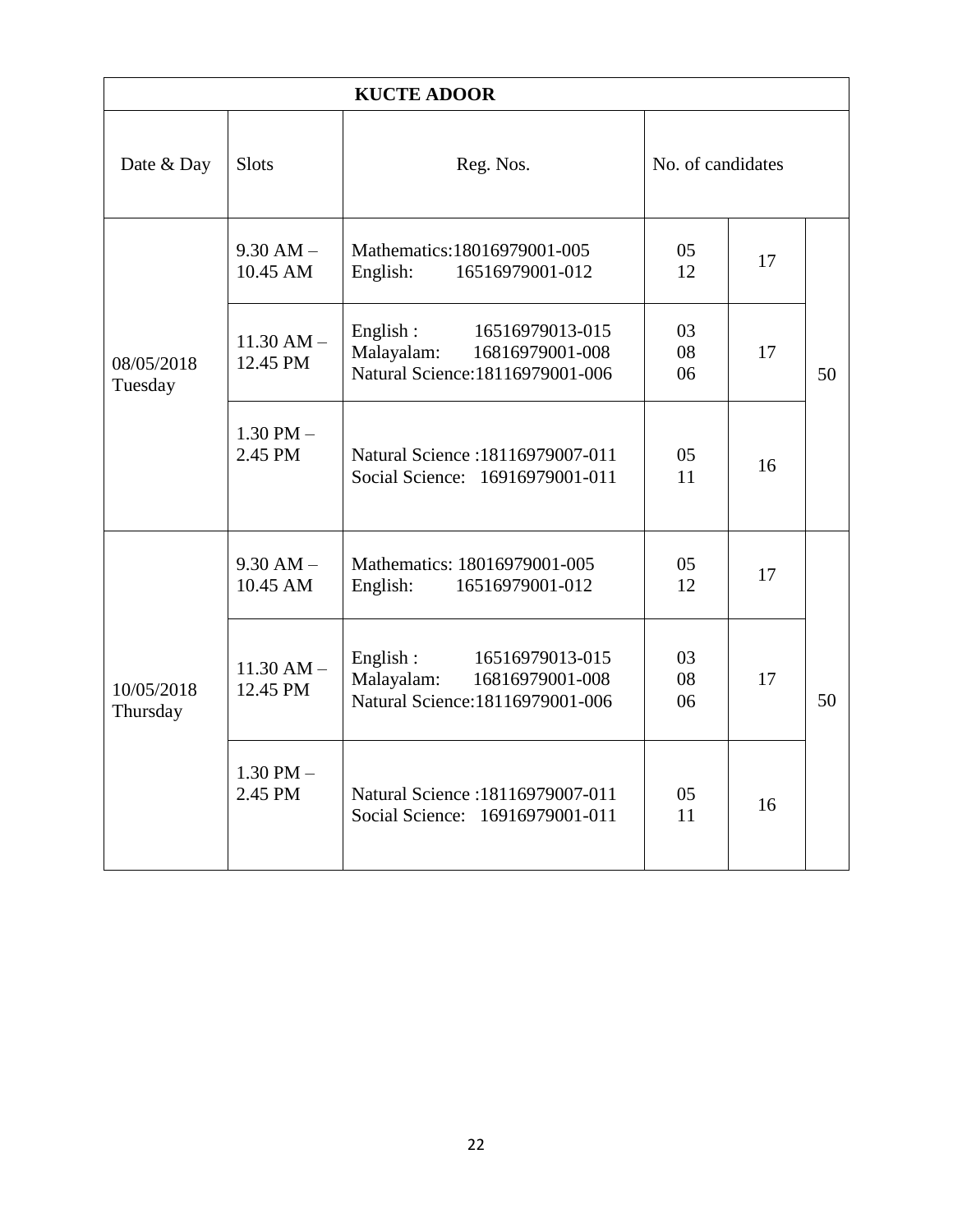| KUCTE KUNNAM (EXAM CENTRE UIT ADOOR) |                            |                                                                                                                     |                   |    |    |  |  |
|--------------------------------------|----------------------------|---------------------------------------------------------------------------------------------------------------------|-------------------|----|----|--|--|
| Date & Day                           | <b>Slots</b>               | Reg. Nos.                                                                                                           | No. of candidates |    |    |  |  |
| 08/05/2018<br>Tuesday                | $9.30$ AM $-$<br>10.45 AM  | Mathematics: 18016980001-002, 004-<br>009<br>Natural Science: 18116980001-009                                       | 08<br>09          | 17 |    |  |  |
|                                      | $11.30$ AM $-$<br>12.45 PM | Hindi:<br>17016980001-005<br>Natural Science: 18116980010-014<br>Social Science: 16916980001, 003-<br>006, 15980009 | 05<br>05<br>06    | 16 | 47 |  |  |
|                                      | $1.30$ PM $-$<br>2.45 PM   | Physical Science: 18216980001-014                                                                                   | 14                | 14 |    |  |  |
|                                      | $9.30$ AM $-$<br>10.45 AM  | Mathematics: 18016980001-002, 004-<br>009<br>Natural Science: 18116980001-009                                       | 08<br>09          | 17 |    |  |  |
|                                      |                            | Hindi:<br>17016980001-005                                                                                           | 05                |    |    |  |  |
| 10/05/2018                           | $11.30 AM -$<br>12.45 PM   | Natural Science: 18116980010-014                                                                                    | 05                | 16 |    |  |  |
| Thursday                             |                            | Social Science: 16916980001, 003-<br>006, 15980009                                                                  | 06                |    | 47 |  |  |
|                                      | $1.30$ PM $-$<br>2.45 PM   | Physical Science: 18216980001-014                                                                                   | 14                | 14 |    |  |  |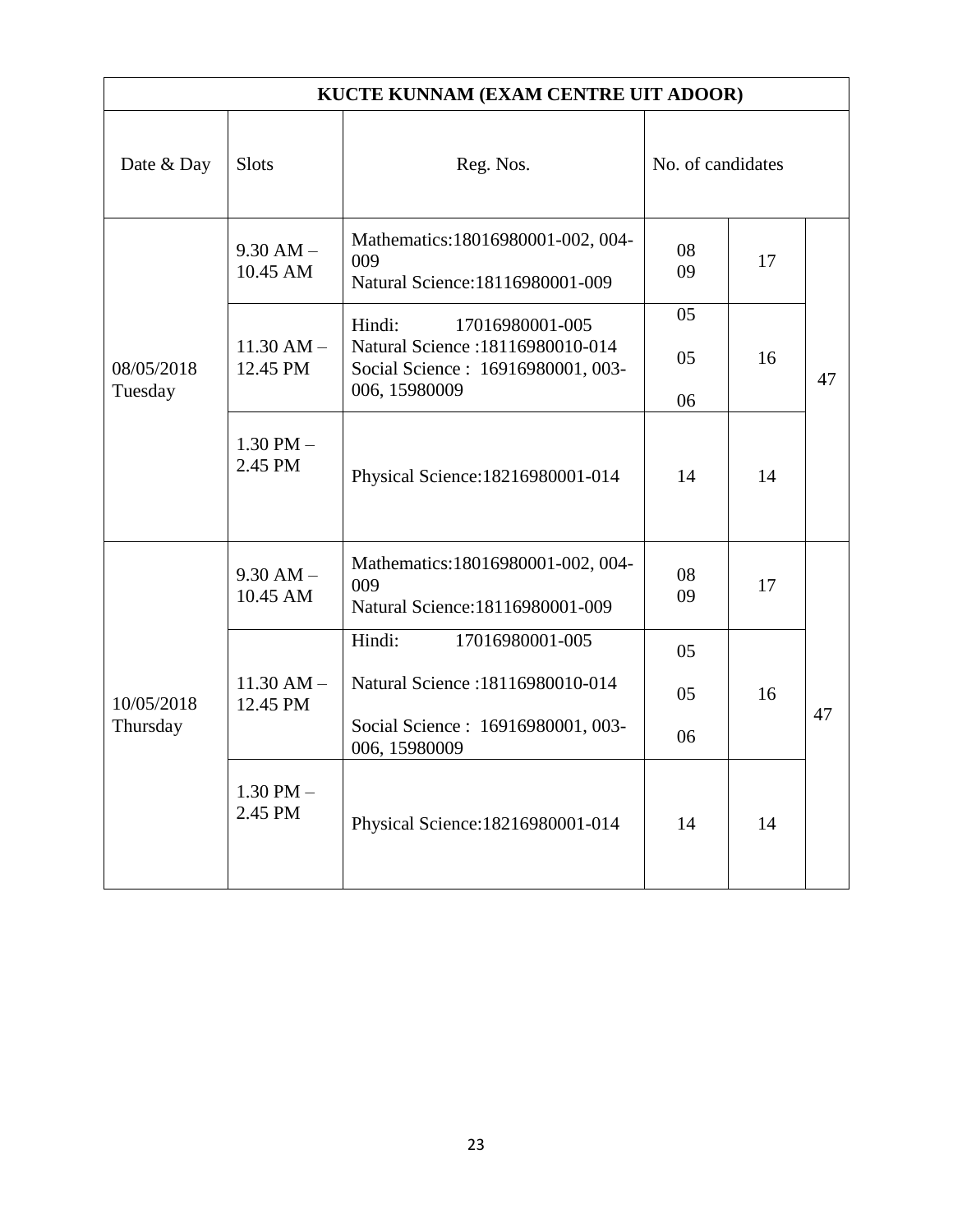| PATTOM THANUPILLAI COLLEGE OF EDUCATION, MARUTHOORKONAM |                            |                                                                                                |                   |    |    |  |  |  |
|---------------------------------------------------------|----------------------------|------------------------------------------------------------------------------------------------|-------------------|----|----|--|--|--|
| Date & Day                                              | <b>Slots</b>               | Reg. Nos.                                                                                      | No. of candidates |    |    |  |  |  |
| 08/05/2018<br>Tuesday                                   | $9.30$ AM $-$<br>10.45 AM  | Commerce: 19016377001-004<br>Malayalam:16816377001-004<br>16516377001-006<br>English:          | 04<br>04<br>06    | 14 |    |  |  |  |
|                                                         | $11.30$ AM $-$<br>12.45 PM | English:<br>16516377007-008<br>Natural Science: 18116377001<br>Social Science: 16916377001-011 | 02<br>01<br>11    | 14 | 31 |  |  |  |
|                                                         | $1.30$ PM $-$<br>2.45 PM   | Physical Science: 18216377001-003                                                              | 03                | 03 |    |  |  |  |
|                                                         | $9.30$ AM $-$<br>10.45 AM  | 19016377001-004<br>Commerce:<br>16816377001-004<br>Malayalam:<br>English:<br>16516377001-006   | 04<br>04<br>06    | 14 |    |  |  |  |
| 10/05/2018<br>Thursday                                  | $11.30$ AM $-$<br>12.45 PM | English:<br>16516377007-008<br>Natural Science: 18116377001<br>Social Science: 16916377001-011 | 02<br>01<br>11    | 14 | 31 |  |  |  |
|                                                         | $1.30$ PM $-$<br>2.45 PM   | Physical Science: 18216377001-003                                                              | 03                | 03 |    |  |  |  |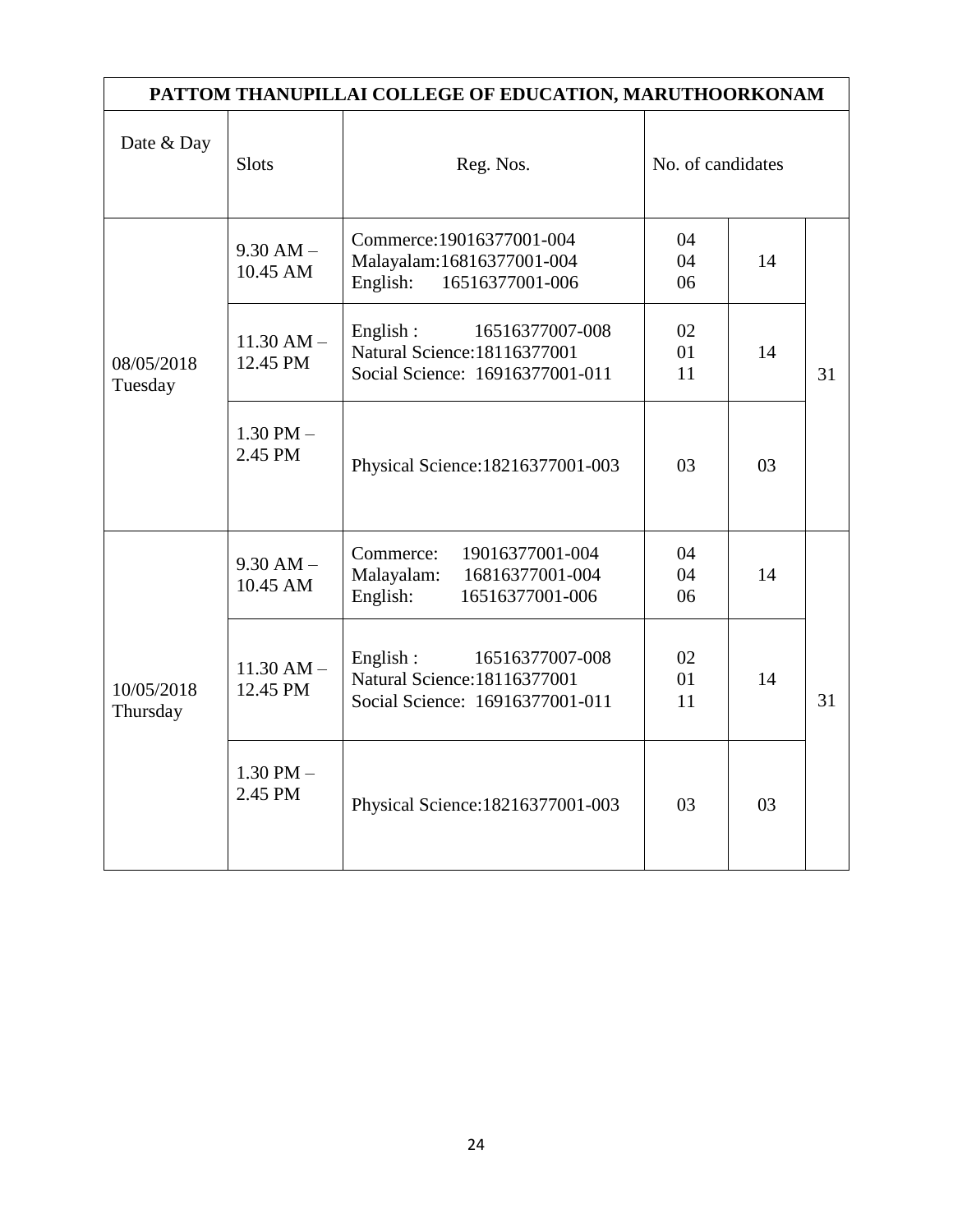| <b>JAMIA TRAINING COLLEGE, CHITHARA</b> |                            |                                                                                                                                        |                      |    |    |  |  |  |
|-----------------------------------------|----------------------------|----------------------------------------------------------------------------------------------------------------------------------------|----------------------|----|----|--|--|--|
| Date & Day                              | <b>Slots</b>               | Reg. Nos.                                                                                                                              | No. of candidates    |    |    |  |  |  |
| 08/05/2018<br>Tuesday                   | $9.30$ AM $-$<br>10.45 AM  | Mathematics: 18016391001-002<br>Malayalam: 16816391001-003<br>English: 16516391001-002<br>Natural Science: 18116377001-003             | 02<br>03<br>02<br>03 | 10 |    |  |  |  |
|                                         | $11.30$ AM $-$<br>12.45 PM | Social Science: 16916391001-005<br>Physical Science: 18216391001-007                                                                   | 05<br>07             | 12 | 22 |  |  |  |
| 10/05/2018<br>Thursday                  | $9.30$ AM $-$<br>10.45 AM  | Mathematics: 18016391001-002<br>Malayalam: 16816391001-003,<br>15391003<br>English:16516391001-002<br>Natural Science: 18116377001-003 | 02<br>04<br>02<br>03 | 11 |    |  |  |  |
|                                         | $11.30$ AM $-$<br>12.45 PM | Social Science: 16916391001-005<br>Physical Science: 18216391001-007                                                                   | 05<br>07             | 12 | 23 |  |  |  |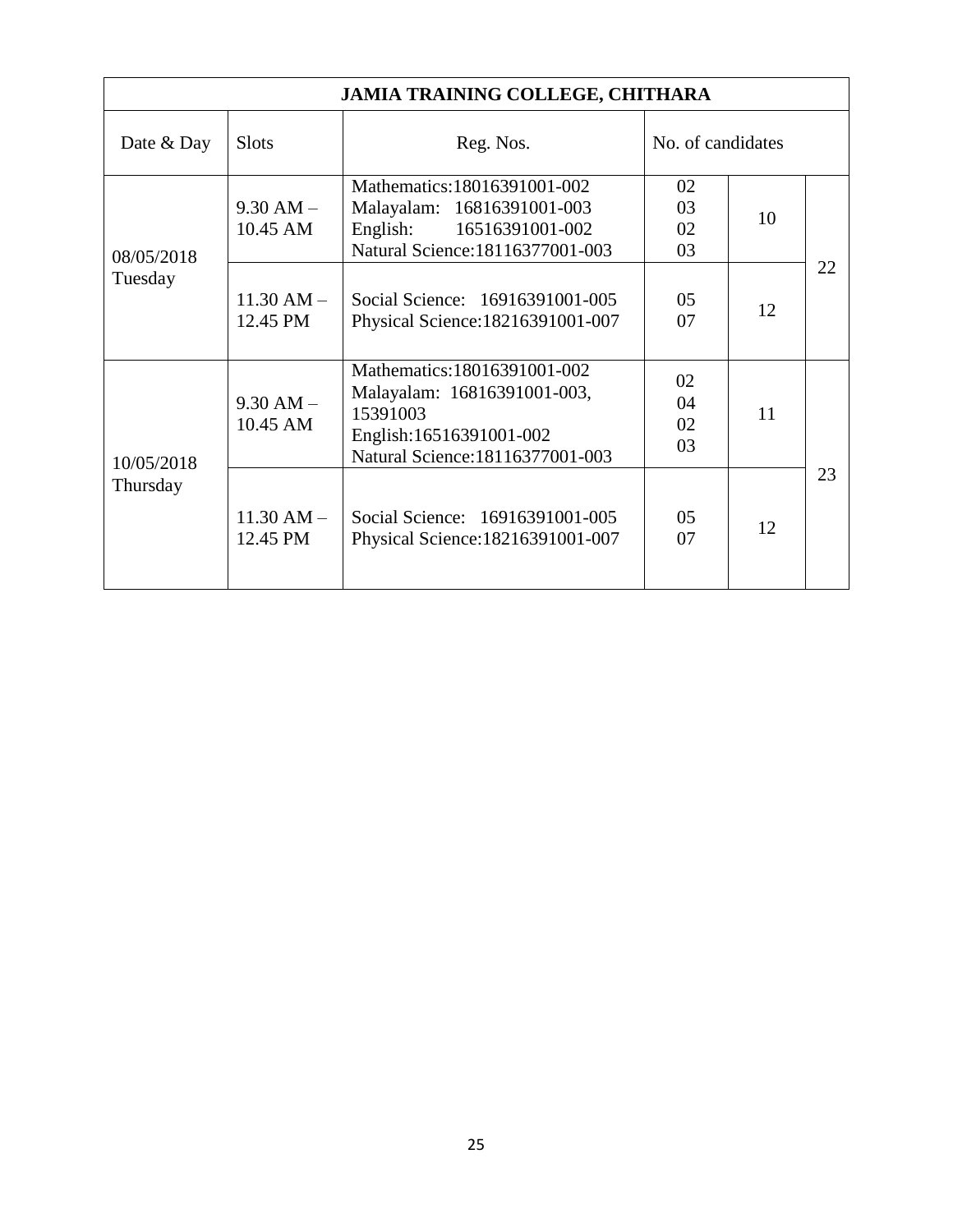| <b>KUCTE ARYAD</b>     |                            |                                                                                         |                   |    |    |  |  |  |
|------------------------|----------------------------|-----------------------------------------------------------------------------------------|-------------------|----|----|--|--|--|
| Date & Day             | <b>Slots</b>               | Reg. Nos.                                                                               | No. of candidates |    |    |  |  |  |
| 08/05/2018<br>Tuesday  | $9.30$ AM $-$<br>10.45 AM  | <b>Mathematics</b><br>18016981001,002,004,005<br>Malayalam 168 16981001-007             | 04<br>07          | 11 |    |  |  |  |
|                        | $11.30$ AM $-$<br>12.45 PM | Natural Science 18116981001-<br>002,004-006,008-011<br>Physical Science 18216981001-004 | 09<br>04          | 13 | 36 |  |  |  |
|                        | $1.30$ PM $-$<br>2.45 PM   | Hindi17016981001-005, 15981007<br><b>Physical Science</b><br>182 16981005-010           | 06<br>06          | 12 |    |  |  |  |
|                        | $9.30$ AM $-$<br>10.45 AM  | Mathematics<br>18016981001,002,004,005<br>Malayalam 168 16981001-007                    | 04<br>07          | 11 |    |  |  |  |
| 10/05/2018<br>Thursday | $11.30$ AM $-$<br>12.45 PM | Natural Science 18116981001-<br>002,004-006,008-011<br>Physical Science 18216981001-004 | 09<br>04          | 13 | 36 |  |  |  |
|                        | $1.30$ PM $-$<br>2.45 PM   | Hindi17016981001-005, 15981005<br><b>Physical Science</b><br>182 1698 1005-010          | 06<br>06          | 12 |    |  |  |  |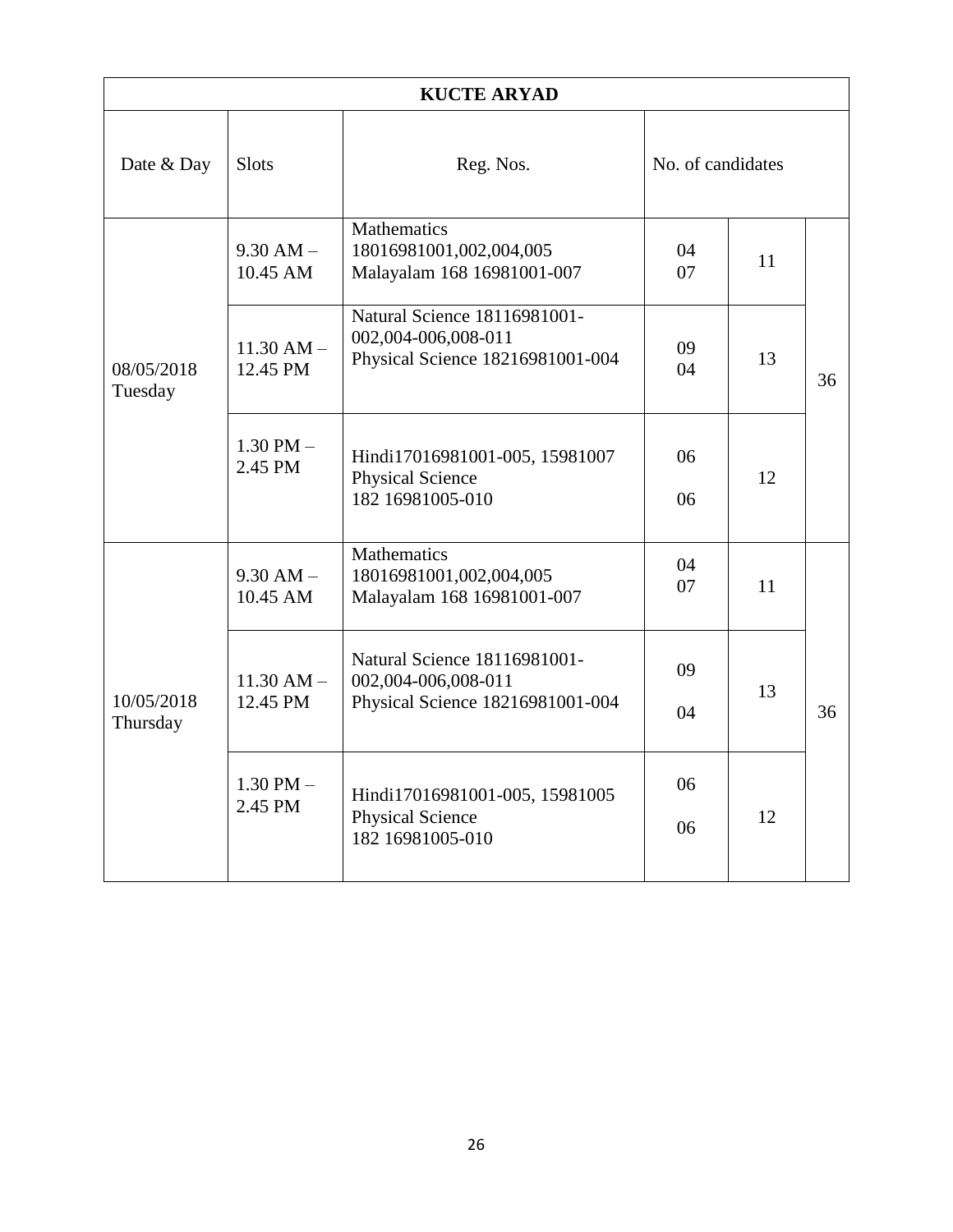| <b>KUCTE Kulakkada</b> |                            |                                                                                                        |                   |    |    |  |  |  |  |
|------------------------|----------------------------|--------------------------------------------------------------------------------------------------------|-------------------|----|----|--|--|--|--|
| Date & Day             | <b>Slots</b>               | Reg. Nos.                                                                                              | No. of candidates |    |    |  |  |  |  |
|                        | $9.30$ AM $-$<br>10.45 AM  | Commerce 190 16982001-005<br>Natural Science 181 16982001-003                                          | 05<br>03          | 08 |    |  |  |  |  |
|                        | $11.30$ AM $-$<br>12.45 PM | Hindi170 16982001<br>Natural Science181 16982004-007<br>Social Science 169 16982001-003                | 01<br>04<br>03    | 08 |    |  |  |  |  |
| 08/05/2018<br>Tuesday  | $1.30$ PM $-$<br>2.45 PM   | Social Science 169 16982004,006<br>15982002<br><b>Physical Science</b><br>182 16982001,002,003,005,006 | 03<br>05          | 08 | 32 |  |  |  |  |
|                        | $3.30$ PM $-$<br>4:45PM    | <b>Physical Science</b><br>182 16982007-014                                                            | 08                | 08 |    |  |  |  |  |
|                        | $9.30$ AM $-$<br>10.45 AM  | Commerce 190 16982001-005<br>Natural Science 181 16982001-003                                          | 05<br>03          | 08 |    |  |  |  |  |
|                        | $11.30$ AM $-$<br>12.45 PM | Hindi170 16982001<br>Natural Science181 16982004-007<br>Social Science 169 16982001-003                | 01<br>04<br>03    | 08 |    |  |  |  |  |
| 10/05/2018<br>Thursday | $1.30$ PM $-$<br>2.45 PM   | Social Science<br>169 16982004,006<br>15982002<br><b>Physical Science</b>                              | 03<br>05          | 08 | 32 |  |  |  |  |
|                        | $3.30$ PM $-$<br>4:45 PM   | 182 16982001,002,003,005,006<br>Physical Science<br>182 16982007-014                                   | 08                | 08 |    |  |  |  |  |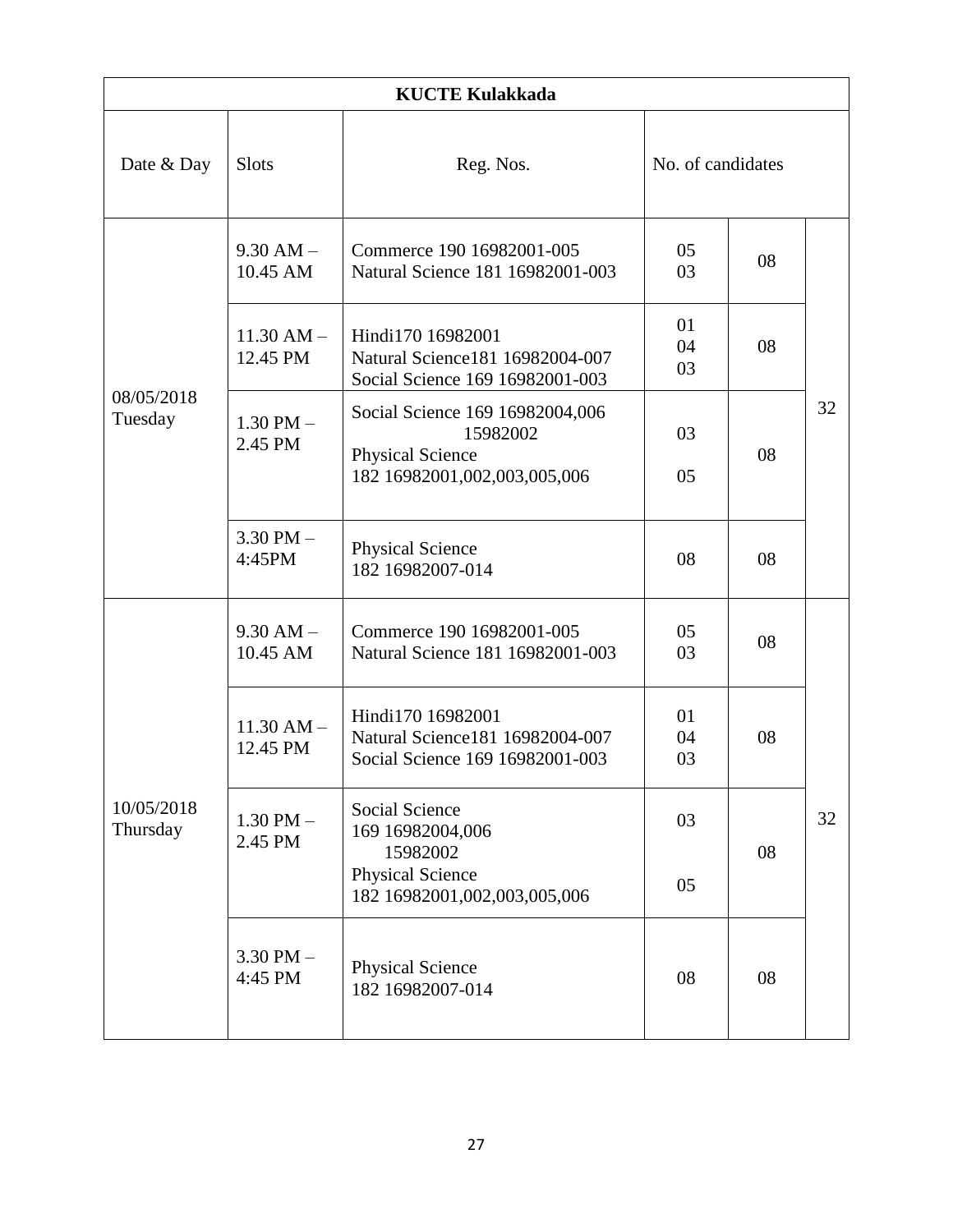| <b>KUCTE Kayamkulam</b> |                            |                                                                               |                   |    |    |  |  |  |  |
|-------------------------|----------------------------|-------------------------------------------------------------------------------|-------------------|----|----|--|--|--|--|
| Date & Day              | <b>Slots</b>               | Reg. Nos.                                                                     | No. of candidates |    |    |  |  |  |  |
| 08/05/2018<br>Tuesday   | $9.30$ AM $-$<br>10.45 AM  | Natural Science181 16978001-012                                               | 12                | 12 |    |  |  |  |  |
|                         | $11.30$ AM $-$<br>12.45 PM | Hindi 170 16978001-002,004-007<br>Arabic 171 16978001-003,005,006<br>15978001 | 06<br>06          | 12 |    |  |  |  |  |
|                         | $1.30$ PM $-$<br>2.45 PM   | Hindi 170 16978008-010<br>Social Science 169 16978001-<br>006,008-010         | 03<br>09          | 12 | 47 |  |  |  |  |
|                         | $3.30$ PM $-$<br>4:45PM    | Social Science 169 16978011<br><b>Physical Science</b><br>182 16978001-010    | 01<br>10          | 11 |    |  |  |  |  |
|                         | $9.30$ AM $-$<br>10.45 AM  | Natural Science181 16978001-012                                               | 12                | 12 |    |  |  |  |  |
|                         | $11.30$ AM $-$<br>12.45 PM | Hindi 170 16978001-002,004-007<br>Arabic 171 16978001-003,005,006<br>15978001 | 06<br>06          | 12 |    |  |  |  |  |
| 10/05/2018<br>Thursday  | $1.30$ PM $-$<br>2.45 PM   | Hindi 170 16978008-010<br>Social Science 169 16978001-<br>006,008-010         | 03<br>09          | 12 | 47 |  |  |  |  |
|                         | $3.30$ PM $-$<br>4:45 PM   | Social Science 169 16978011<br><b>Physical Science</b><br>182 16978001-010    | 01<br>10          | 11 |    |  |  |  |  |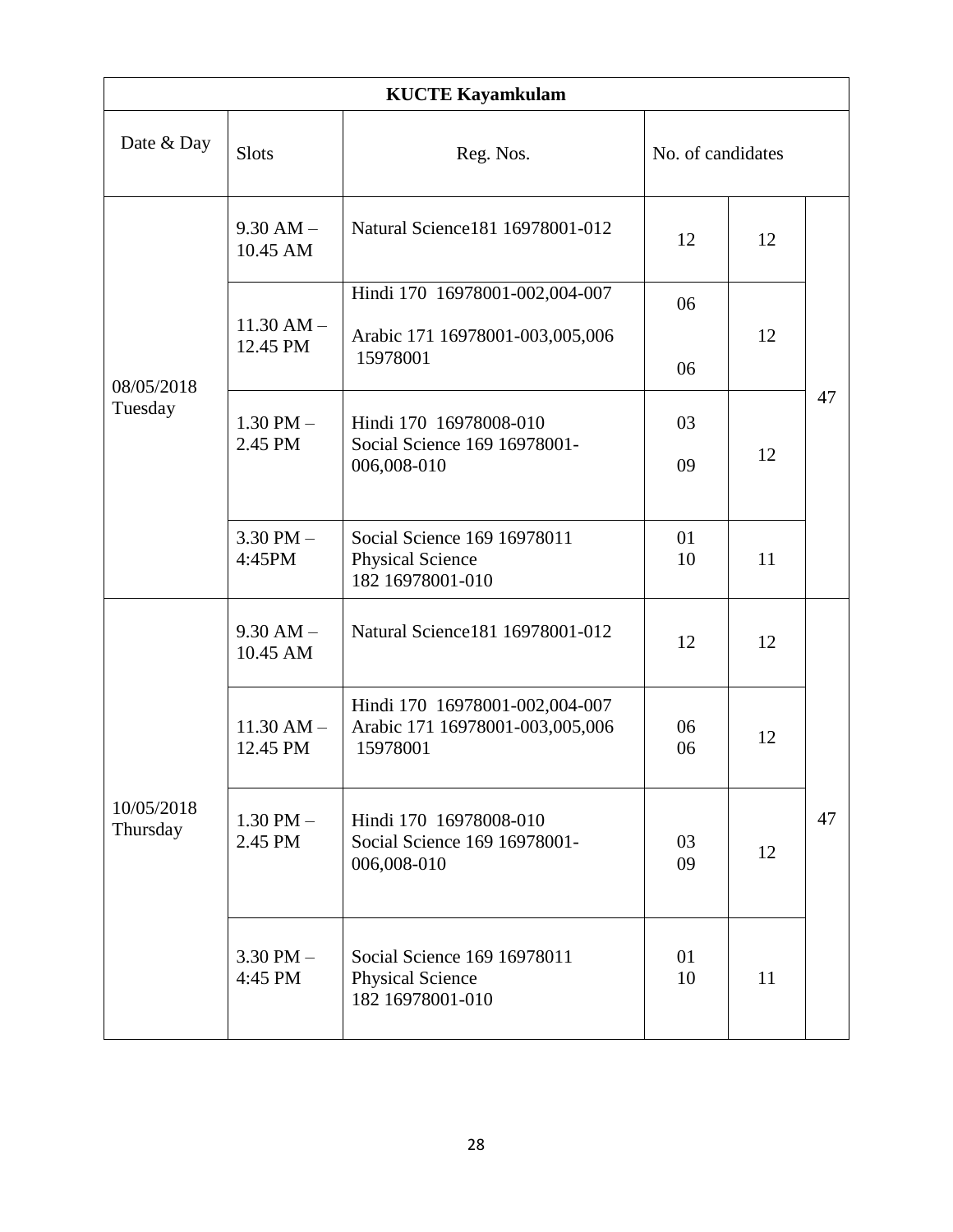| Badhiriya B.Ed College Vellichikkala |                            |                                                                                                                                          |                      |    |    |  |  |  |
|--------------------------------------|----------------------------|------------------------------------------------------------------------------------------------------------------------------------------|----------------------|----|----|--|--|--|
| Date & Day                           | <b>Slots</b>               | Reg. Nos.                                                                                                                                | No. of candidates    |    |    |  |  |  |
| 08/05/2018                           | $9.30$ AM $-$<br>10.45 AM  | Commerce 190 16392001,003-011<br>Mathematics 18016392001,002,004-<br>007<br>English 165 16392001-004                                     | 10<br>06<br>04       | 20 | 40 |  |  |  |
| Tuesday                              | $11.30 AM -$<br>12.45 PM   | English 165 16392005,007-010<br>Natural Science 181 16392001-003<br>Social Science 169 16392001-010<br>Physical Science 182 16392001,002 | 05<br>03<br>10<br>02 | 20 |    |  |  |  |
| 10/05/2018<br>Thursday               | $9.30$ AM $-$<br>10.45 AM  | Commerce 190 16392001,003-011<br>Mathematics 18016392001,002,004-<br>007<br>English 165 16392001-004                                     | 10<br>06<br>04       | 20 |    |  |  |  |
|                                      | $11.30$ AM $-$<br>12.45 PM | English 165 16392005,007-010<br>Natural Science 181 16392001-003<br>Social Science 169 16392001-010<br>Physical Science 182 16392001,002 | 05<br>03<br>10<br>02 | 20 | 40 |  |  |  |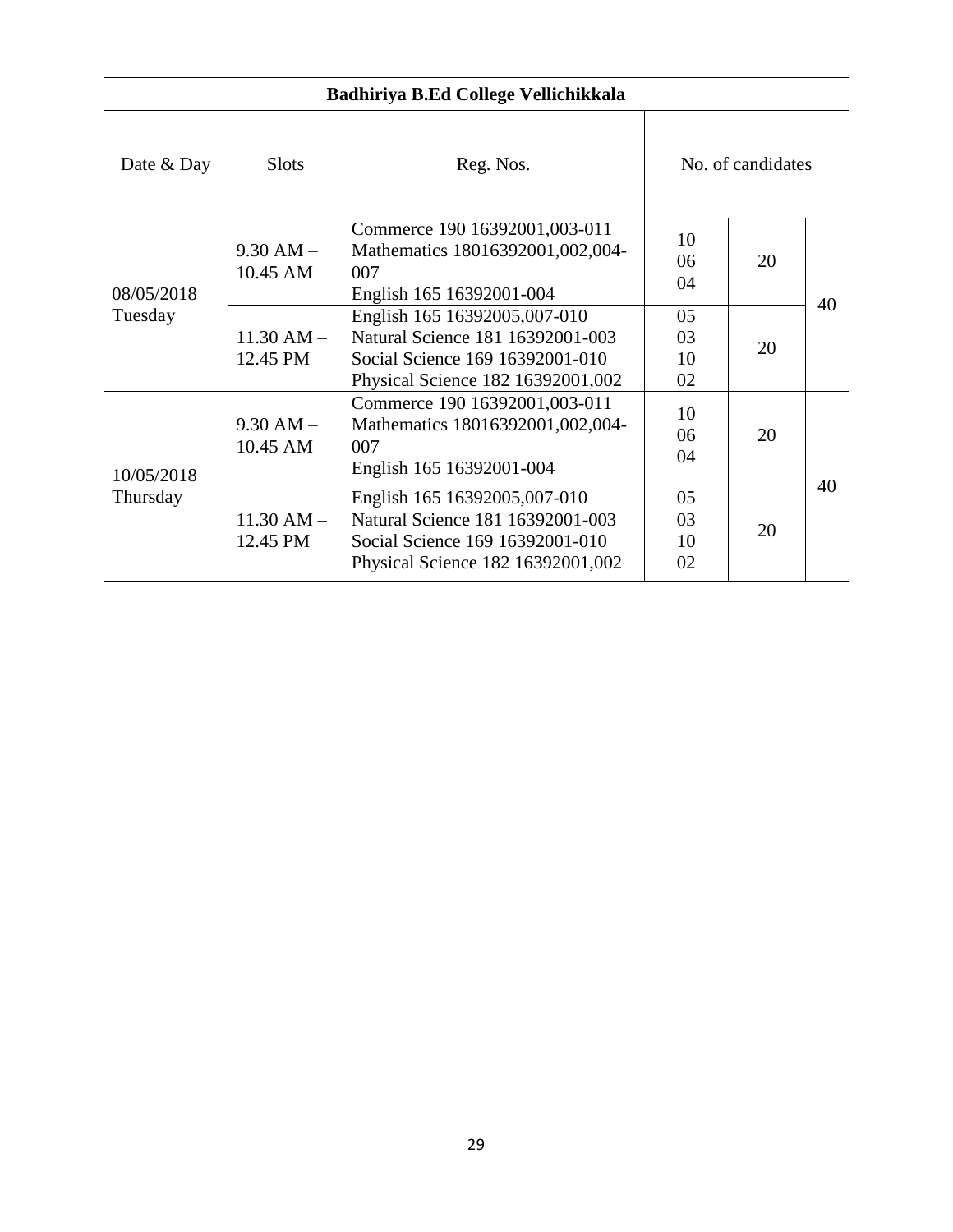| <b>KNM B.Ed College, Kanjiramkulam</b> |                            |                                                                                                 |                            |    |    |  |  |  |
|----------------------------------------|----------------------------|-------------------------------------------------------------------------------------------------|----------------------------|----|----|--|--|--|
| Date & Day                             | <b>Slots</b>               | Reg. Nos.                                                                                       | No. of candidates          |    |    |  |  |  |
| 08/05/2018<br>Tuesday                  | $9.30$ AM $-$<br>10.45 AM  | English 165 16398001-005<br>Natural Science 181 16398001,002<br>Social Science 169 16398001,002 | 0 <sub>5</sub><br>02<br>02 | 09 | 17 |  |  |  |
|                                        | $11.30$ AM $-$<br>12.45 PM | Social Science 169 16398003-007<br>Physical Science 16398001-003                                | 05<br>03                   | 08 |    |  |  |  |
| 10/05/2018<br>Thursday                 | $9.30$ AM $-$<br>10.45 AM  | English 165 16398001-005<br>Natural Science 181 16398001,002<br>Social Science 169 16398001,002 | 0.5<br>02<br>02            | 09 |    |  |  |  |
|                                        | $11.30$ AM $-$<br>12.45 PM | Social Science 169 16398003-007<br>Physical Science 16398001-003                                | 05<br>03                   | 08 | 17 |  |  |  |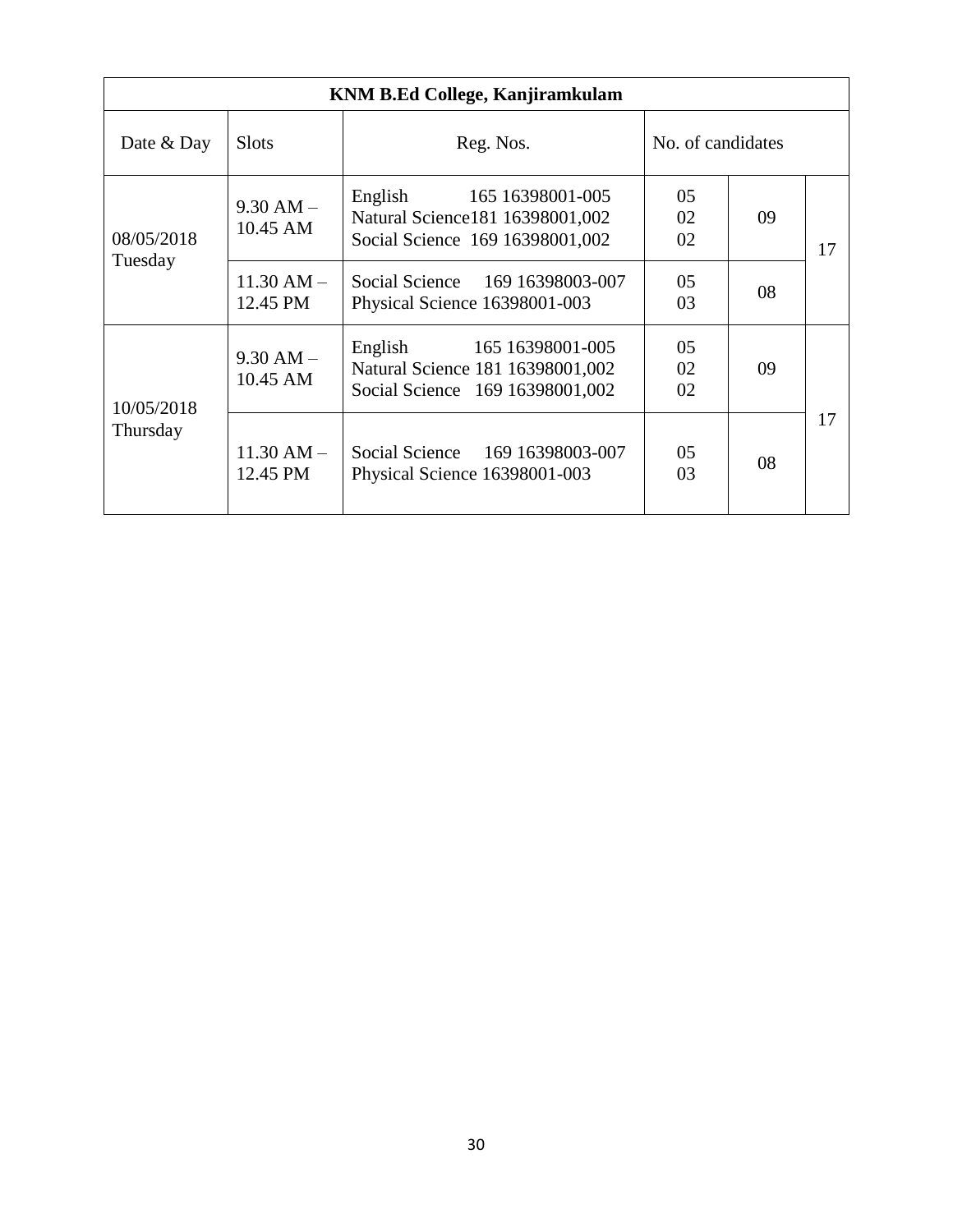| KUCTE NEDUMANGAD & KUCTE KARIAVATTOM<br>(EXAM CENTRE SDE PALAYALAM) |                            |                                                                                                                                                   |                          |    |     |  |  |  |
|---------------------------------------------------------------------|----------------------------|---------------------------------------------------------------------------------------------------------------------------------------------------|--------------------------|----|-----|--|--|--|
| Date & Day                                                          | <b>Slots</b>               | Reg. Nos.                                                                                                                                         | No. of candidates        |    |     |  |  |  |
|                                                                     | $9.30 AM -$<br>10.45 AM    | Mathematics 180 16983001,002<br>English 165 16983001-012<br>Natural Science 181 16983001-011,<br>181 15983010<br>Natural science 181 16972001-011 | 02<br>12<br>12<br>11     | 37 |     |  |  |  |
| 08/05/2018<br>Tuesday                                               | $11.30$ AM $-$<br>12.45 PM | Social Science 169 16983001-019<br>169 15371001<br>Social Science 169 16972001-<br>005,007-016                                                    | 19<br>$\mathbf{1}$<br>15 | 35 | 100 |  |  |  |
|                                                                     | $1.30$ PM $-$<br>2.45 PM   | Hindi 170 16972001-011<br>Physical Science182 16983001-005<br>Physical Science 182 16972001-012                                                   | 11<br>05<br>12           | 28 |     |  |  |  |
| 10/05/2018<br>Thursday                                              | $9.30$ AM $-$<br>10.45 AM  | Mathematics 180 16983001,002<br>English 165 16983001-012<br>Natural Science 181 16983001-011,<br>181 15983010<br>Natural science 181 16972001-011 | 02<br>12<br>12<br>11     | 37 |     |  |  |  |
|                                                                     | 11.30 AM<br>12.45 PM       | Social Science 169 16983001-019<br>Social Science 169 16972001-<br>005,007-016                                                                    | 19<br>15                 | 34 | 99  |  |  |  |
|                                                                     | $1.30$ PM $-$<br>2.45 PM   | Hindi 170 16972001-011<br>Physical Science182 16983001-005<br>Physical Science 182 16972001-012                                                   | 11<br>05<br>12           | 28 |     |  |  |  |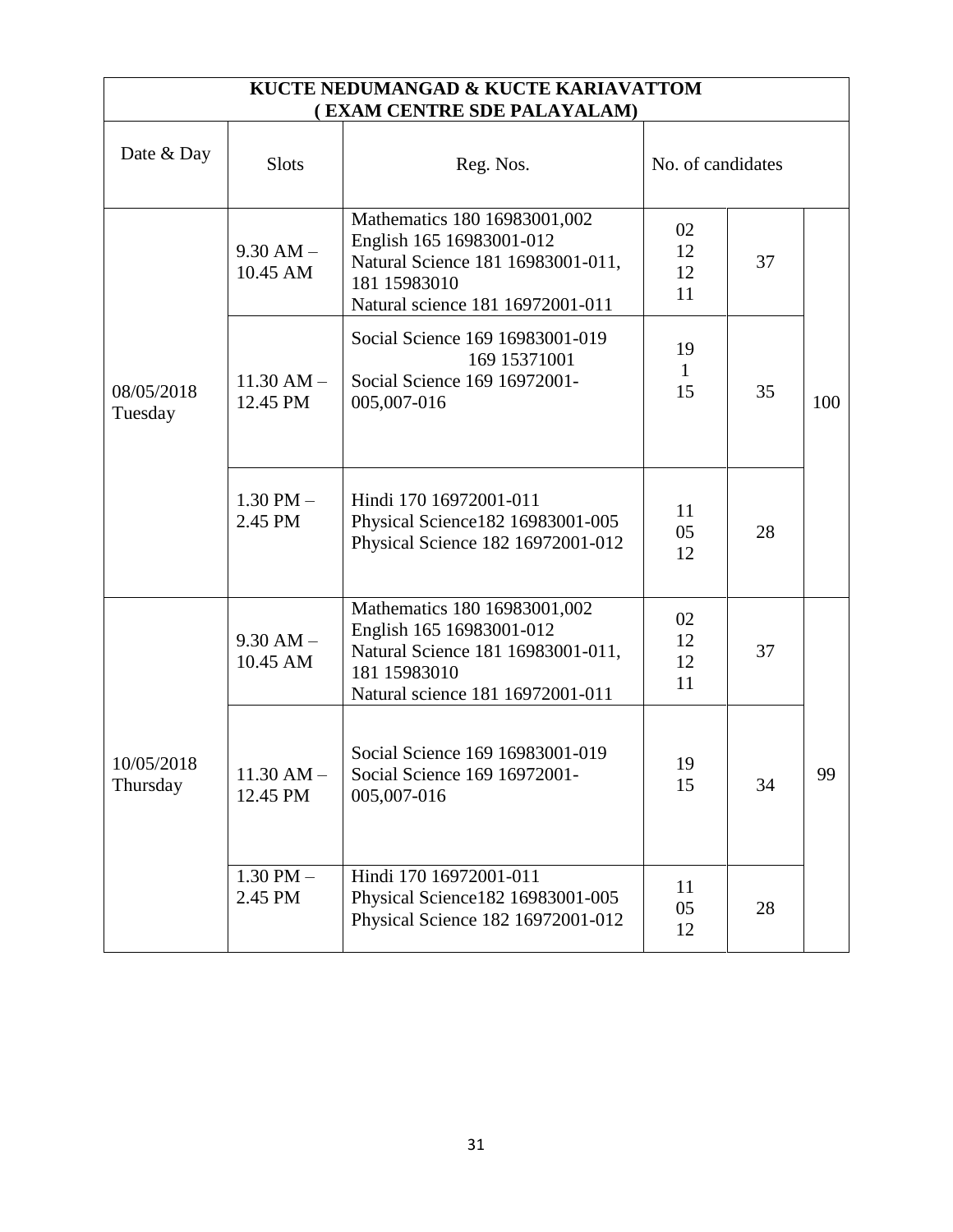# **Ramavilasom Training College, Valakom**

| Date & Day            | <b>Slots</b>               | Reg. Nos.                                                                |                     | No. of candidates                                     |                |    |
|-----------------------|----------------------------|--------------------------------------------------------------------------|---------------------|-------------------------------------------------------|----------------|----|
| 08/05/2018<br>Tuesday | $9.30$ AM $-$<br>10.45 AM  | Malayalam:                                                               | $16816341001 - 005$ | 5                                                     | 5              |    |
|                       | $11.30$ AM $-$<br>12.45 PM | English:                                                                 | $16516341001 - 005$ | 5                                                     | 5              | 14 |
|                       | $1.30$ PM $-$<br>2.45 PM   | English:<br>Social Science: 16916341001<br>Physical Science: 18215341002 | $16516341006 - 007$ | $\overline{2}$<br>$\overline{1}$<br>$\mathbf{1}$      | $\overline{4}$ |    |
|                       | $9.30 AM -$<br>10.45 AM    | Malayalam:                                                               | $16816341001 - 005$ | 5                                                     | 5              |    |
| 10/05/2018            | $11.30$ AM $-$<br>12.45 PM | English:                                                                 | $16516341001 - 005$ | 5                                                     | 5              | 14 |
| Thursday              | $1.30$ PM $-$<br>2.45 PM   | English:<br>Social Science: 16916341001<br>Physical Science: 18215341002 | $16516341006 - 007$ | $\begin{array}{c} 2 \\ 1 \end{array}$<br>$\mathbf{1}$ | $\overline{4}$ |    |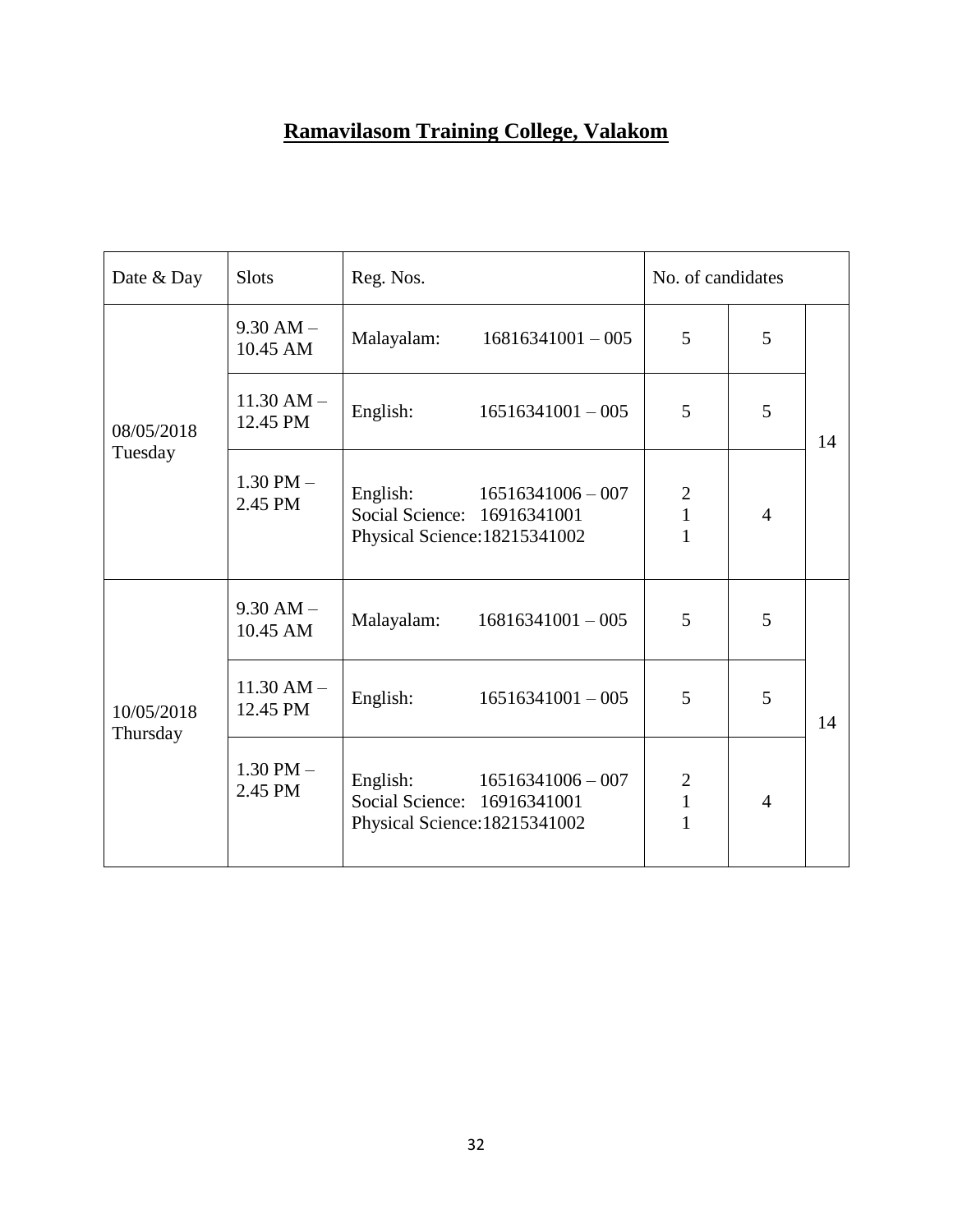| Date & Day             | <b>Slots</b>               | Reg. Nos.                                                                                                                                                                                                           | No. of candidates                                                                                           |
|------------------------|----------------------------|---------------------------------------------------------------------------------------------------------------------------------------------------------------------------------------------------------------------|-------------------------------------------------------------------------------------------------------------|
| 08/05/2018<br>Tuesday  | $9.30$ AM $-$<br>10.45 AM  | Mathematics:<br>$18016385001 - 005$<br>18015385003<br>Malayalam:<br>16816385001 - 002<br>English:<br>$16516385001 - 003$<br>16516385005<br>$16516385007 - 011$<br>16515385001<br>Natural Science: 18116385001 - 003 | 5<br>$\mathbf{1}$<br>$\overline{2}$<br>$\overline{3}$<br>$\mathbf{1}$<br>21<br>5<br>$\mathbf{1}$<br>28<br>3 |
|                        | $11.30$ AM $-$<br>12.45 PM | Social Science: $16916385001 - 004$<br>Physical Science: 18216385001<br>18216385003 - 004                                                                                                                           | 4<br>$\tau$<br>1<br>$\overline{2}$                                                                          |
| 10/05/2018<br>Thursday | $9.30$ AM $-$<br>10.45 AM  | Mathematics:<br>$18016385001 - 005$<br>18015385003<br>Malayalam:<br>16816385001 - 002<br>English:<br>$16516385001 - 003$<br>16516385005<br>$16516385007 - 011$<br>16515385001<br>Natural Science: 18116385001 - 003 | 5<br>1<br>$\overline{c}$<br>$\overline{3}$<br>$\mathbf{1}$<br>21<br>5<br>$\mathbf{1}$<br>28<br>3            |
|                        | $11.30$ AM $-$<br>12.45 PM | Social Science:<br>$16916385001 - 004$<br>Physical Science: 18216385001<br>18216385003 - 004                                                                                                                        | 4<br>$\mathbf{1}$<br>$\overline{7}$<br>$\overline{2}$                                                       |

# **St. Jacobs Training College, Menamkulam**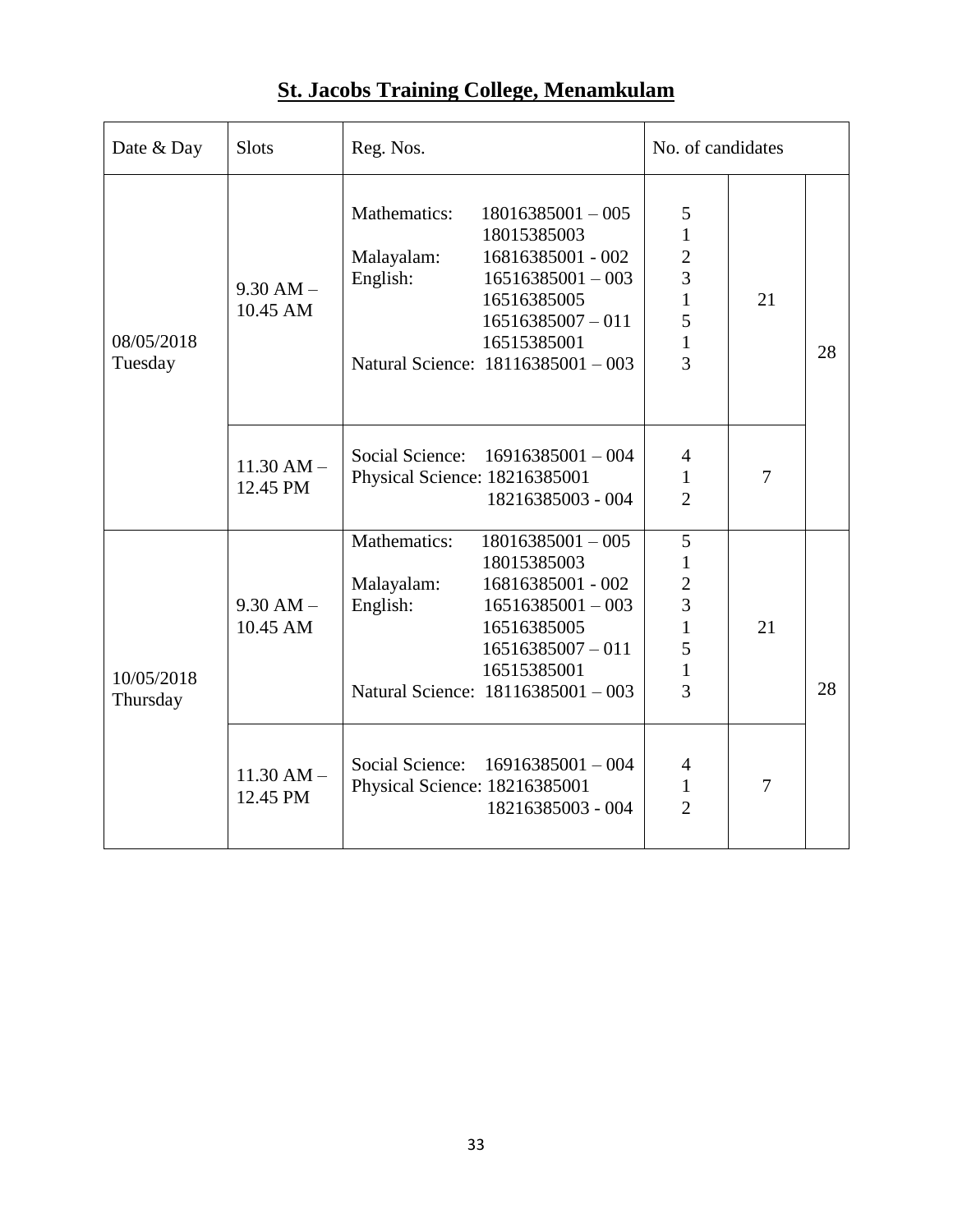| Date & Day             | <b>Slots</b>               | Reg. Nos.                                        |                                                                                                                                                         | No. of candidates                                                          |    |    |
|------------------------|----------------------------|--------------------------------------------------|---------------------------------------------------------------------------------------------------------------------------------------------------------|----------------------------------------------------------------------------|----|----|
| 08/05/2018<br>Tuesday  | $9.30$ AM $-$<br>10.45 AM  | Malayalam:<br>English:                           | $16816397001 - 004$<br>$16516397001 - 006$<br>$16516397008 - 012$<br>16516397014                                                                        | $\overline{4}$<br>6<br>5<br>$\mathbf{1}$                                   | 16 |    |
|                        | $11.30$ AM $-$<br>12.45 PM | English:<br>Hindi:                               | $16516397016 - 020$<br>Natural Science: 18116397001 - 005<br>18116397007<br>18115397005<br>$17016397001 - 002$<br>Physical Science: $18216397002 - 003$ | 5<br>5<br>$\mathbf 1$<br>$\mathbf 1$<br>$\frac{2}{2}$                      | 16 | 42 |
|                        | $1.30$ PM $-$<br>2.45 PM   |                                                  | Physical Science: 18216397005 - 008<br>18216397010 - 013<br>18216397015 - 016                                                                           | $\overline{\mathcal{A}}$<br>$\frac{4}{2}$                                  | 10 |    |
|                        | $9.30$ AM $-$<br>10.45 AM  | Malayalam:<br>English:                           | $16816397001 - 004$<br>$16516397001 - 006$<br>$16516397008 - 012$<br>16516397014                                                                        | $\overline{4}$<br>6<br>5<br>$\mathbf{1}$                                   | 16 |    |
| 10/05/2018<br>Thursday | $11.30 AM -$<br>12.45 PM   | English:<br>Hindi<br>$\mathcal{L} = \mathcal{L}$ | $16516397016 - 020$<br>Natural Science: 18116397001 - 005<br>18116397007<br>18115397005<br>$17016397001 - 002$<br>Physical Science: 18216397002 - 003   | 5<br>5<br>$\overline{1}$<br>$\mathbf{1}$<br>$\mathbf{2}$<br>$\overline{2}$ | 16 | 42 |
|                        | $1.30$ PM $-$<br>2.45 PM   |                                                  | Physical Science: 18216397005 - 008<br>18216397010 - 013<br>18216397015 - 016                                                                           | 4<br>$\overline{4}$<br>$\overline{2}$                                      | 10 |    |

# **KPM B.Ed Training College, Oyoor ,Kollam**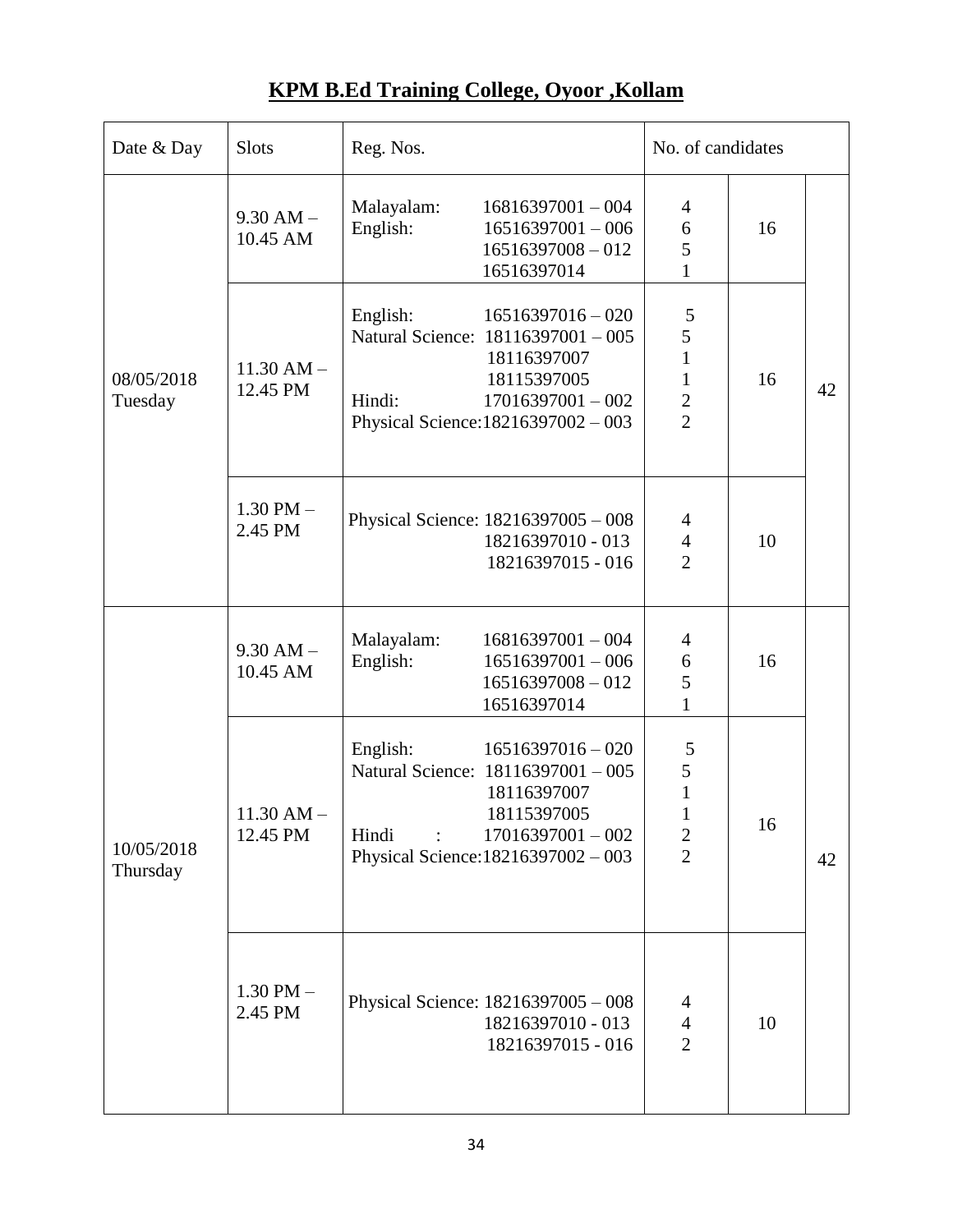# **Christ Nagar College of Education, Thiruvallam**

| Date & Day             | <b>Slots</b>              | Reg. Nos.                                                                                                                                                                                                                        | No. of candidates                                                                         |    |
|------------------------|---------------------------|----------------------------------------------------------------------------------------------------------------------------------------------------------------------------------------------------------------------------------|-------------------------------------------------------------------------------------------|----|
| 08/05/2018<br>Tuesday  | $9.30$ AM $-$<br>10.45 AM | Mathematics:<br>18016359001<br>$18015359002 - 003$<br>$16516359002 - 006$<br>English:<br>Natural Science: 18116359002 - 005<br>Social Science: $16916359001 - 002$<br>$16916359004 - 009$<br>Physical Science: 18216359001 - 002 | $\overline{2}$<br>5<br>$\overline{4}$<br>$\mathbf{2}$<br>$\overline{6}$<br>$\overline{2}$ | 22 |
| 10/05/2018<br>Thursday | $9.30$ AM $-$<br>10.45 AM | Mathematics:<br>18016359001<br>$18015359002 - 003$<br>English:<br>$16516359002 - 006$<br>Natural Science: 18116359002 - 005<br>Social Science: $16916359001 - 002$<br>$16916359004 - 009$<br>Physical Science: 18216359001 - 002 | $\overline{2}$<br>5<br>$\overline{4}$<br>$\overline{2}$<br>6<br>$\overline{2}$            | 22 |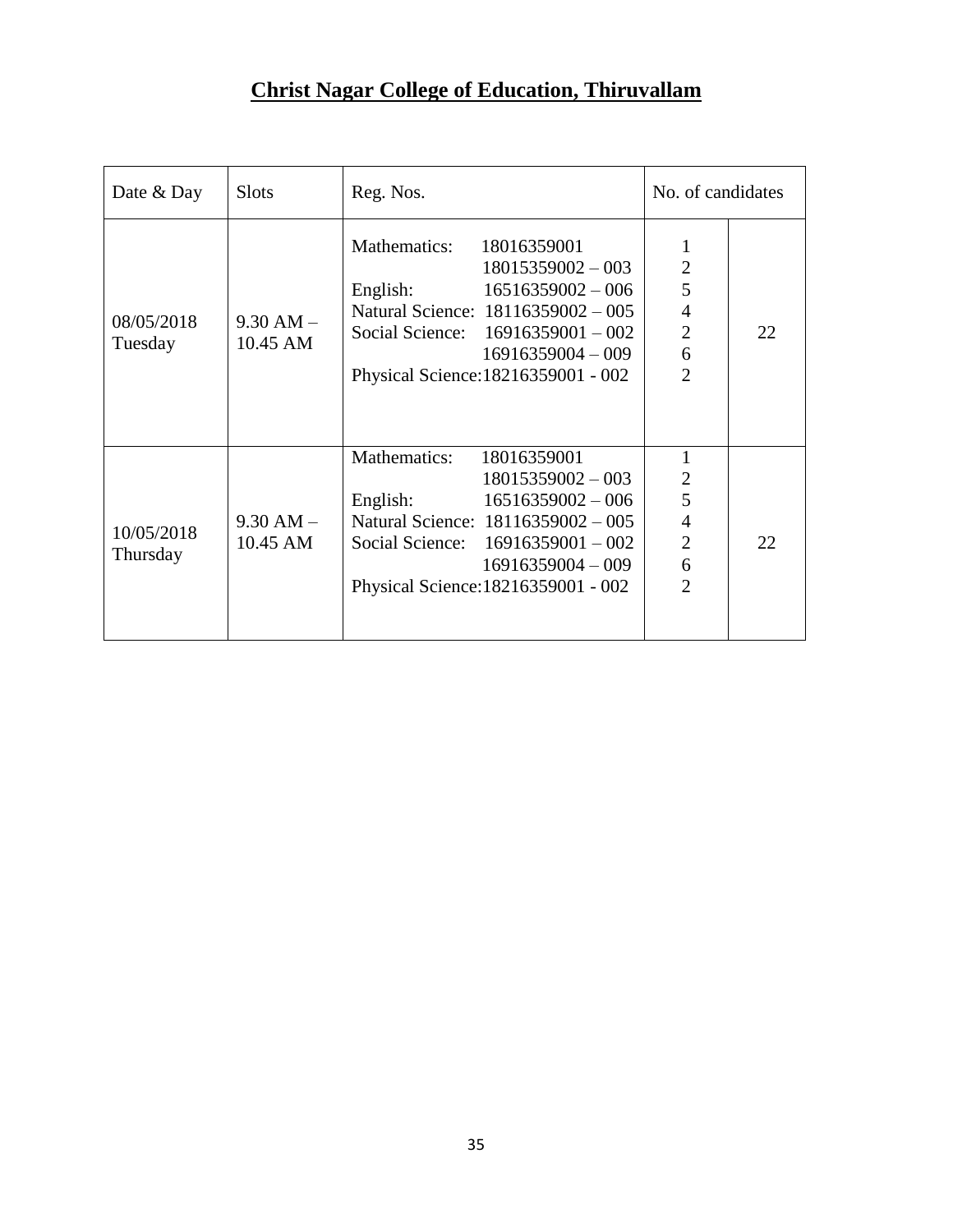# **New B.Ed College, Nellimoodu**

| Date & Day             | <b>Slots</b>               | Reg. Nos.                   |                                                                                       | No. of candidates                                                    |                |    |
|------------------------|----------------------------|-----------------------------|---------------------------------------------------------------------------------------|----------------------------------------------------------------------|----------------|----|
| 08/05/2018<br>Tuesday  | $9.30$ AM $-$<br>10.45 AM  | Mathematics:<br>Malayalam:  | $18016376001 - 003$<br>$18016376005 - 007$<br>16816376001 - 004<br>16816376006 - 009  | 3<br>$\mathfrak{Z}$<br>$\overline{4}$<br>$\overline{4}$              | 14             |    |
|                        | $11.30$ AM $-$<br>12.45 PM | Malayalam:<br>English:      | $16816376010 - 012$<br>$16516376001 - 011$                                            | 3<br>11                                                              | 14             |    |
|                        | $1.30$ PM $-$<br>2.45 PM   | English:<br>Social Science: | 16516376012<br>Natural Science: 18116376001 - 004<br>$16916376001 - 009$              | $\mathbf{1}$<br>$\overline{\mathcal{L}}$<br>9                        | 14             | 43 |
|                        | $3.30$ PM $-$<br>4.45 PM   | Social Science:             | 16916376010                                                                           | $\mathbf{1}$                                                         | $\mathbf{1}$   |    |
|                        | $9.30$ AM $-$<br>10.45 AM  | Mathematics:<br>Malayalam:  | $18016376001 - 003$<br>$18016376005 - 007$<br>16816376001 - 004<br>16816376006 - 009  | $\mathfrak{Z}$<br>$\overline{3}$<br>$\overline{4}$<br>$\overline{4}$ | 14             |    |
| 10/05/2018<br>Thursday | $11.30$ AM $-$<br>12.45 PM | Malayalam:<br>English:      | $16816376010 - 012$<br>$16516376001 - 011$                                            | 3<br>11                                                              | 14             | 44 |
|                        | $1.30$ PM $-$<br>2.45 PM   | English:<br>Social Science: | 16516376012<br>Natural Science: 18116376001-004<br>18115376004<br>$16916376001 - 008$ | $\mathbf{1}$<br>4<br>1<br>8                                          | 14             |    |
|                        | $3.30$ PM $-$<br>4.45 PM   | Social Science:             | $16916376009 - 010$                                                                   | $\overline{2}$                                                       | $\overline{2}$ |    |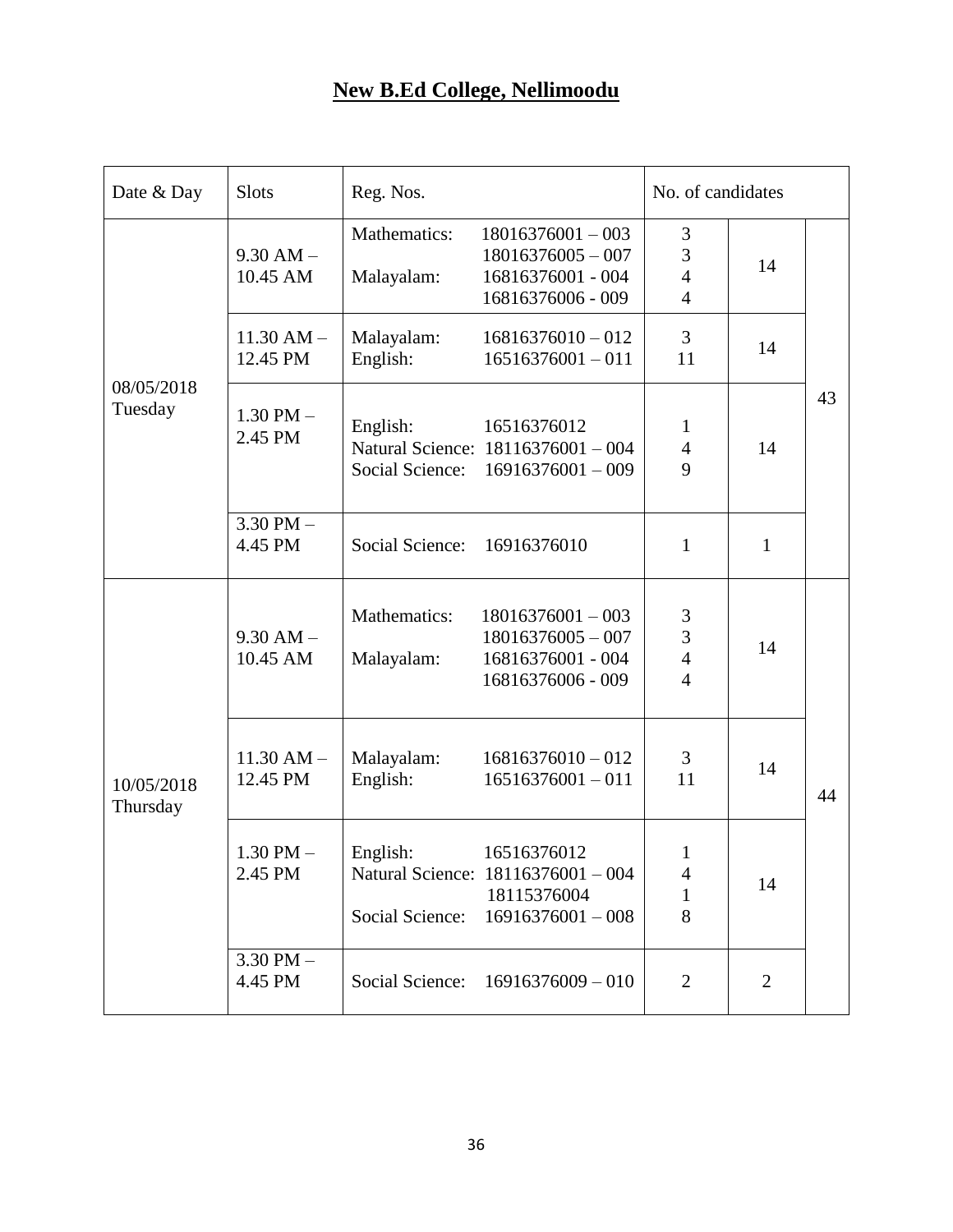| Date & Day             | <b>Slots</b>               | Reg. Nos.                                                                  | No. of candidates                           |                |   |
|------------------------|----------------------------|----------------------------------------------------------------------------|---------------------------------------------|----------------|---|
| 08/05/2018<br>Tuesday  | $9.30$ AM $-$<br>10.45 AM  | Mathematics:<br>$18016366001 - 02$<br>English:<br>16516366001              | $\overline{2}$<br>$\mathbf{1}$              | 3              |   |
|                        | $11.30$ AM $-$<br>12.45 PM | Natural Science: 18116366001<br>18115366009<br>Social Science: 16916366001 | $\mathbf 1$<br>$\mathbf{1}$<br>$\mathbf{1}$ | 3              | 8 |
|                        | $1.30$ PM $-$<br>2.45 PM   | Social Science:<br>16916366002<br>Physical Science: 18216366002            | $\mathbf{1}$<br>$\mathbf{1}$                | $\overline{2}$ |   |
|                        | $9.30$ AM $-$<br>10.45 AM  | Mathematics:<br>$18016366001 - 02$<br>English:<br>16516366001              | $\overline{2}$<br>$\mathbf{1}$              | 3              |   |
| 10/05/2018<br>Thursday | $11.30$ AM $-$<br>12.45 PM | Natural Science: 18116366001<br>18115366004<br>18115366009                 | $\mathbf{1}$<br>1<br>$\mathbf{1}$           | 3              | 9 |
|                        | $1.30$ PM $-$<br>2.45 PM   | Social Science:<br>16916366001 - 002<br>Physical Science: 18216366002      | $\frac{2}{1}$                               | 3              |   |

# **Iqbal Training College, Peringammala**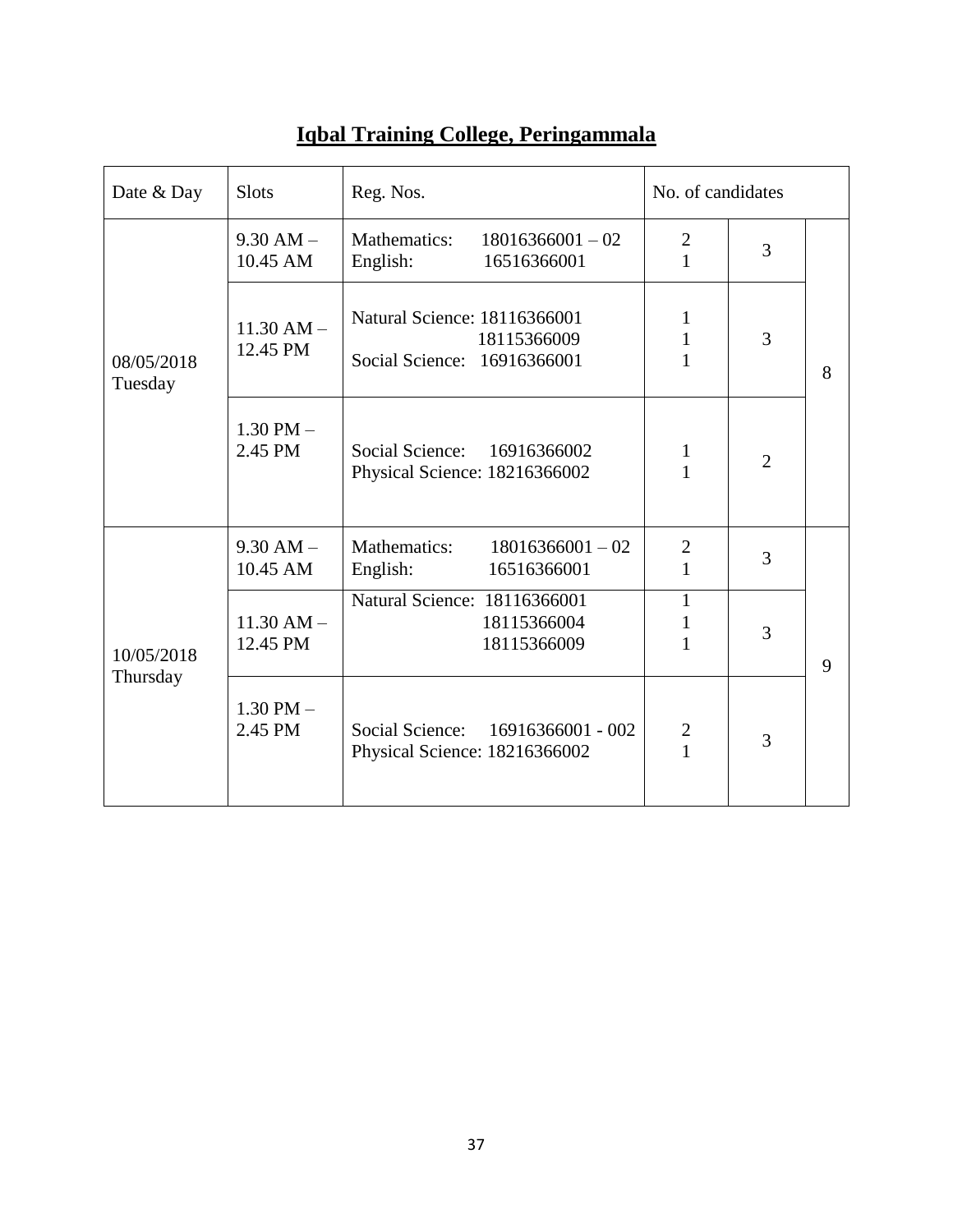# **St. Thomas Training College Mukkolakkal**

| Date & Day             | <b>Slots</b>               | Reg. Nos.                                                                                                                     | No. of candidates             |    |    |
|------------------------|----------------------------|-------------------------------------------------------------------------------------------------------------------------------|-------------------------------|----|----|
| 08/05/2018<br>Tuesday  | $9.30 AM -$<br>10.45 AM    | Mathematics: 18016386001 - 006<br>English:<br>$16516386001 - 014$<br>Natural Science: 18116386001-008                         | 6<br>14<br>8                  | 28 |    |
|                        | $11.30 AM -$<br>12.45 PM   | Natural Science: 18116386009 - 014<br>Social Science: 16916386001-002<br>16916386004-008<br>Physical Science: 18216386001-008 | 6<br>$\overline{2}$<br>5<br>8 | 21 | 49 |
| 10/05/2018<br>Thursday | $9.30 AM -$<br>10.45 AM    | Mathematics: 18016386001 - 006<br>English:<br>$16516386001 - 014$<br>Natural Science: 18116386001-008                         | 6<br>14<br>8                  | 28 |    |
|                        | $11.30$ AM $-$<br>12.45 PM | Natural Science: 18116386009 - 014<br>Social Science: 16916386001-002<br>16916386004-008<br>Physical Science: 18216386001-008 | 6<br>$\frac{2}{5}$<br>8       | 21 | 49 |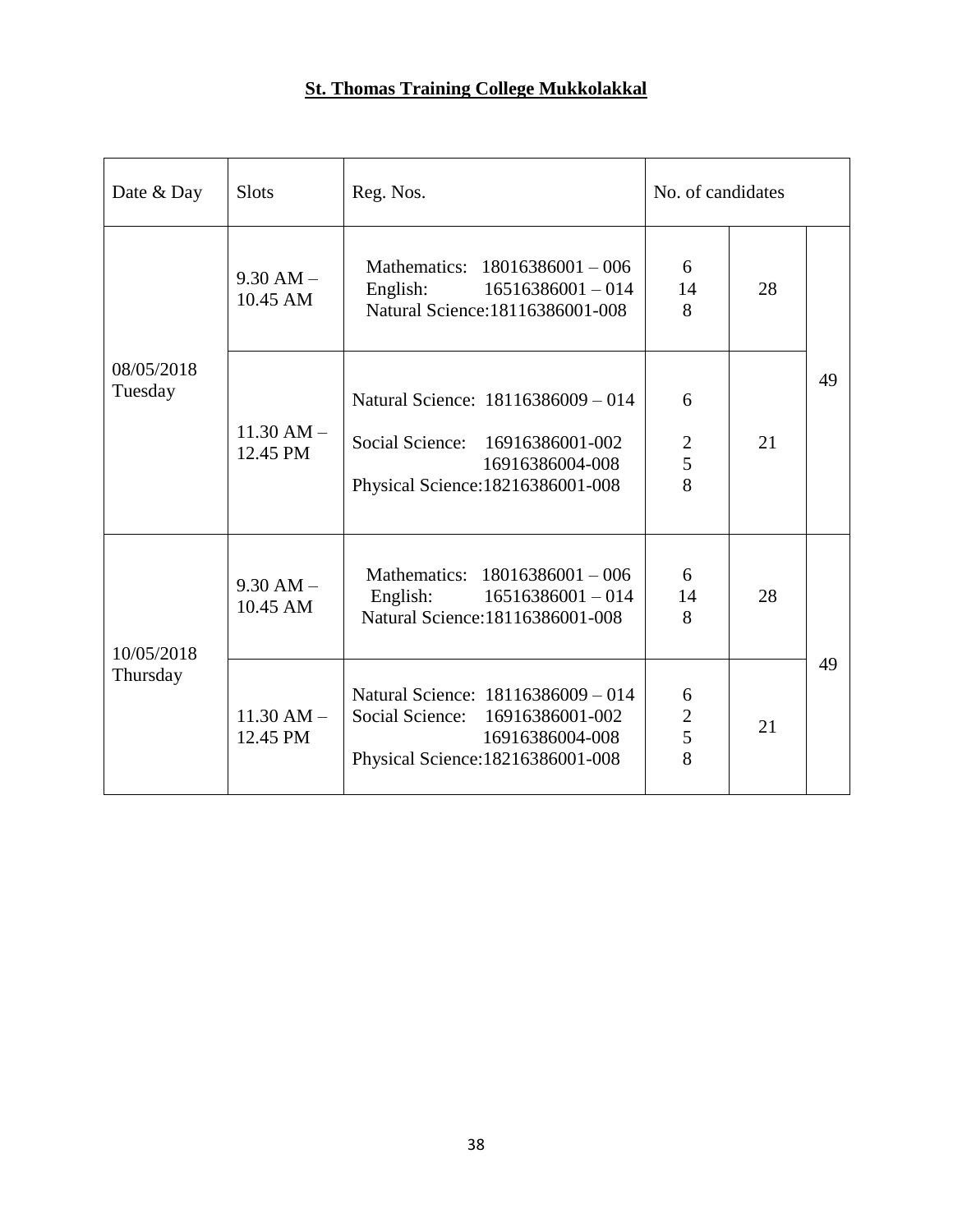# **Emmanuel College of B.Ed Training Vazhichal**

| Date & Day             | <b>Slots</b>               | Reg. Nos.                                                                                                | No. of candidates                     |                |    |
|------------------------|----------------------------|----------------------------------------------------------------------------------------------------------|---------------------------------------|----------------|----|
| 08/05/2018<br>Tuesday  | $9.30$ AM $-$<br>10.45 AM  | 19116361001-010<br>Geography:<br>Commerce:<br>$19016361002 - 005$<br>Natural Science: 18116361001        | 10<br>$\overline{4}$<br>$\mathbf{1}$  | 15             |    |
|                        | $11.30 AM -$<br>12.45 PM   | Natural Science: 18116361002 - 003<br>Social Science: 16916361001 - 008<br>Hindi:<br>$17016361001 - 005$ | $\overline{c}$<br>8<br>$\overline{5}$ | 15             | 32 |
|                        | $1.30$ PM $-$<br>2.45 PM   | Physical Science: 18216361001<br>18215361003                                                             | $\mathbf{1}$<br>$\mathbf{1}$          | $\overline{2}$ |    |
|                        | $9.30$ AM $-$<br>10.45 AM  | 19116361001-010<br>Geography:<br>Commerce:<br>$19016361002 - 005$<br>Natural Science: 18116361001        | 10<br>$\overline{4}$<br>$\mathbf{1}$  | 15             |    |
| 10/05/2018<br>Thursday | $11.30$ AM $-$<br>12.45 PM | Natural Science: 18116361002 - 003<br>Social Science: 16916361001 - 008<br>Hindi:<br>$17016361001 - 005$ | $\mathbf{2}$<br>8<br>5                | 15             | 32 |
|                        | $1.30$ PM $-$<br>2.45 PM   | Physical Science: 18216361001<br>18215361003                                                             | $\mathbf{1}$<br>$\mathbf{1}$          | $\overline{2}$ |    |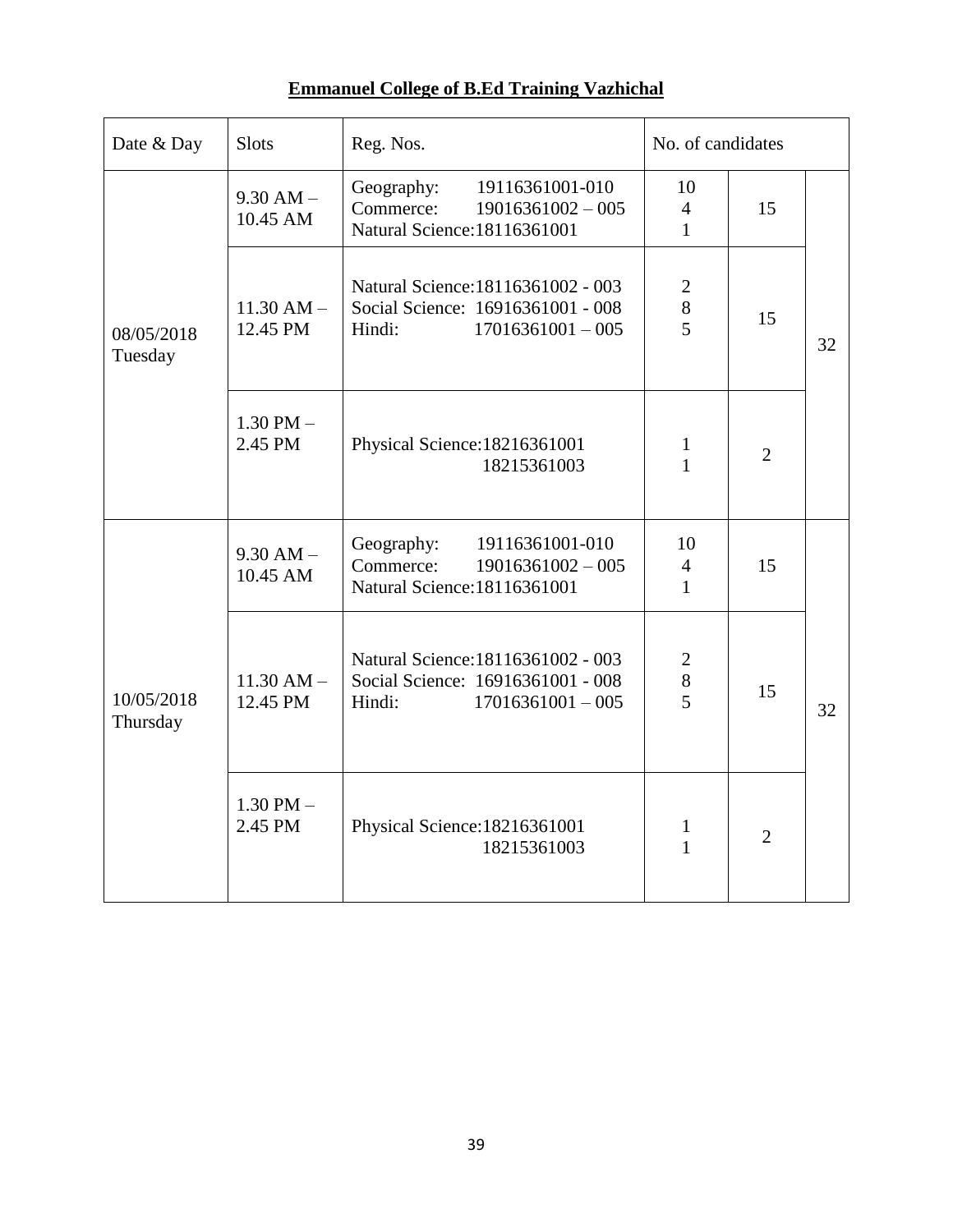# **Fathima Memorial Training College, Mylapore**

| Date & Day             | <b>Slots</b>               | Reg. Nos.                                                                                                                             | No. of candidates                                                    |    |    |
|------------------------|----------------------------|---------------------------------------------------------------------------------------------------------------------------------------|----------------------------------------------------------------------|----|----|
| 08/05/2018<br>Tuesday  | $9.30$ AM $-$<br>10.45 AM  | Mathematics:<br>$18016340001 - 002$<br>Malayalam:<br>$16816340001 - 005$<br>English:<br>$16516340001 - 011$                           | $\frac{2}{5}$<br>11                                                  | 18 |    |
|                        | $11.30$ AM $-$<br>12.45 PM | English:<br>16516340012<br>Natural Science: 18116340001<br>$18116340003 - 004$<br>Social Science: 16916340001<br>16916340003 - 015    | $\mathbf{1}$<br>$\frac{1}{2}$<br>$\mathbf{1}$<br>13                  | 18 | 46 |
|                        | $1.30$ PM $-$<br>2.45 PM   | Social Science<br>16916340016 - 018<br>Physical Science: 18216340001 - 005<br>$18216340007 - 008$                                     | 3<br>$\frac{5}{2}$                                                   | 10 |    |
|                        | $9.30$ AM $-$<br>10.45 AM  | Mathematics:<br>$18016340001 - 002$<br>Malayalam:<br>$16816340001 - 005$<br>English:<br>$16516340001 - 011$                           | $\frac{2}{5}$<br>11                                                  | 18 |    |
| 10/05/2018<br>Thursday | $11.30$ AM $-$<br>12.45 PM | English:<br>16516340012<br>Natural Science: 18116340001<br>$18116340003 - 004$<br>Social Science:<br>16916340001<br>16916340003 - 015 | $\mathbf{1}$<br>$\mathbf{1}$<br>$\overline{2}$<br>$\mathbf{1}$<br>13 | 18 | 46 |
|                        | $1.30$ PM $-$<br>2.45 PM   | Social Science: 16916340016 - 018<br>Physical Science: $18216340001 - 005$<br>$18216340007 - 008$                                     | 3<br>5<br>$\overline{2}$                                             | 10 |    |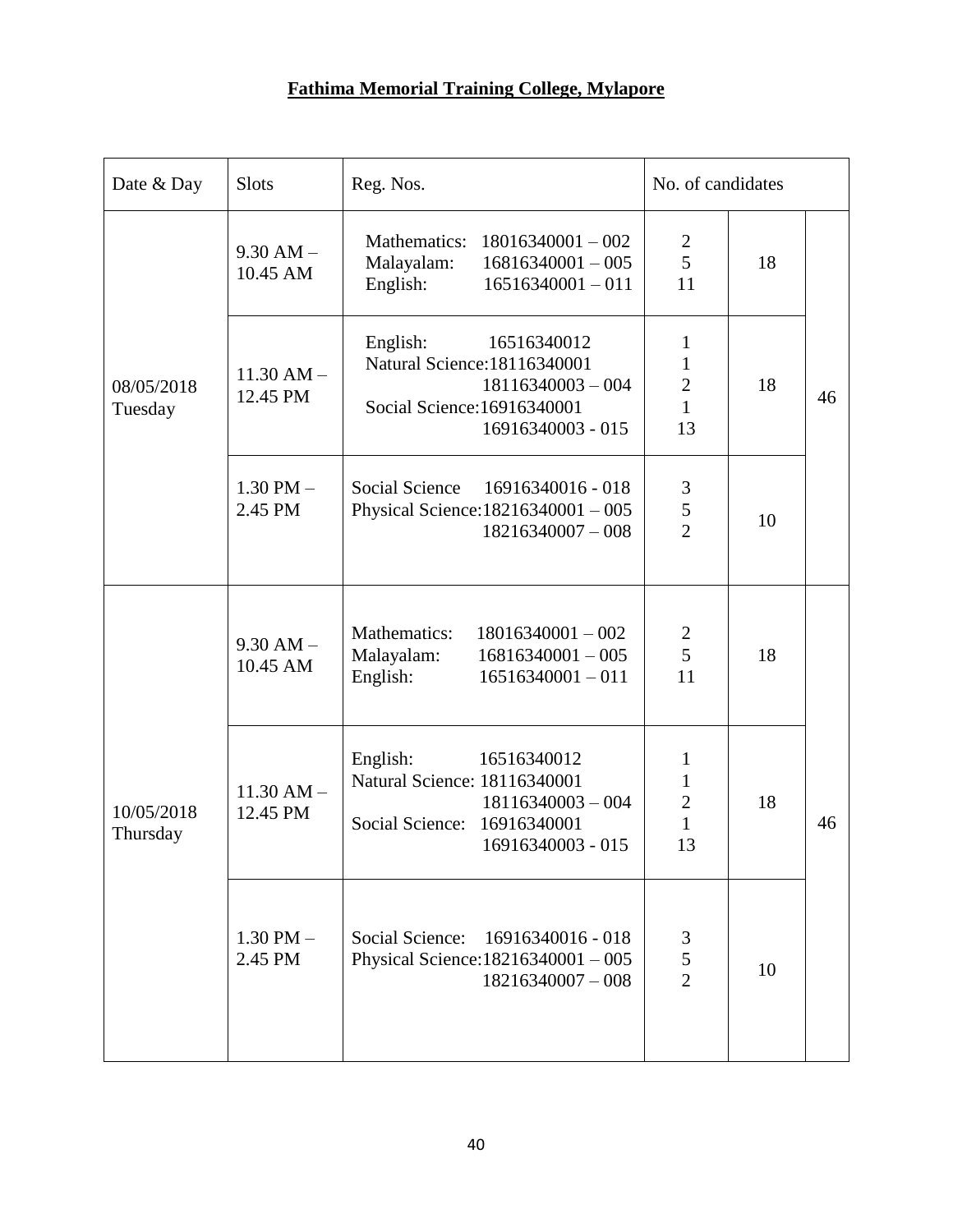| Date & Day             | <b>Slots</b>               | Reg. Nos.                                                                                                                                                      | No. of candidates                                           |    |    |
|------------------------|----------------------------|----------------------------------------------------------------------------------------------------------------------------------------------------------------|-------------------------------------------------------------|----|----|
| 08/05/2018<br>Tuesday  | $9.30$ AM $-$<br>10.45 AM  | Mathematics: 18016369001 - 004<br>Malayalam: 16816369001 - 004<br>English:<br>$16516369001 - 011$<br>Natural Science: 18116369001 - 004                        | 4<br>$\overline{4}$<br>11<br>$\overline{4}$                 | 23 |    |
|                        | $11.30$ AM $-$<br>12.45 PM | Natural Science: 18116369005<br>Social Science: 16916369001 - 004<br>Physical Science: 18216369001 - 005                                                       | 1<br>$\overline{4}$<br>5                                    | 10 | 33 |
| 10/05/2018<br>Thursday | $9.30$ AM $-$<br>10.45 AM  | Mathematics:<br>18016369001 - 004<br>$16816369001 - 004$<br>Malayalam:<br>16815369001<br>English:<br>$16516369001 - 011$<br>Natural Science: 18116369001 - 003 | $\overline{4}$<br>$\overline{4}$<br>$\mathbf{1}$<br>11<br>3 | 23 | 34 |
|                        | $11.30$ AM $-$<br>12.45 PM | Natural Science: 18116369004 - 05<br>Social Science: 16916369001 - 004<br>Physical Science: 18216369001 - 005                                                  | $\overline{c}$<br>$\overline{4}$<br>$\overline{5}$          | 11 |    |

**KTCT College of Teacher Education, Kaduvayil**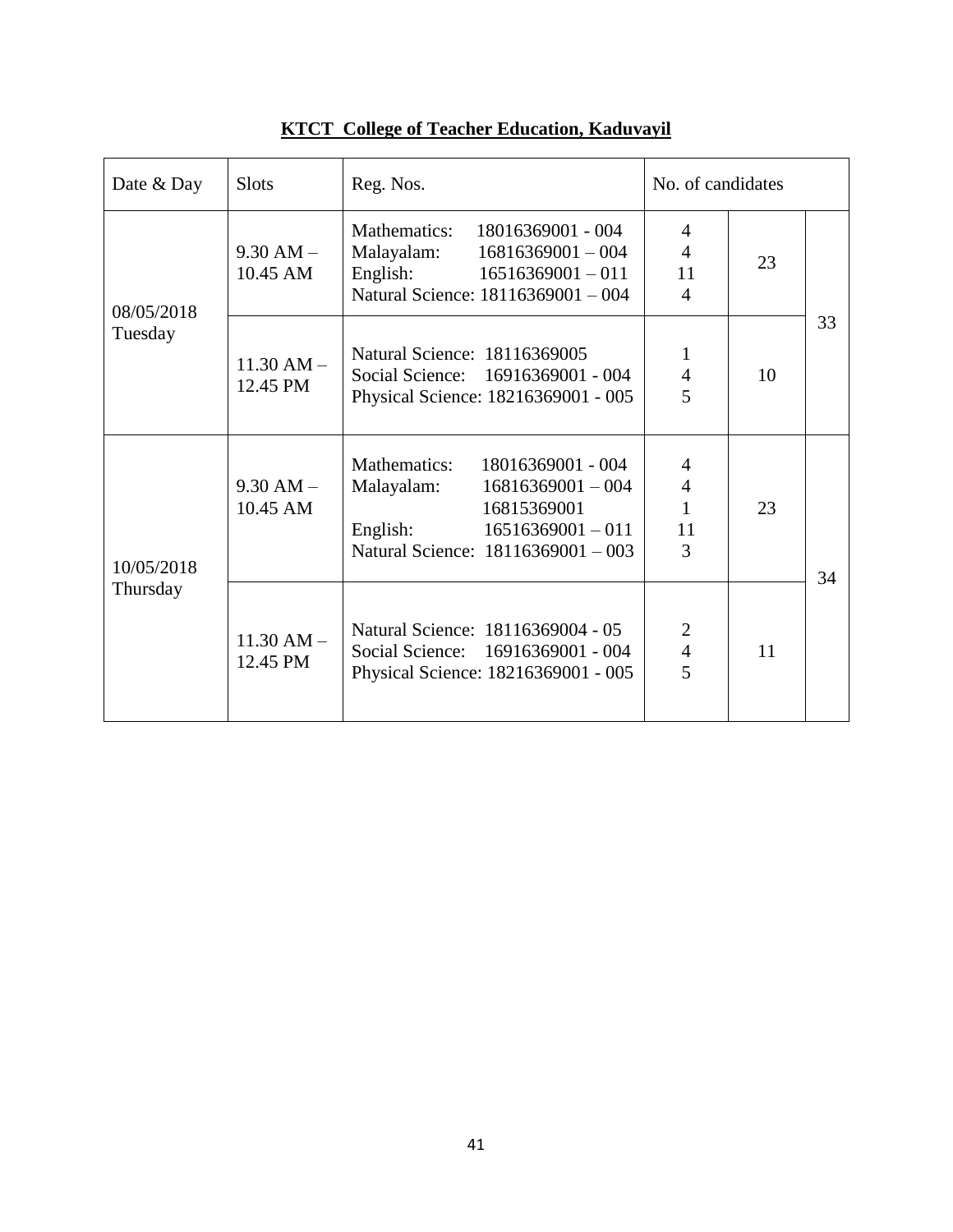# **Manjappara Educational &Charitable Trust B.Ed College, Ayoor**

| Date & Day             | <b>Slots</b>               | Reg. Nos.                                                                                                                                     | No. of candidates                                                                     |    |    |
|------------------------|----------------------------|-----------------------------------------------------------------------------------------------------------------------------------------------|---------------------------------------------------------------------------------------|----|----|
| 08/05/2018<br>Tuesday  | $9.30$ AM $-$<br>10.45 AM  | $19016372003 - 014$<br>Commerce:<br>19016372016                                                                                               | 12<br>$\mathbf{1}$                                                                    | 13 |    |
|                        | $11.30$ AM $-$<br>12.45 PM | Commerce: 19016372017 - 019<br>Malayalam: 16816372002<br>16516372001<br>English:<br>16516372003<br>16516372005 - 009<br>16515372005 - 006     | $\mathfrak{Z}$<br>$\mathbf{1}$<br>$\mathbf{1}$<br>$\mathbf{1}$<br>5<br>$\overline{2}$ | 13 | 45 |
|                        | $1.30$ PM $-$<br>2.45 PM   | Natural Science: 18116372001<br>Social Science: 16916372001 - 006<br>$16916372008 - 012$<br>Physical Science: 18216372001                     | $\mathbf{1}$<br>6<br>5<br>$\mathbf{1}$                                                | 13 |    |
|                        | $3.30$ PM $-$<br>4.45 PM   | Physical Science: 18216372002 - 007                                                                                                           | 6                                                                                     | 6  |    |
|                        | $9.30$ AM $-$<br>10.45 AM  | $19016372003 - 014$<br>Commerce:<br>19016372016                                                                                               | 12<br>$\mathbf{1}$                                                                    | 13 |    |
| 10/05/2018<br>Thursday | $11.30$ AM $-$<br>12.45 PM | 19016372017 - 019<br>Commerce:<br>Malayalam:<br>16816372002<br>16516372001<br>English:<br>16516372003<br>16516372005 -009<br>16515372005 -006 | 3<br>$\mathbf{1}$<br>$\mathbf{1}$<br>1<br>5<br>$\overline{2}$                         | 13 | 45 |
|                        | $1.30$ PM $-$<br>2.45 PM   | Natural Science: 18116372001<br>Social Science: $16916372001 - 006$<br>Social Science: 16916372008 - 012<br>Physical Science: 18216372001     | $\mathbf{1}$<br>6<br>5<br>$\mathbf{1}$                                                | 13 |    |
|                        | $3.30$ PM $-$<br>4.45 PM   | Physical Science: 18216372002 - 007                                                                                                           | 6                                                                                     | 6  |    |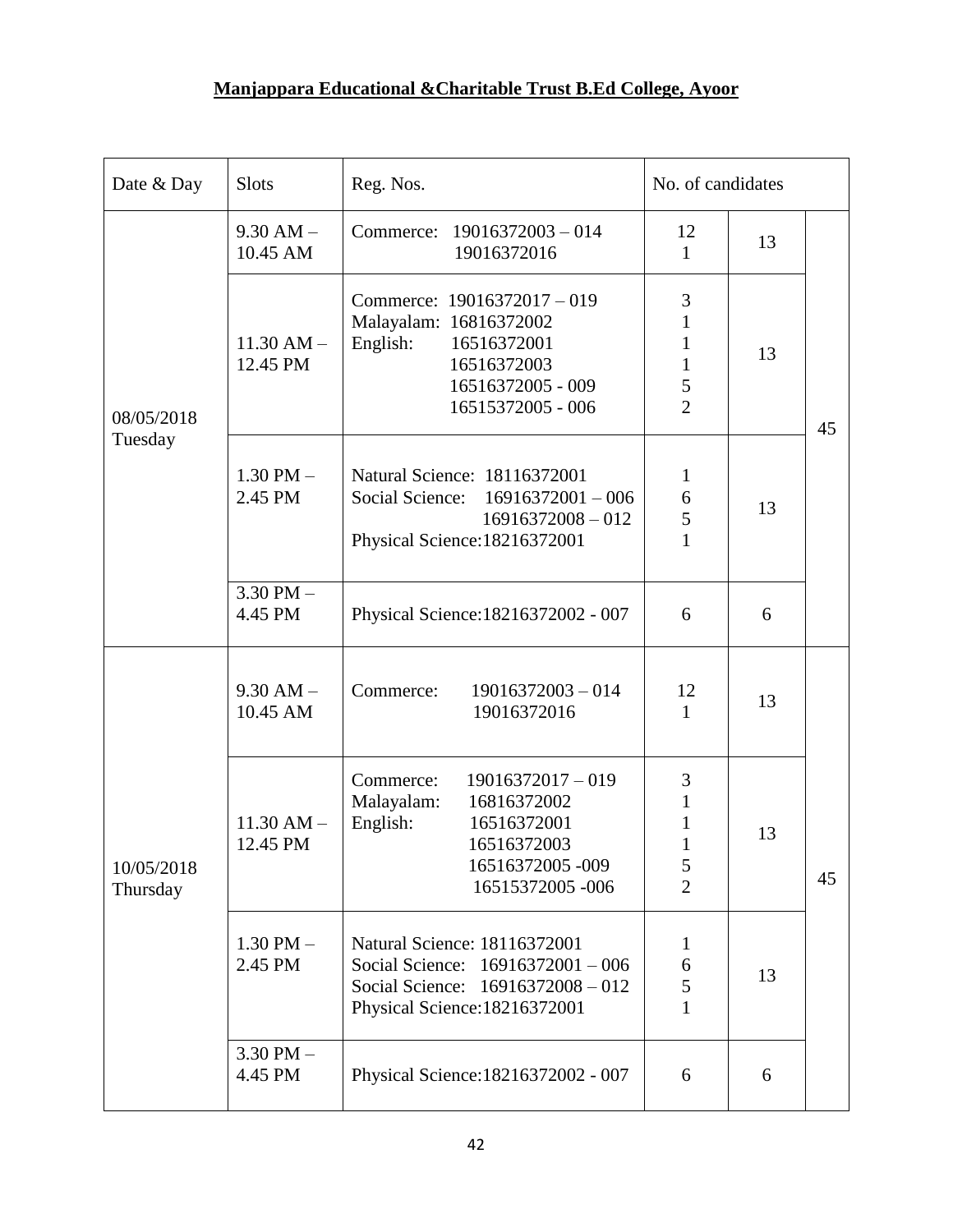### **Millath College of Teacher Education, Sooranad**

| Date & Day             | <b>Slots</b>               | Reg. Nos.                                                                                                                                                              | No. of candidates                                                               |                |    |
|------------------------|----------------------------|------------------------------------------------------------------------------------------------------------------------------------------------------------------------|---------------------------------------------------------------------------------|----------------|----|
| 08/05/2018<br>Tuesday  | $9.30$ AM $-$<br>10.45 AM  | Commerce:<br>19016375001<br>19016375004<br>Mathematics:<br>18016375002<br>$18016375004 - 005$<br>English:<br>$16516375001 - 009$<br>Natural Science: 18116375001 - 003 | $\mathbf{1}$<br>$\mathbf{1}$<br>$\mathbf{1}$<br>$\overline{c}$<br>$\frac{9}{3}$ | 17             |    |
|                        | $11.30$ AM $-$<br>12.45 PM | Natural Science: 18116375004<br>$18116375006 - 008$<br>Social Science:<br>$16916375001 - 005$<br>$16916375007 - 008$<br>Physical Science: 18216375001 - 006            | $\mathbf{1}$<br>3<br>5<br>$\overline{c}$<br>6                                   | 17             | 36 |
|                        | $1.30$ PM $-$<br>2.45 PM   | Physical Science: 18216375007 - 008                                                                                                                                    | $\overline{2}$                                                                  | $\overline{2}$ |    |
| 10/05/2018<br>Thursday | $9.30$ AM $-$<br>10.45 AM  | 19016375001<br>Commerce:<br>19016375004<br>Mathematics:<br>18016375002<br>$18016375004 - 005$<br>$16516375001 - 009$<br>English:<br>$18116375001 - 003$                | 1<br>1<br>$\mathbf{1}$<br>$\overline{2}$<br>9<br>3                              | 17             |    |
|                        | $11.30 AM -$<br>12.45 PM   | Natural Science: 18116375004<br>$18116375006 - 008$<br>Social Science:<br>$16916375001 - 005$<br>$16916375007 - 008$<br>Physical Science: 18216375001 - 006            | $\mathbf{1}$<br>$\mathfrak{Z}$<br>5<br>$\overline{c}$<br>6                      | 17             | 36 |
|                        | $1.30$ PM $-$<br>2.45 PM   | Physical Science: 18216375007 - 008                                                                                                                                    | $\overline{2}$                                                                  | $\overline{2}$ |    |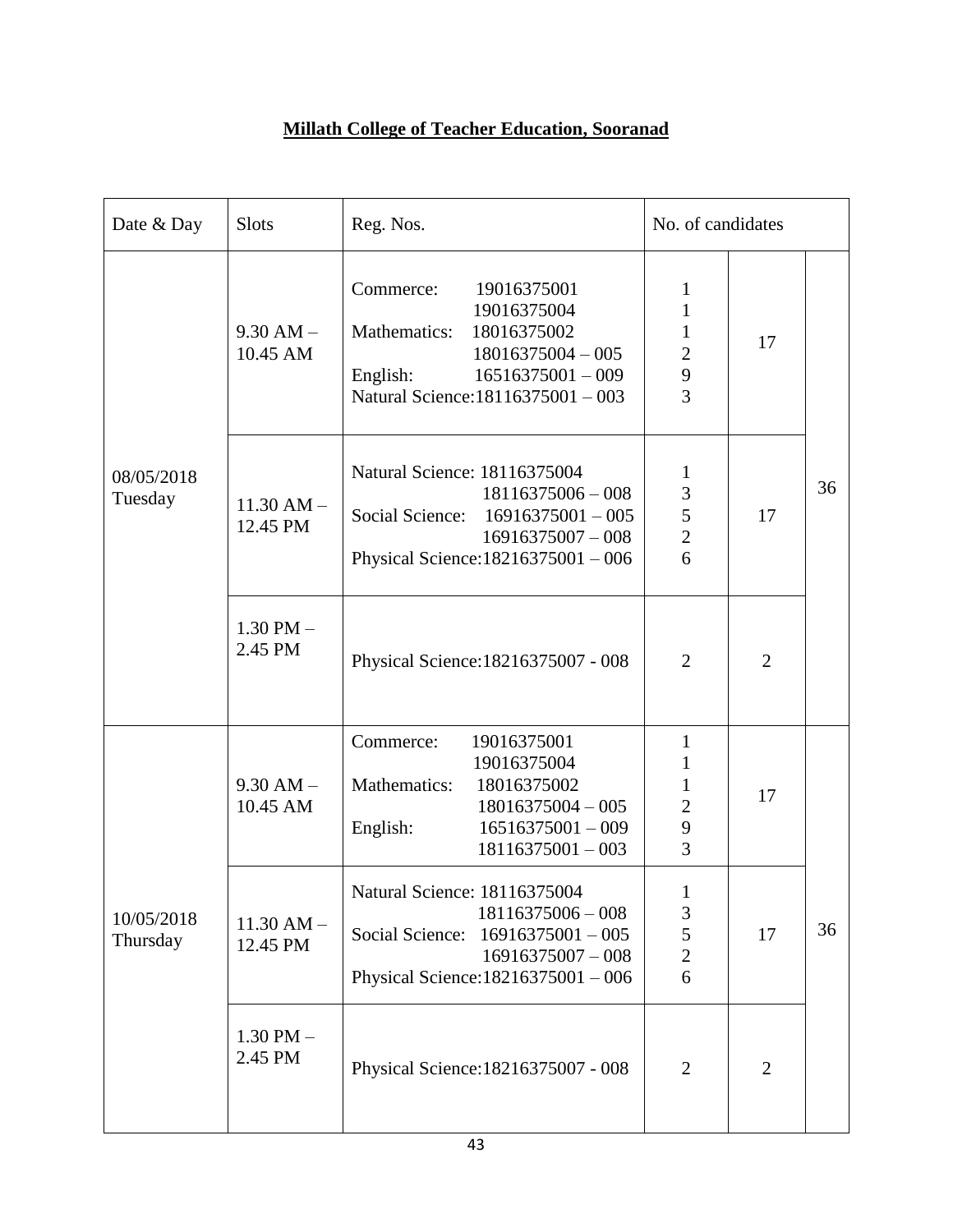### **Sree Narayana Training College, Poochakkal**

| Date & Day             | <b>Slots</b>               | Reg. Nos.                                                                                                                                                | No. of candidates                                                        |                |    |
|------------------------|----------------------------|----------------------------------------------------------------------------------------------------------------------------------------------------------|--------------------------------------------------------------------------|----------------|----|
| 08/05/2018<br>Tuesday  | $9.30$ AM $-$<br>10.45 AM  | Mathematics: 18016383001 - 004<br>Malayalam:<br>$16816383001 - 003$<br>16816383005<br>English:<br>16516383001<br>$16516383003 - 005$<br>16516383007      | $\overline{4}$<br>3<br>$\mathbf{1}$<br>$\mathbf{1}$<br>3<br>$\mathbf{1}$ | 13             |    |
|                        | $11.30$ AM $-$<br>12.45 PM | English:<br>$16516383008 - 010$<br>Natural Science: 18116383003 - 007<br>Social Science: 16916383001 - 003<br>$16916383005 - 006$                        | $\mathfrak{Z}$<br>$rac{5}{3}$<br>$\overline{2}$                          | 13             | 33 |
|                        | $1.30$ PM $-$<br>2.45 PM   | Social Science: 16916383007 - 011<br>Physical Science: 18216383001 - 002                                                                                 | 5<br>$\overline{2}$                                                      | $\overline{7}$ |    |
|                        | $9.30$ AM $-$<br>10.45 AM  | Mathematics:<br>$18016383001 - 004$<br>Malayalam:<br>$16816383001 - 003$<br>16816383005<br>16516383001<br>English:<br>$16516383003 - 005$<br>16516383007 | $\overline{4}$<br>3<br>$\mathbf{1}$<br>$\mathbf{1}$<br>3<br>$\mathbf{1}$ | 13             |    |
| 10/05/2018<br>Thursday | $11.30$ AM $-$<br>12.45 PM | English:<br>$16516383008 - 010$<br>Natural Science: 18116383003 - 007<br>Social Science: 16916383001 - 003<br>$16916383005 - 006$                        | $\mathfrak{Z}$<br>$rac{5}{3}$<br>$\overline{2}$                          | 13             | 33 |
|                        | $1.30$ PM $-$<br>2.45 PM   | Social Science: $16916383007 - 011$<br>Physical Science: 18216383001 - 002                                                                               | 5<br>$\overline{2}$                                                      | $\overline{7}$ |    |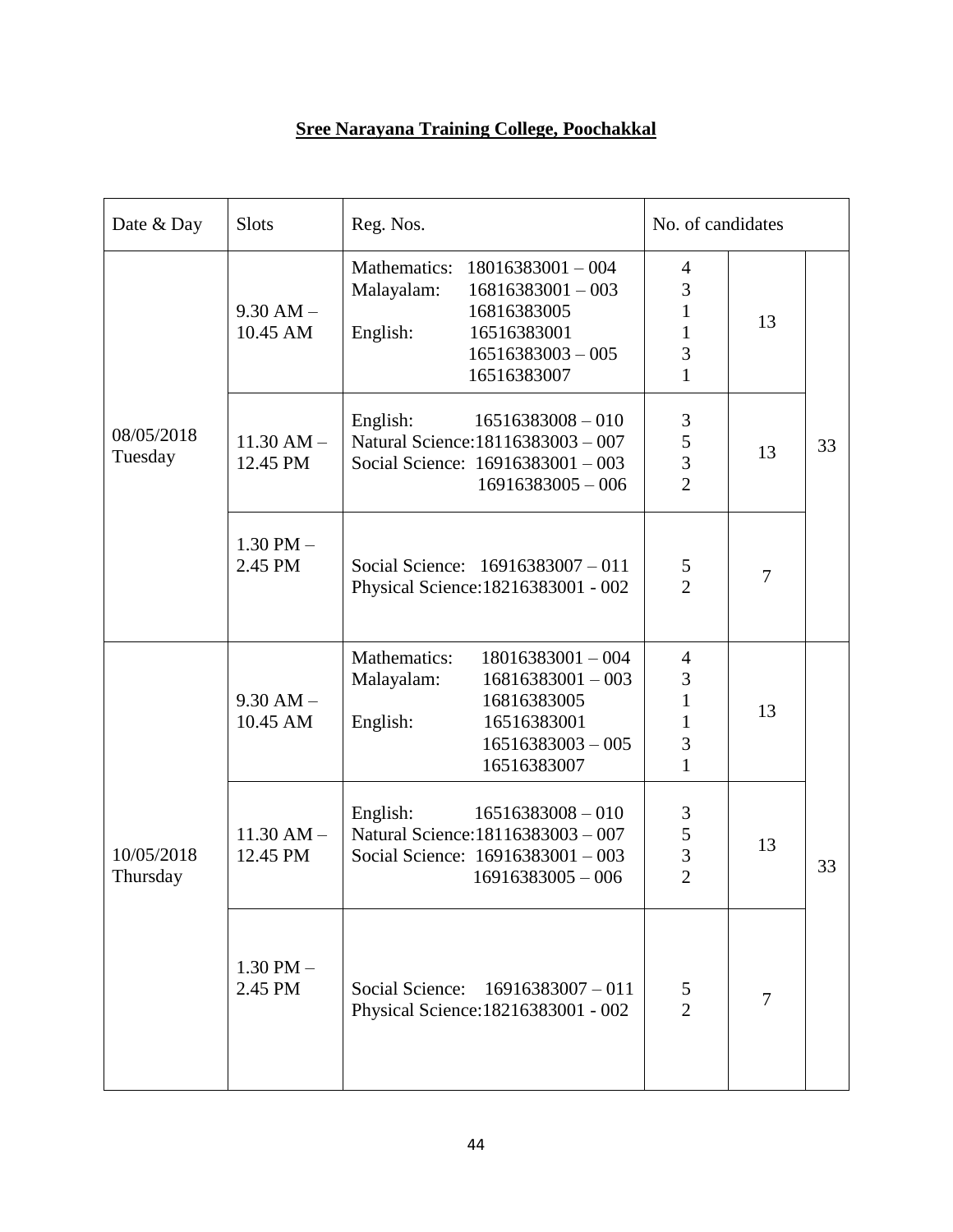### **Victory College of Teacher Education, Olathanni**

| Date & Day             | <b>Slots</b>               | Reg. Nos.                                                                                                | No. of candidates      |                |    |
|------------------------|----------------------------|----------------------------------------------------------------------------------------------------------|------------------------|----------------|----|
| 08/05/2018<br>Tuesday  | $9.30$ AM $-$<br>10.45 AM  | Mathematics: 18016388001 - 003<br>Malayalam:<br>$16816388001 - 006$<br>16815388003                       | 3<br>6<br>$\mathbf{1}$ | 10             |    |
|                        | $11.30$ AM $-$<br>12.45 PM | Natural Science: 18116388001 - 003<br>Social Science: 16916388001 - 006<br>Physical Science: 18216388001 | 3<br>6<br>$\mathbf{1}$ | 10             | 26 |
|                        | $1.30$ PM $-$<br>2.45 PM   | Physical Science: 18216388002 - 007                                                                      | 6                      | 6              |    |
|                        | $9.30$ AM $-$<br>10.45 AM  | Mathematics: 18016388001 - 003<br>Malayalam:<br>$16816388001 - 006$<br>16815388003                       | 3<br>6<br>$\mathbf{1}$ | 10             |    |
| 10/05/2018<br>Thursday | $11.30$ AM $-$<br>12.45 PM | Malayalam:<br>16815388005<br>Natural Science: 18116388001-003<br>Social Science: 16916388001 - 006       | $\mathbf{1}$<br>3<br>6 | 10             | 27 |
|                        | $1.30$ PM $-$<br>2.45 PM   | Physical Science: 18216388001 - 007                                                                      | $\overline{7}$         | $\overline{7}$ |    |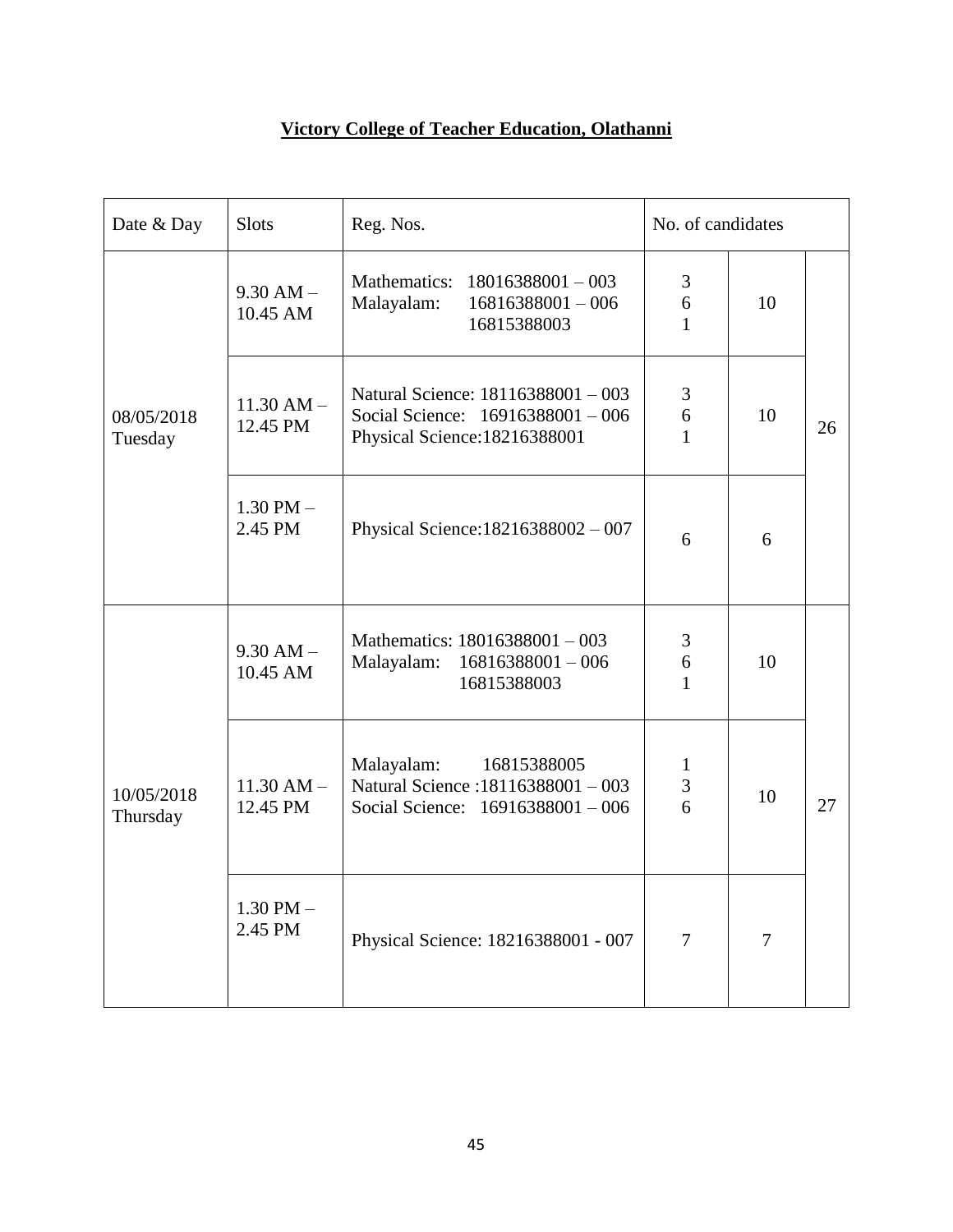| Date & Day             | <b>Slots</b>               | Reg. Nos.                                                                                                                                                                | No. of candidates                                  |    |    |
|------------------------|----------------------------|--------------------------------------------------------------------------------------------------------------------------------------------------------------------------|----------------------------------------------------|----|----|
| 08/05/2018<br>Tuesday  | $9.30$ AM $-$<br>10.45 AM  | Mathematics:<br>18015379006<br>English:<br>$16516379001 - 009$<br>16516379011-013<br>Natural Science: 18116379001-005<br>18115379003<br>Social Science: 16916379001--003 | 1<br>9<br>3<br>5<br>$\mathbf{1}$<br>$\overline{3}$ | 22 | 33 |
|                        | $11.30 AM -$<br>12.45 PM   | Social Science<br>16916379004—009<br>Physical Science: 18216379001-005                                                                                                   | 6<br>5                                             | 11 |    |
| 10/05/2018<br>Thursday | $9.30 AM -$<br>10.45 AM    | Mathematics:<br>18015379006<br>$16516379001 - 009$<br>English:<br>16516379011-013<br>Natural Science: 18116379001-005<br>18115379003<br>Social Science: 16916379001--003 | 1<br>9<br>3<br>5<br>$\mathbf{1}$<br>3              | 22 | 33 |
|                        | $11.30$ AM $-$<br>12.45 PM | Social Science<br>16916379004-009<br>Physical Science: 18216379001-005                                                                                                   | 6<br>5                                             | 11 |    |

# **Sabarigiri college of Teacher Education,Anchal,Kollam.**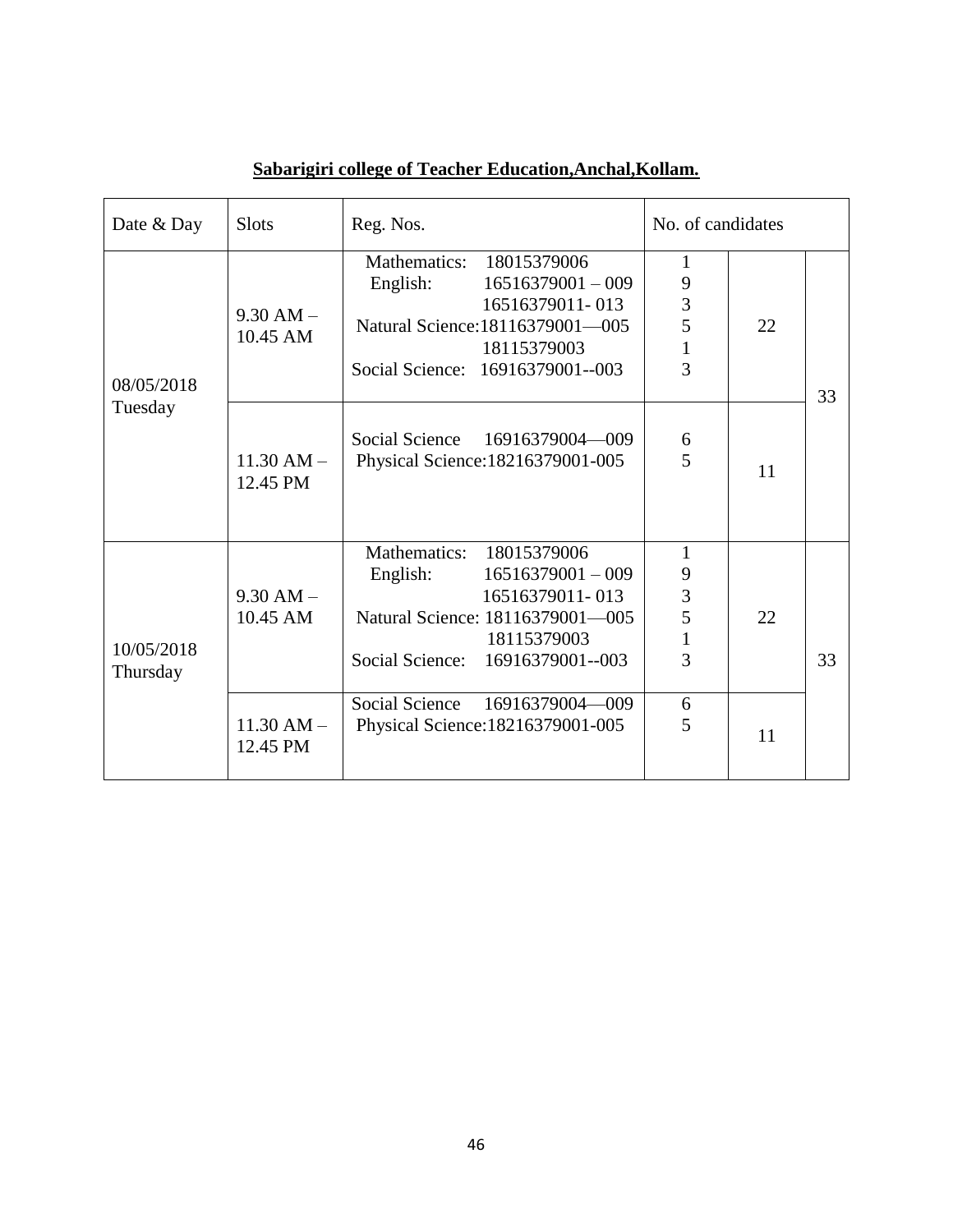# **Mannam Foundation Centre for Education Technology,Edakkad**

| Date & Day             | <b>Slots</b>            | Reg. Nos.                                                                                                                               | No. of candidates                     |   |
|------------------------|-------------------------|-----------------------------------------------------------------------------------------------------------------------------------------|---------------------------------------|---|
| 08/05/2018<br>Tuesday  | $9.30 AM -$<br>10.45 AM | 18016373001-002<br>Mathematics:<br>Natural Science: 18116373002<br>Social Science: 16916373001-004<br>Physical Science-18216373001-002  | 2<br>$\mathcal{D}_{\mathcal{L}}$      | 9 |
| 10/05/2018<br>Thursday | $9.30 AM -$<br>10.45 AM | Mathematics:<br>18016373001-002<br>Natural Science: 18116373002<br>Social Science: 16916373001-004<br>Physical Science: 18216373001-002 | 2<br>4<br>$\mathcal{D}_{\mathcal{L}}$ | 9 |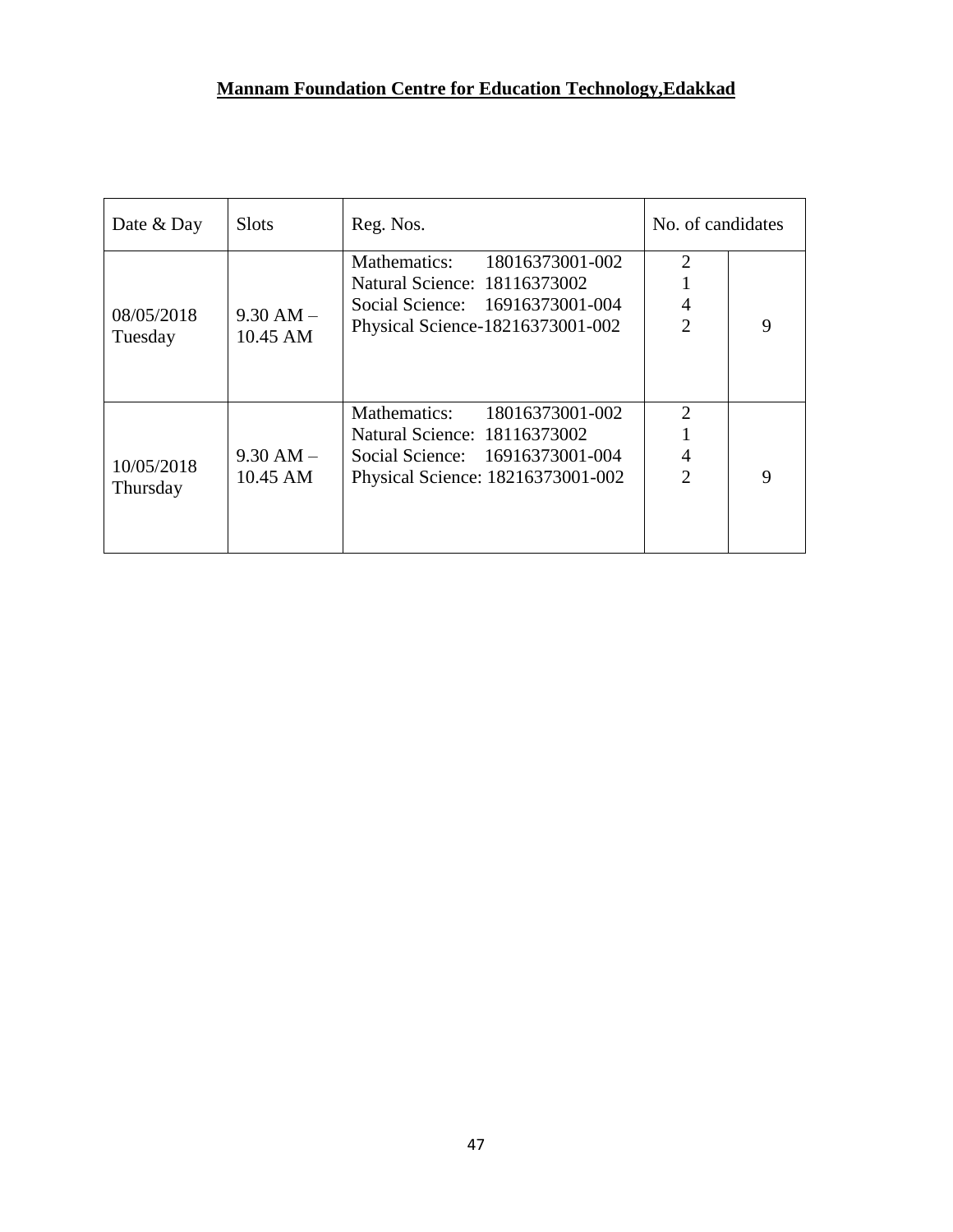# **Sri Vidhyadhidhiraja Model College of Teacher Education,Vendar.**

| Date & Day             | <b>Slots</b>                        | No. of candidates<br>Reg. Nos.                                                             |                                                  |                |    |
|------------------------|-------------------------------------|--------------------------------------------------------------------------------------------|--------------------------------------------------|----------------|----|
| 08/05/2018<br>Tuesday  | $9.30$ AM $-$<br>10.45 AM           | Mathematics:<br>18016384001<br>English:<br>16516384001-003                                 | $\mathbf{1}$<br>$\overline{3}$                   | $\overline{4}$ | 13 |
|                        | $11.30$ AM $-$<br>12.45 PM          | English:<br>16516384004-007<br>16516384008                                                 | $\mathfrak{Z}$<br>$\mathbf{1}$                   | $\overline{4}$ |    |
|                        | $1.30$ PM $-$<br>2.45 PM            | English:<br>16516384009<br>Natural Science: 18116384001-002<br>Social Science: 16916384001 | $\mathbf{1}$<br>$\overline{c}$<br>$\overline{1}$ | $\overline{4}$ |    |
|                        | $\overline{3.30}$ PM $-$<br>4.45 PM | Physical Science: 18215384005                                                              | $\mathbf{1}$                                     | $\mathbf{1}$   |    |
| 10/05/2018<br>Thursday | $9.30$ AM $-$<br>10.45 AM           | Mathematics:<br>18016384001<br>16516384001-003<br>English:                                 | $\mathbf{1}$<br>$\overline{3}$                   | $\overline{4}$ | 13 |
|                        | $11.30$ AM $-$<br>12.45 PM          | English:<br>16516384004-007<br>16516384008                                                 | $\mathfrak{Z}$<br>$\overline{1}$                 | $\overline{4}$ |    |
|                        | $1.30$ PM $-$<br>2.45 PM            | English:<br>16516384009<br>Natural Science: 18116384001-002<br>Social Science: 16916384001 | $\mathbf{1}$<br>2<br>$\mathbf{1}$                | 4              |    |
|                        | $3.30$ PM $-$<br>4.45 PM            | Physical Science: 18215384005                                                              | $\mathbf{1}$                                     | $\mathbf{1}$   |    |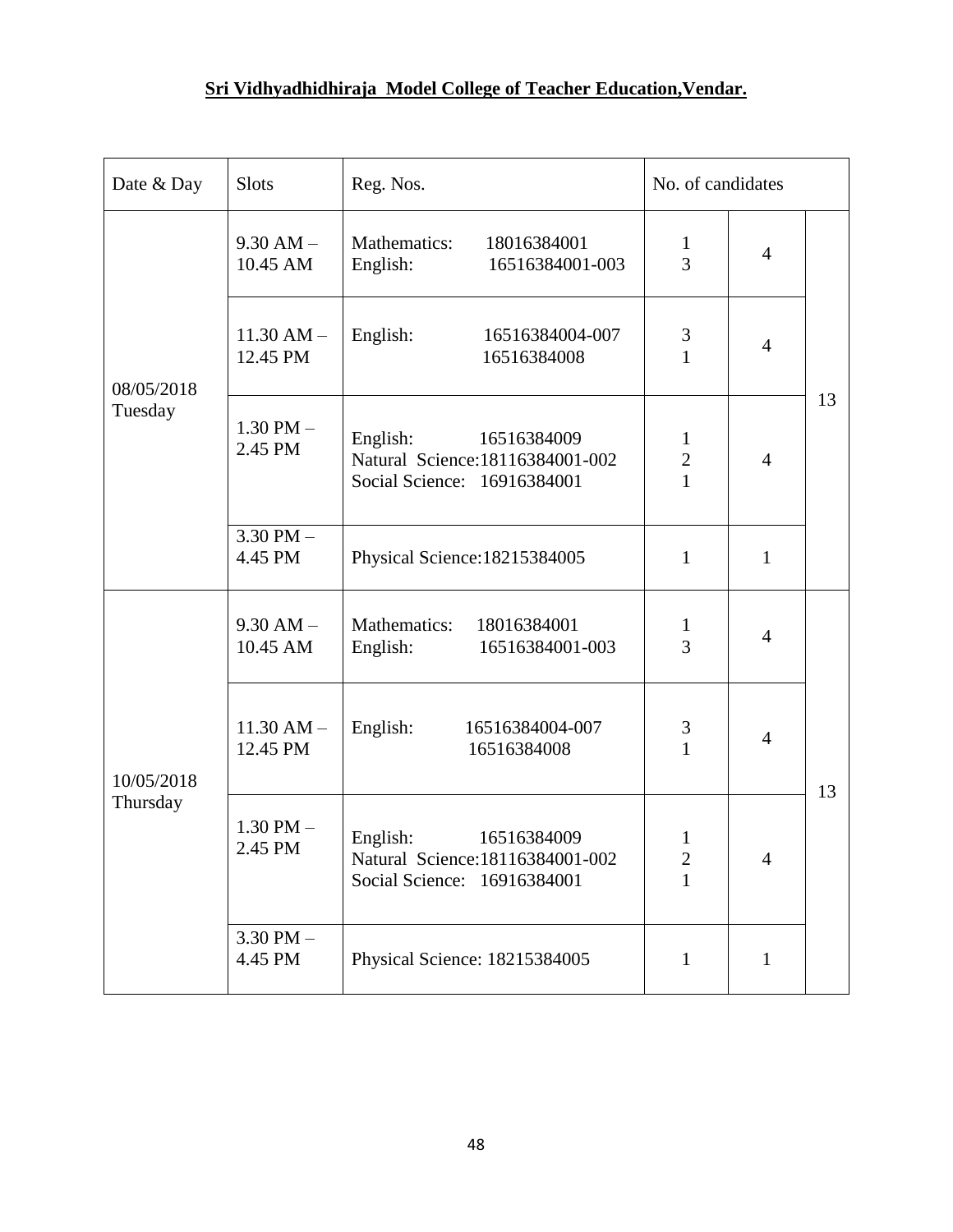#### **JameelaBeevi Memorial Centre for Teacher Education, Kayamkulam.**

# **(Examination Centre – MSM College, Kayamkulam)**

| Date & Day             | <b>Slots</b>               | Reg. Nos.                                                                                          | No. of candidates                       |    |    |
|------------------------|----------------------------|----------------------------------------------------------------------------------------------------|-----------------------------------------|----|----|
| 08/05/2018<br>Tuesday  | $9.30$ AM $-$<br>10.45 AM  | Commerce: 19016367001<br>Mathematics: 18016367001-008<br>16516367001-007<br>English:               | $\mathbf{1}$<br>$8\,$<br>$\overline{7}$ | 16 |    |
|                        | $11.30$ AM $-$<br>12.45 PM | English:<br>16516367009 - 021<br>Natural Science: 18116367001<br>Social Science: 16916367001 - 002 | 13<br>$\mathbf{1}$<br>$\overline{2}$    | 16 | 40 |
|                        | $1.30$ PM $-$<br>2.45 PM   | Social Science: 16916367003 - 004<br>Physical Science: 18216367001 - 006                           | $\overline{2}$<br>6                     | 8  |    |
| 10/05/2018<br>Thursday | $9.30$ AM $-$<br>10.45 AM  | 19016367001<br>Commerce:<br>18016367001-008<br>Mathematics:<br>16516367001-007<br>English:         | $\mathbf{1}$<br>$8\,$<br>$\overline{7}$ | 16 |    |
|                        | $11.30$ AM $-$<br>12.45 PM | English:<br>16516367009 - 021<br>Natural Science: 18116367001<br>Social Science: 16916367001 - 002 | 13<br>$\mathbf{1}$<br>$\overline{2}$    | 16 | 40 |
|                        | $1.30$ PM $-$<br>2.45 PM   | Social Science:<br>16916367003 - 004<br>Physical Science: 18216367001 - 006                        | $\overline{2}$<br>6                     | 8  |    |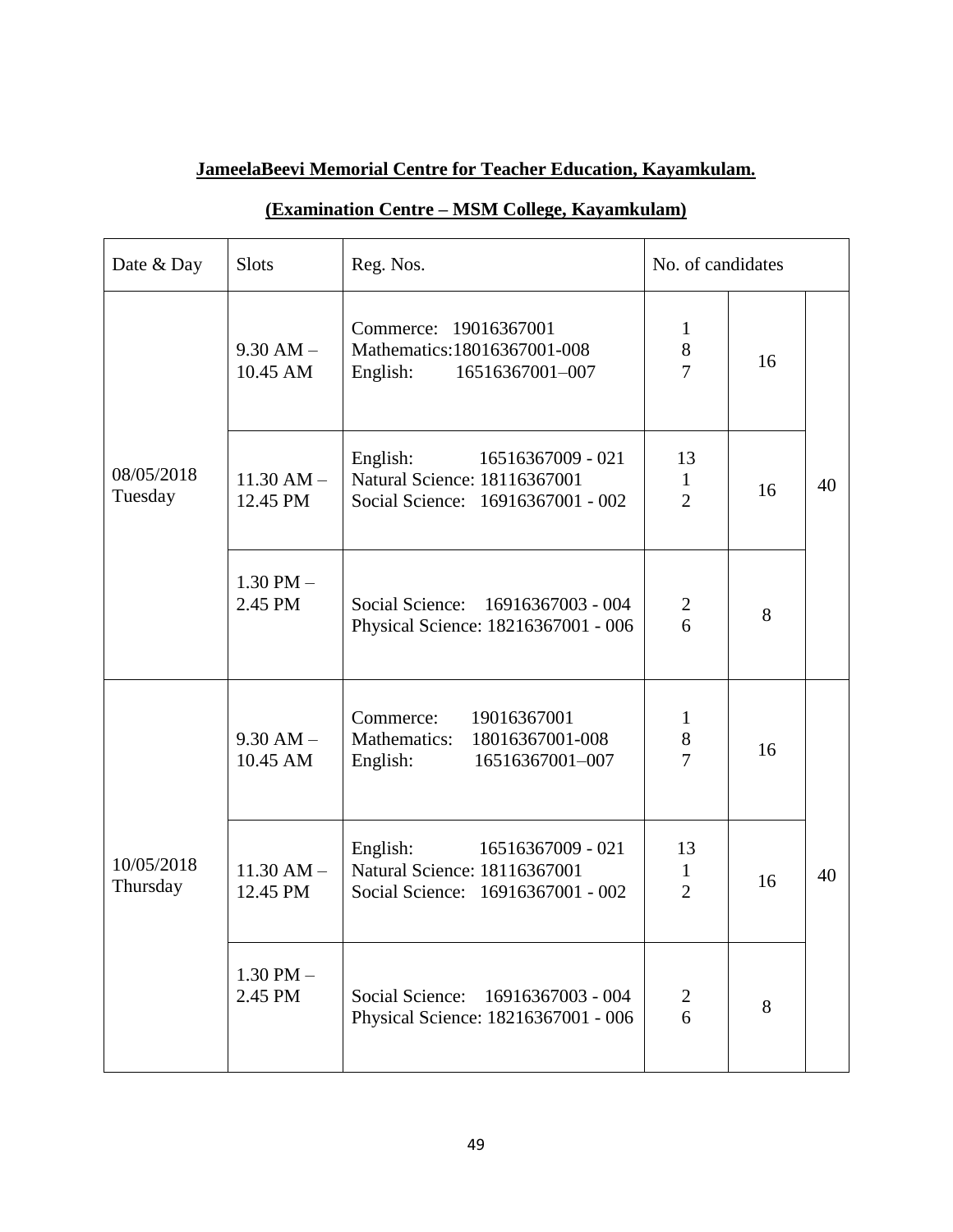# **Buddha College of Teacher Education, Muthukulam**

| Date & Day             | <b>Slots</b>               | Reg. Nos.                                                                                     | No. of candidates                                |                |    |
|------------------------|----------------------------|-----------------------------------------------------------------------------------------------|--------------------------------------------------|----------------|----|
| 08/05/2018<br>Tuesday  | $9.30$ AM $-$<br>10.45 AM  | Commerce:<br>$19016358001 - 002$<br>Mathematics: 18016358001<br>English: 16516358002 - 006    | $\overline{2}$<br>$\mathbf{1}$<br>$\overline{5}$ | 8              | 12 |
|                        | $11.30$ AM $-$<br>12.45 PM | Natural Science: 18116358001<br>18116358003<br>Social Science: 16916358001 - 002              | $\mathbf{1}$<br>$\mathbf{1}$<br>$\overline{2}$   | $\overline{4}$ |    |
| 10/05/2018<br>Thursday | $9.30$ AM $-$<br>10.45 AM  | Commerce:<br>$19016358001 - 002$<br>Mathematics: 18016358001<br>16516358002 - 006<br>English: | $\sqrt{2}$<br>$\mathbf{1}$<br>$\overline{5}$     | 8              |    |
|                        | $11.30$ AM $-$<br>12.45 PM | Natural Science: 18116358001<br>18116358003<br>Social Science: 16916358001 - 002              | 1<br>$\mathbf{1}$<br>$\overline{2}$              | $\overline{4}$ | 12 |